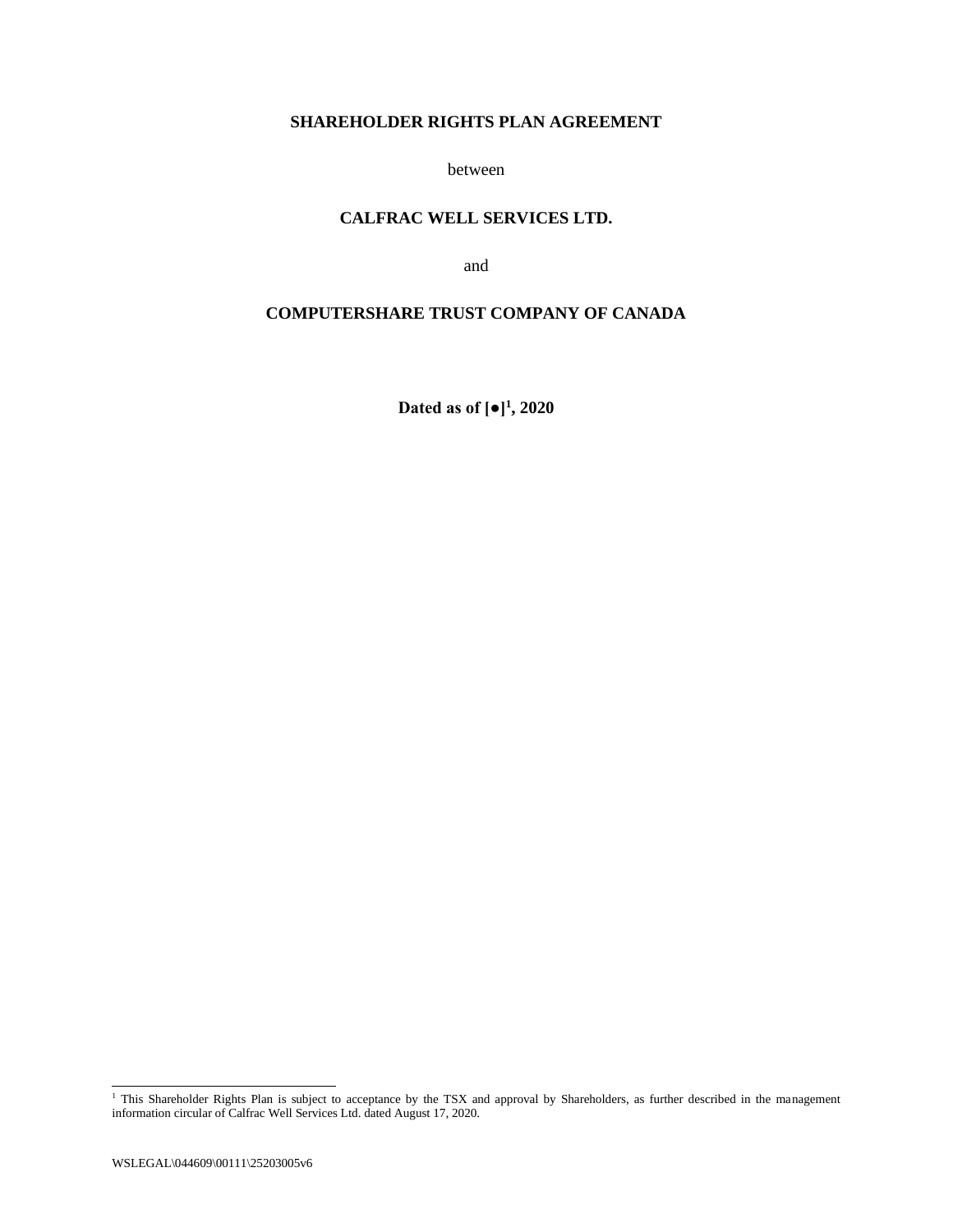| $1.1\,$ |                                                                                     |  |
|---------|-------------------------------------------------------------------------------------|--|
| 1.2     |                                                                                     |  |
| 1.3     |                                                                                     |  |
| 1.4     |                                                                                     |  |
| 1.5     | Holders of Rights and Common Shares and References to Common Share Certificates  15 |  |
| 1.6     | Calculation of Number and Percentage of Beneficial Ownership of Outstanding Voting  |  |
| 1.7     |                                                                                     |  |
| 1.8     |                                                                                     |  |
|         |                                                                                     |  |
|         |                                                                                     |  |
| 2.1     |                                                                                     |  |
| 2.2     |                                                                                     |  |
| 2.3     |                                                                                     |  |
| 2.4     |                                                                                     |  |
| 2.5     |                                                                                     |  |
| 2.6     |                                                                                     |  |
| 2.7     |                                                                                     |  |
| 2.8     |                                                                                     |  |
| 2.9     |                                                                                     |  |
| 2.10    |                                                                                     |  |
| 2.11    |                                                                                     |  |
|         |                                                                                     |  |
| 3.1     |                                                                                     |  |
| 3.2     |                                                                                     |  |
|         |                                                                                     |  |
|         |                                                                                     |  |
| 4.1     |                                                                                     |  |
| 4.2     |                                                                                     |  |
| 4.3     |                                                                                     |  |
| 4.4     |                                                                                     |  |
| 4.5     |                                                                                     |  |
| 4.6     |                                                                                     |  |
|         |                                                                                     |  |
| 5.1     |                                                                                     |  |
| 5.2     |                                                                                     |  |
| 5.3     |                                                                                     |  |
| 5.4     |                                                                                     |  |
| 5.5     |                                                                                     |  |
| 5.6     |                                                                                     |  |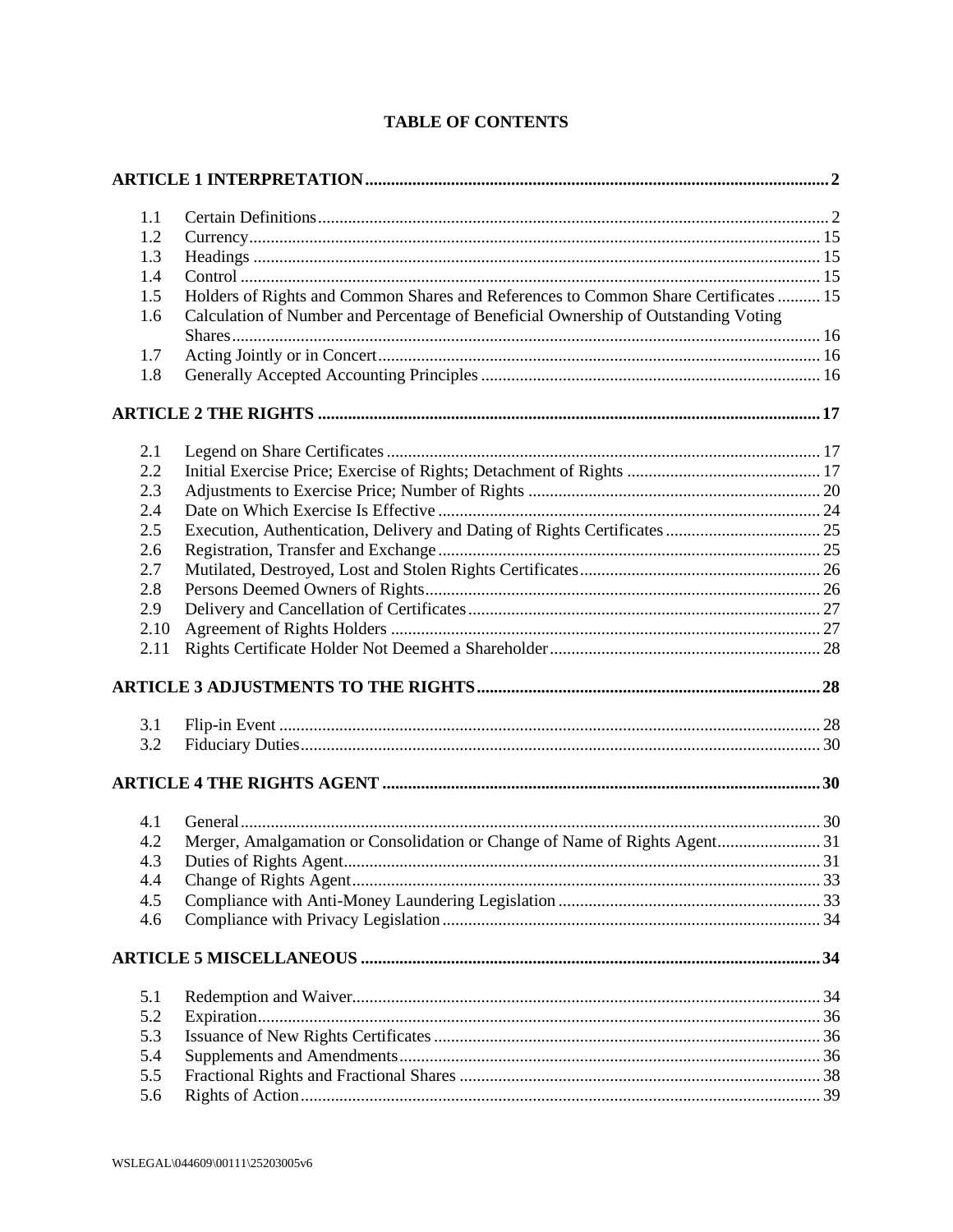| 5.7   |  |
|-------|--|
| 5.8   |  |
| 5.9   |  |
| 5.10  |  |
| 5 1 1 |  |
|       |  |
|       |  |
|       |  |
|       |  |
| 5.16  |  |
|       |  |
| 5.18  |  |
| 5.19  |  |
| 5.20  |  |
| 5.21  |  |
|       |  |

FORM OF RIGHTS CERTIFICATE FORM OF ASSIGNMENT FORM OF ELECTION TO EXERCISE **NOTICE** 

WSLEGAL\044609\00111\25203005v6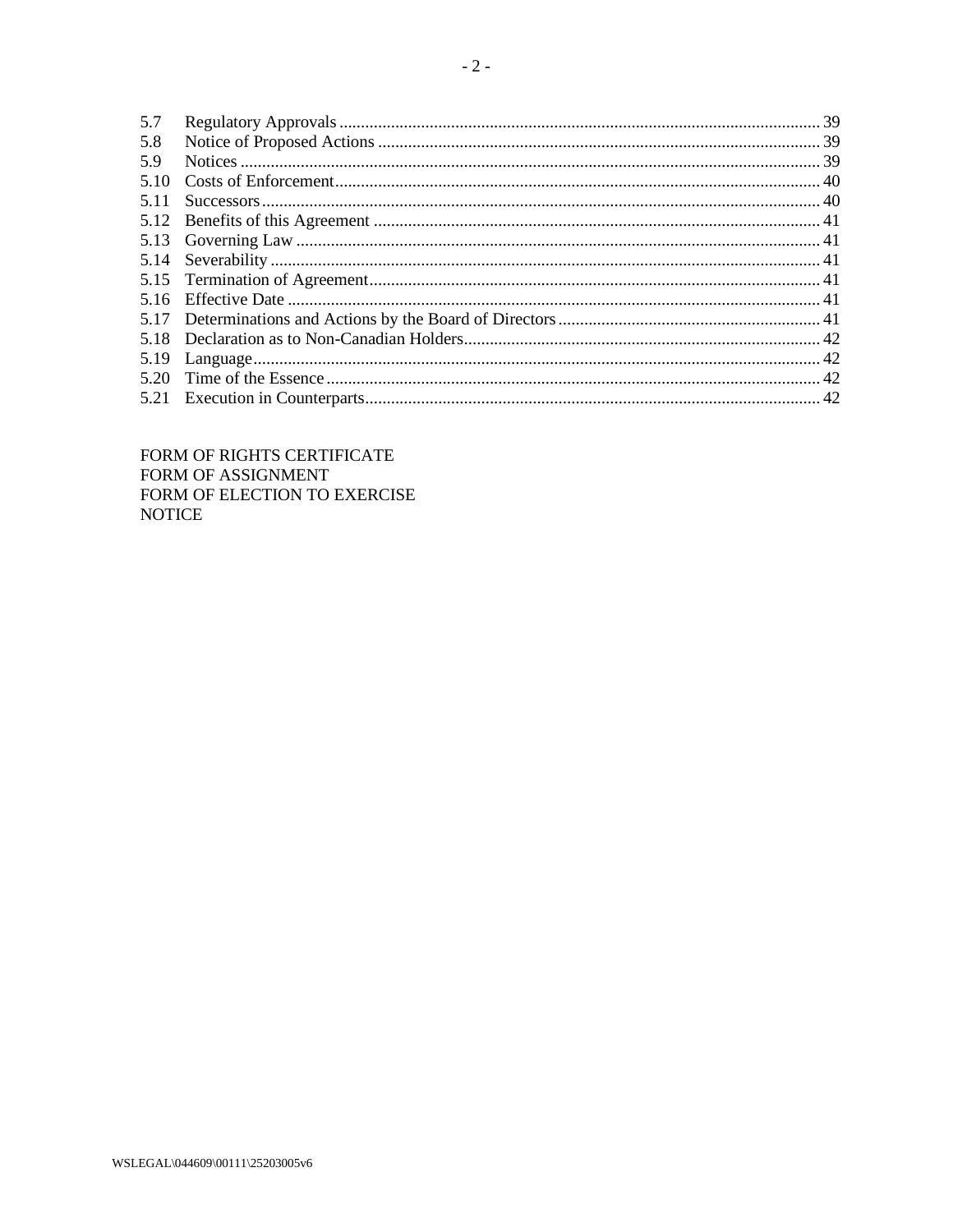### **SHAREHOLDER RIGHTS PLAN AGREEMENT**

### **THIS SHAREHOLDER RIGHTS PLAN AGREEMENT** is dated as of [●], 2020.

#### **BETWEEN**

**CALFRAC WELL SERVICES LTD.**, a corporation duly continued under the federal laws of Canada (the "**Corporation**")

 $=$  and  $=$ 

**COMPUTERSHARE TRUST COMPANY OF CANADA**, a trust company existing under the laws of Canada (the "**Rights Agent**")

**WHEREAS** the Board of Directors (as hereinafter defined), in the exercise of its fiduciary duties to the Corporation, determined it advisable for the Corporation to adopt this Shareholder Rights Plan Agreement, to take effect immediately upon receipt of approval of the shareholders of the Corporation at the special meeting of the shareholders of the Corporation on September 17, 2020 (the "**2020 Meeting**") to: (a) ensure, to the extent possible, the fair treatment of all holders of Common Shares (as hereinafter defined) in connection with any take-over bid for the securities of the Corporation; and (b) in the event of an unsolicited take-over bid, provide the Board of Directors with sufficient time to evaluate the bid and to explore and develop alternatives to maximize shareholder value;

**AND WHEREAS** in order to effect the adoption of a shareholder rights plan on the terms and conditions and in the form of this Agreement, the Board of Directors has:

- (a) confirmed and authorized the issuance, effective at the Effective Time (as hereinafter defined), of one Right in respect of each Common Share outstanding at the Effective Time (the "**Record Time**");
- (b) confirmed and authorized the issuance of one Right in respect of each Common Share issued after the Record Time and prior to the earlier of the Separation Time (as hereinafter defined) and the Expiration Time (as hereinafter defined); and
- (c) confirmed and authorized the issuance of Rights Certificates (as hereinafter defined) to holders of Rights pursuant to the terms and subject to the conditions set forth herein;

**AND WHEREAS** each Right entitles the holder thereof, after the Separation Time, to purchase securities of the Corporation pursuant to the terms and subject to the conditions set forth herein;

**AND WHEREAS** the Corporation desires to confirm the appointment of the Rights Agent to act on behalf of the Corporation and the holders of Rights, and the Rights Agent is willing to continue to so act, in connection with the issuance, transfer, exchange and replacement of Rights Certificates, the exercise of Rights and other matters referred to herein;

**AND WHEREAS** the foregoing recitals are made as representations and statements of fact by the Corporation and not by the Rights Agent;

**NOW THEREFORE**, in consideration of the premises and the respective covenants and agreements set forth herein, and subject to such covenants and agreements, the parties hereby agree as follows: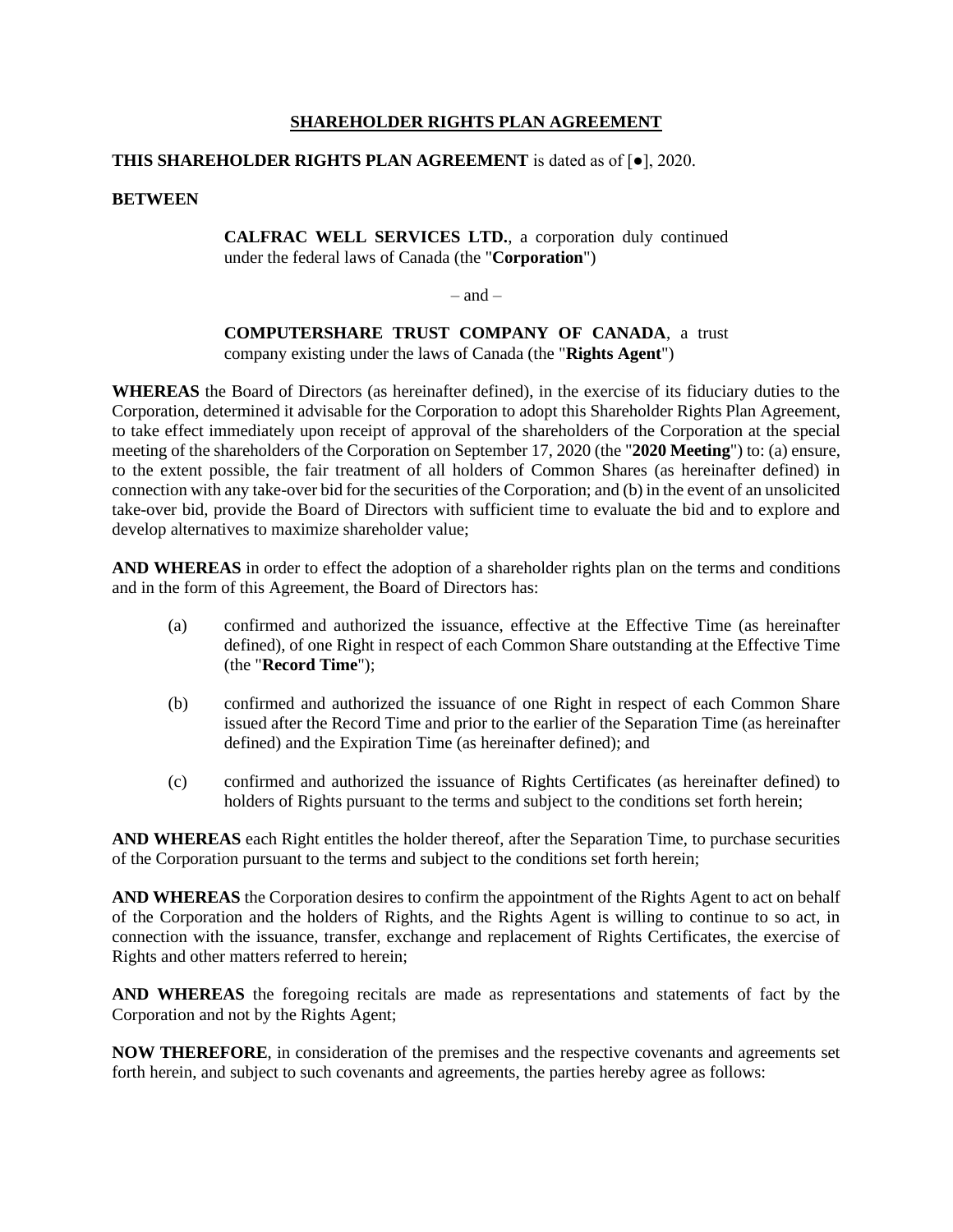#### **ARTICLE 1 INTERPRETATION**

#### **1.1 Certain Definitions**

For purposes of this Agreement, the following terms have the meanings indicated:

- (a) "**1933 Securities Act**" shall mean the United States *Securities Act of 1933*, as amended, and the rules and regulations thereunder, and any comparable or successor laws or regulations thereto;
- (b) "**1934 Exchange Act**" shall mean the United States *Securities Exchange Act of 1934*, as amended, and the rules and regulations thereunder, and any comparable or successor laws or regulations thereto;
- (c) "**2020 Meeting**" shall have the meaning set forth in the recitals hereto;
- <span id="page-4-1"></span><span id="page-4-0"></span>(d) "**Acquiring Person**" shall mean any Person who is the Beneficial Owner of 20% or more of the outstanding Voting Shares (calculated in accordance with Section [1.6\)](#page-18-0); provided, however, that the term "**Acquiring Person**" shall not include:
	- (i) the Corporation or any Subsidiary of the Corporation;
	- (ii) any Person who becomes the Beneficial Owner of 20% or more of the outstanding Voting Shares as a result of one or any combination of:
		- (A) a Voting Share Reduction;
		- (B) a Permitted Bid Acquisition;
		- (C) an Exempt Acquisition;
		- (D) a Pro Rata Acquisition; or
		- (E) a Convertible Security Acquisition,

<span id="page-4-4"></span><span id="page-4-3"></span><span id="page-4-2"></span>provided, however, that if a Person becomes the Beneficial Owner of 20% or more of the outstanding Voting Shares by reason of one or any combination of the operation of paragraphs [\(A\),](#page-4-0) [\(B\),](#page-4-1) [\(C\),](#page-4-2) [\(D\)](#page-4-3) or [\(E\)](#page-4-4) above and such Person's Beneficial Ownership of Voting Shares thereafter increases by more than an additional 1% of the number of Voting Shares outstanding (other than pursuant to one or any combination of a Voting Share Reduction, a Permitted Bid Acquisition, an Exempt Acquisition, a Pro Rata Acquisition or a Convertible Security Acquisition), then as of the date such Person becomes the Beneficial Owner of such additional Voting Shares, such Person shall become an "**Acquiring Person**";

(iii) for a period of ten days after the first date of public announcement that any Person is making or intends to make a Take-over Bid, any Person who becomes the Beneficial Owner of 20% or more of the outstanding Voting Shares as a result of such Person becoming disqualified from relying on subparagraph (B) of Subsection [1.1\(i\)\(iii\)](#page-6-0) because such Person is making or has announced a current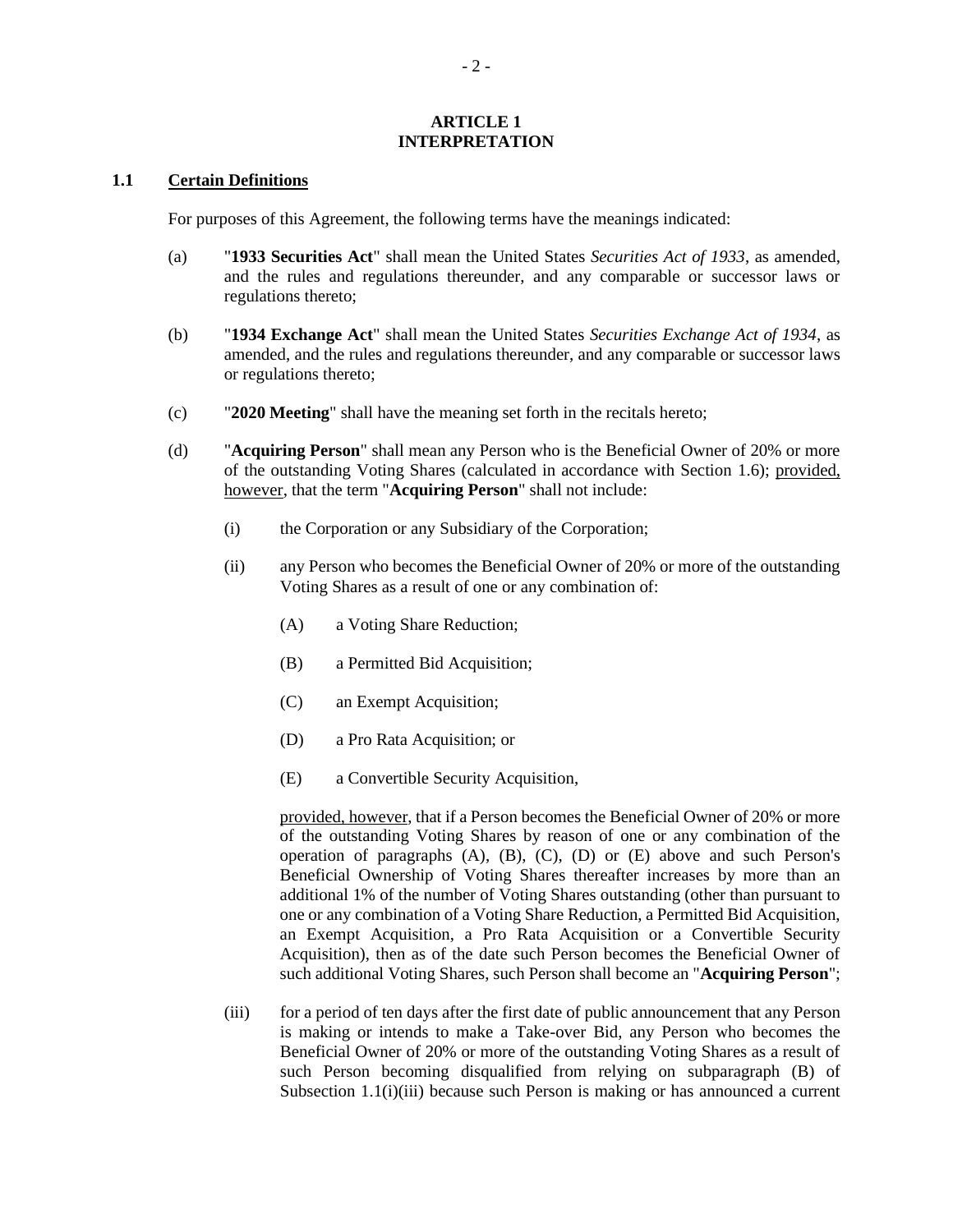intention to make a Take-over Bid, either alone or by acting jointly or in concert with any other Person;

- (iv) an underwriter or member of a banking or selling group that becomes the Beneficial Owner of 20% or more of the outstanding Voting Shares in connection with a distribution of securities of the Corporation pursuant to an underwriting agreement with the Corporation; or
- (v) a Person (a "**Grandfathered Person**") who is the Beneficial Owner of 20% or more of the outstanding Voting Shares determined as at the Record Time, provided, however, that this exception shall not be, and shall cease to be, applicable to a Grandfathered Person in the event that such Grandfathered Person shall, after the Record Time, become the Beneficial Owner of any additional Voting Shares that increases its Beneficial Ownership of Voting Shares by more than an additional 1% of the number of Voting Shares outstanding as of the Record Time, other than pursuant to one or any combination of a Voting Share Reduction, a Permitted Bid Acquisition, an Exempt Acquisition, a Pro Rata Acquisition or a Convertible Security Acquisition;
- (e) "**Affiliate**" shall mean, when used to indicate a relationship with a specified Person, a Person that directly or indirectly through one or more intermediaries controls, or is a body corporate controlled by, or under common control with, such specified Person;
- (f) "**Agreement**" shall mean this Shareholder Rights Plan Agreement, as the same may be amended and/or supplemented or restated from time to time; "**hereof**", "**herein**", "**hereto**" and similar expressions mean and refer to this Agreement as a whole and not to any particular part of this Agreement;
- (g) "**Applicable Securities Laws**" shall mean, collectively, all applicable securities laws of each applicable province, federal, state or jurisdiction and the respective rules, regulations, policies, instruments, rulings and orders thereunder, including, for greater certainty, NI 62- 104;
- (h) "**Associate**" shall mean, when used to indicate a relationship with a specified Person, a spouse of that Person, any Person of the same or opposite sex with whom that Person is living in a conjugal relationship outside marriage, a child of that Person or a relative of that Person if that relative has the same residence as that Person;
- <span id="page-5-1"></span><span id="page-5-0"></span>(i) A Person shall be deemed the "**Beneficial Owner**" of, to have "**Beneficial Ownership**" of and to "**Beneficially Own**":
	- (i) any securities as to which such Person or any of such Person's Affiliates or Associates is the owner at law or in equity;
	- (ii) any securities as to which such Person or any of such Person's Affiliates or Associates has the right to acquire or become the owner at law or in equity (where such right is exercisable within a period of 60 days, whether or not on condition or on the happening of any contingency) pursuant to any agreement, arrangement, pledge or understanding, whether or not in writing (other than: (x) customary agreements with and between underwriters and/or banking group members and/or selling group members with respect to a distribution of securities by the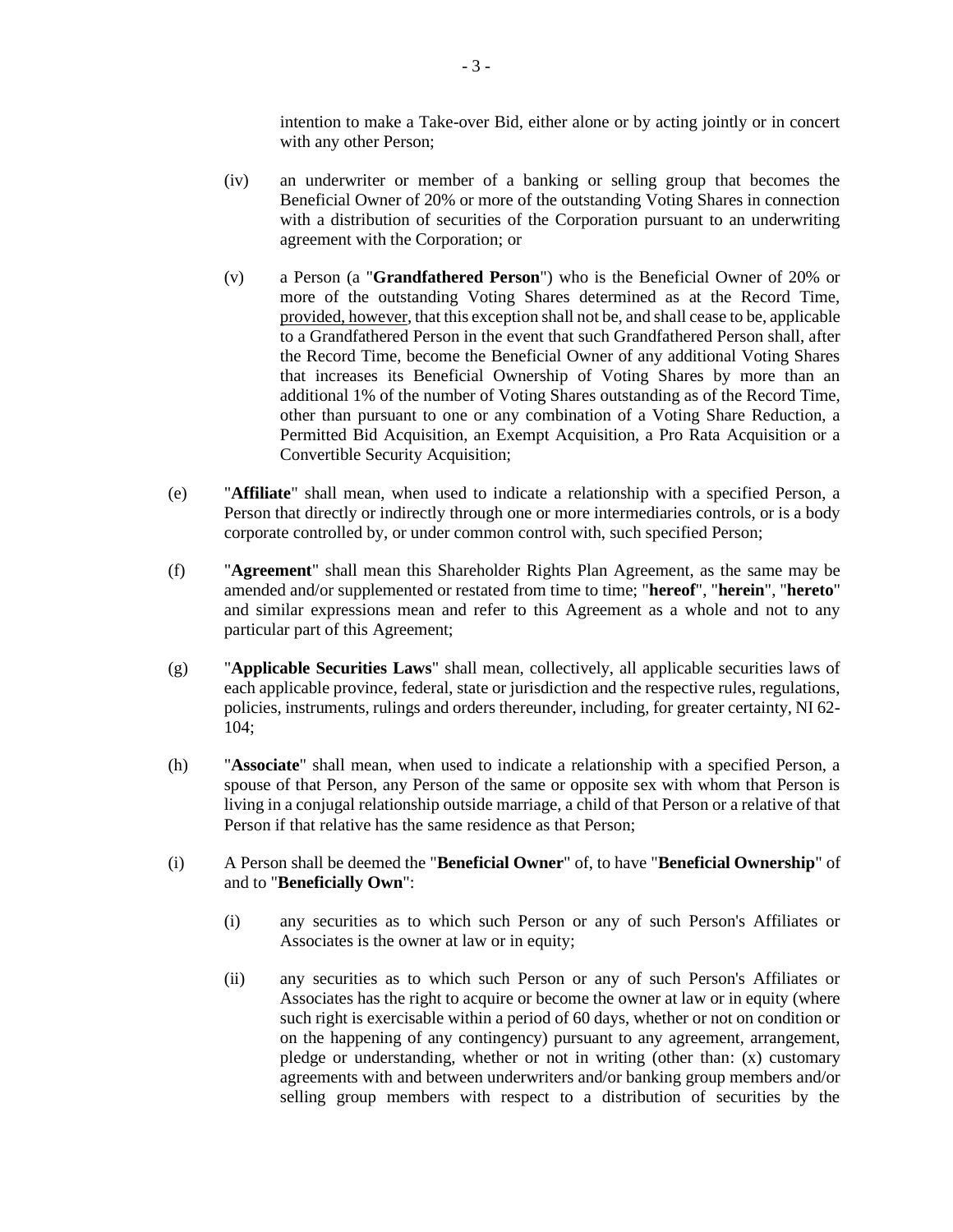Corporation; and (y) pledges of securities in the ordinary course of business), or upon the exercise of any conversion, exchange or purchase right (other than the Rights) attaching to a Convertible Security; and

<span id="page-6-0"></span>(iii) any securities which are Beneficially Owned within the meaning of Subsections [1.1\(i\)\(i\)](#page-5-0) or [\(ii\)](#page-5-1) by any other Person with whom such Person is acting jointly or in concert;

provided, however, that a Person shall not be deemed the "**Beneficial Owner**" of, to have "**Beneficial Ownership**" of or to "**Beneficially Own**", any security:

- (A) where such security has been deposited or tendered pursuant to any Takeover Bid or where the holder of such security has agreed pursuant to a Permitted Lock-Up Agreement to deposit or tender such security pursuant to a Take-over Bid, in each case made by such Person, made by any of such Person's Affiliates or Associates or made by any other Person acting jointly or in concert with such Person, until such deposited or tendered security has been taken up or paid for, whichever shall first occur;
- <span id="page-6-1"></span>(B) where such Person, any of such Person's Affiliates or Associates or any other Person referred to in Subsection [1.1\(i\)\(iii\),](#page-6-0) holds such security provided that: (1) the ordinary business of any such Person (the "**Investment Manager**") includes the management of mutual funds or investment funds for others (which others, for greater certainty, may include or be limited to one or more employee benefit plans or pension plans and/or includes the acquisition or holding of securities for a nondiscretionary account of a Client (as defined below) by a dealer or broker registered under Applicable Securities Laws to the extent required) and such security is held by the Investment Manager in the ordinary course of such business in the performance of such Investment Manager's duties for the account of any other Person or Persons (a "**Client**"); (2) such Person (the "**Trust Company**") is licensed to carry on the business of a trust company under applicable laws and, as such, acts as trustee or administrator or in a similar capacity in relation to the estates of deceased or incompetent Persons (each, an "**Estate Account**") or in relation to other accounts (each, an "**Other Account**") and holds such security in the ordinary course of such duties for such Estate Accounts or for such Other Accounts; (3) such Person (the "**Plan Administrator**") is the administrator or trustee of one or more Plans or pension funds and holds such security for the purposes of its activities as a Plan Administrator; (4) such Person is a pension plan or fund registered under the laws of Canada or any Province thereof or the laws of the United States of America (a "**Plan**") or is a Person established by statute for purposes that include, and the ordinary business or activity of such Person (the "**Statutory Body**") includes, the management of investment funds for employee benefit plans, pension plans or insurance plans of various public bodies; or (5) such Person is a Crown agent or agency (a "**Crown Agent**"); provided, in any of the above cases, that the Investment Manager, the Trust Company, the Statutory Body, the Plan Administrator, the Plan or the Crown Agent, as the case may be, is not then making and has not then announced an intention to make a Take-over Bid (other than an Offer to Acquire Voting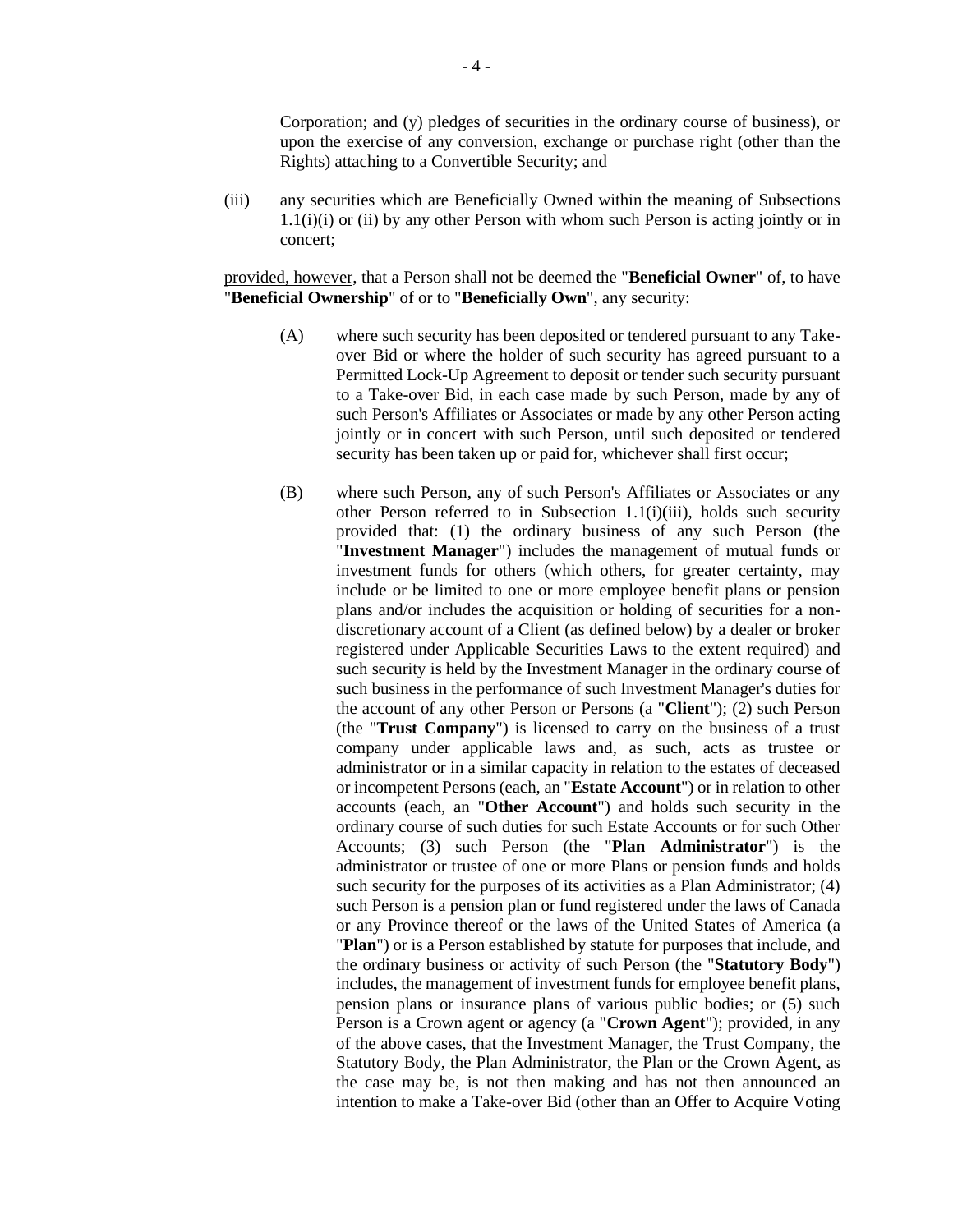Shares or other securities by means of a distribution by the Corporation, by means of a Permitted Bid or by means of ordinary market transactions (including prearranged trades) executed through the facilities of a stock exchange or organized over-the-counter market), alone or by acting jointly or in concert with any other Person;

- (C) where such Person or any of such Person's Affiliates or Associates is: (1) a Client of the same Investment Manager as another Person on whose account the Investment Manager holds such security; (2) an Estate Account or an Other Account of the same Trust Company as another Person on whose account the Trust Company holds such security; or (3) a Plan with the same Plan Administrator as another Plan on whose account such administrator holds such security;
- (D) where such Person is: (1) a Client of an Investment Manager and such security is owned at law or in equity by the Investment Manager; (2) an Estate Account or an Other Account of a Trust Company and such security is owned at law or in equity by the Trust Company; or (3) a Plan and such security is owned at law or in equity by the administrator of the Plan; or
- (E) where such Person is the registered holder of securities as a result of carrying on the business of or acting as a nominee of a securities depository;
- (j) "**Board of Directors**" shall mean the board of directors of the Corporation or any duly constituted and empowered committee thereof;
- (k) "**Business Day**" shall mean any day other than a Saturday, Sunday or a day on which banking institutions in Calgary, Alberta are authorized or obligated by law to close;
- (l) "**Canadian Dollar Equivalent**" of any amount which is expressed in United States dollars shall mean on any day the Canadian dollar equivalent of such amount determined by reference to the U.S.- Canadian Exchange Rate in effect on such date;
- (m) "**CBCA**" shall mean the *Canada Business Corporations Act*, as amended, and the rules and regulations thereunder and any comparable or successor laws or regulations thereto;
- (n) "**certificate**" shall have the meaning ascribed thereto in Subsectio[n 1.5\(](#page-17-0)b);
- (o) "**close of business**" on any given date shall mean the time on such date (or, if such date is not a Business Day, the time on the next succeeding Business Day) at which the principal transfer office of the transfer agent for the Common Shares (or, after the Separation Time, the principal transfer office of the Rights Agent) is closed to the public in the city in which such transfer agent or Rights Agent has its principal office for the purposes of this Agreement; provided, however, that for the purposes of the definitions of "Competing Permitted Bid" and "Permitted Bid", "**close of business**" on any date means 11:59 p.m. (local time at the place of deposit) on such date (or, if such date is not a Business Day, 11:59 p.m. (local time at the place of deposit) on the next succeeding Business Day);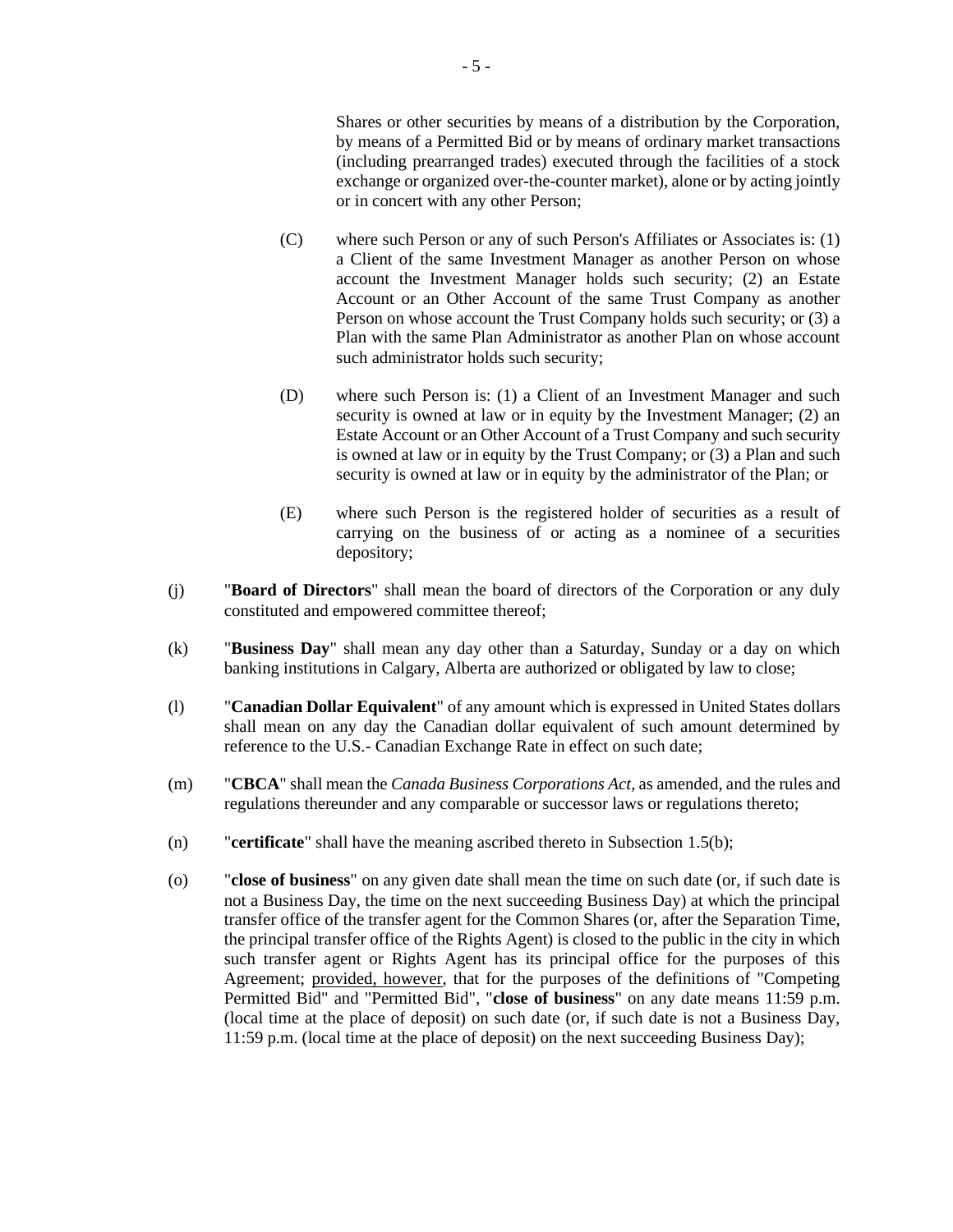- (p) "**Common Shares**" shall mean the common shares in the capital of the Corporation, as such common shares may be subdivided, consolidated, reclassified or otherwise changed from time to time;
- (q) "**Competing Permitted Bid**" shall mean a Take-over Bid that:
	- (i) is made after a Permitted Bid or another Competing Permitted Bid has been made and prior to the expiry, termination or withdrawal of the Permitted Bid or Competing Permitted Bid;
	- (ii) satisfies all of the provisions of a Permitted Bid other than the condition set forth in Subsection [\(ii\)\(](#page-12-0)A) of the definition of "Permitted Bid"; and
	- (iii) contains, and the take-up and payment for securities tendered or deposited is subject to, an irrevocable and unqualified provision that no Voting Shares will be taken up or paid for pursuant to the Take-over Bid prior to the close of business on the date that is no earlier than the date which is the last day of the minimum initial deposit period that such Take-over Bid must remain open for deposits of securities thereunder pursuant to Applicable Securities Laws after the date of the Take-over Bid constituting the Competing Permitted Bid;

provided, however, that a Competing Permitted Bid will cease to be a Competing Permitted Bid at any time when such bid ceases to meet any of the provisions of this definition and provided that, at such time, any acquisition of Voting Shares made pursuant to such Competing Permitted Bid, including any acquisitions of Voting Shares theretofore made, will cease to be a Permitted Bid Acquisition;

- (r) "**Convertible Security**" shall mean a security convertible, exercisable or exchangeable into a Voting Share;
- (s) "**Convertible Security Acquisition**" shall mean an acquisition by a Person of Voting Shares upon the exercise, conversion or exchange of a Convertible Security received by a Person pursuant to a Permitted Bid Acquisition, an Exempt Acquisition or a Pro Rata Acquisition;
- (t) "**Corporation**" shall have the meaning set forth in the recitals hereto;
- (u) "**Co-Rights Agents**" shall have the meaning ascribed thereto in Subsection [4.1\(a\);](#page-32-0)
- (v) "**Disposition Date**" shall have the meaning ascribed thereto in Subsection [5.1\(d\);](#page-37-0)
- (w) "**Dividend Reinvestment Acquisition**" shall mean an acquisition of Voting Shares of any class pursuant to a Dividend Reinvestment Plan;
- (x) "**Dividend Reinvestment Plan**" shall mean a regular dividend reinvestment or other plan of the Corporation made available by the Corporation to holders of its securities where such plan permits the holder to direct that some or all of:
	- (i) dividends paid in respect of any securities of the Corporation;
	- (ii) proceeds of redemption of securities of the Corporation;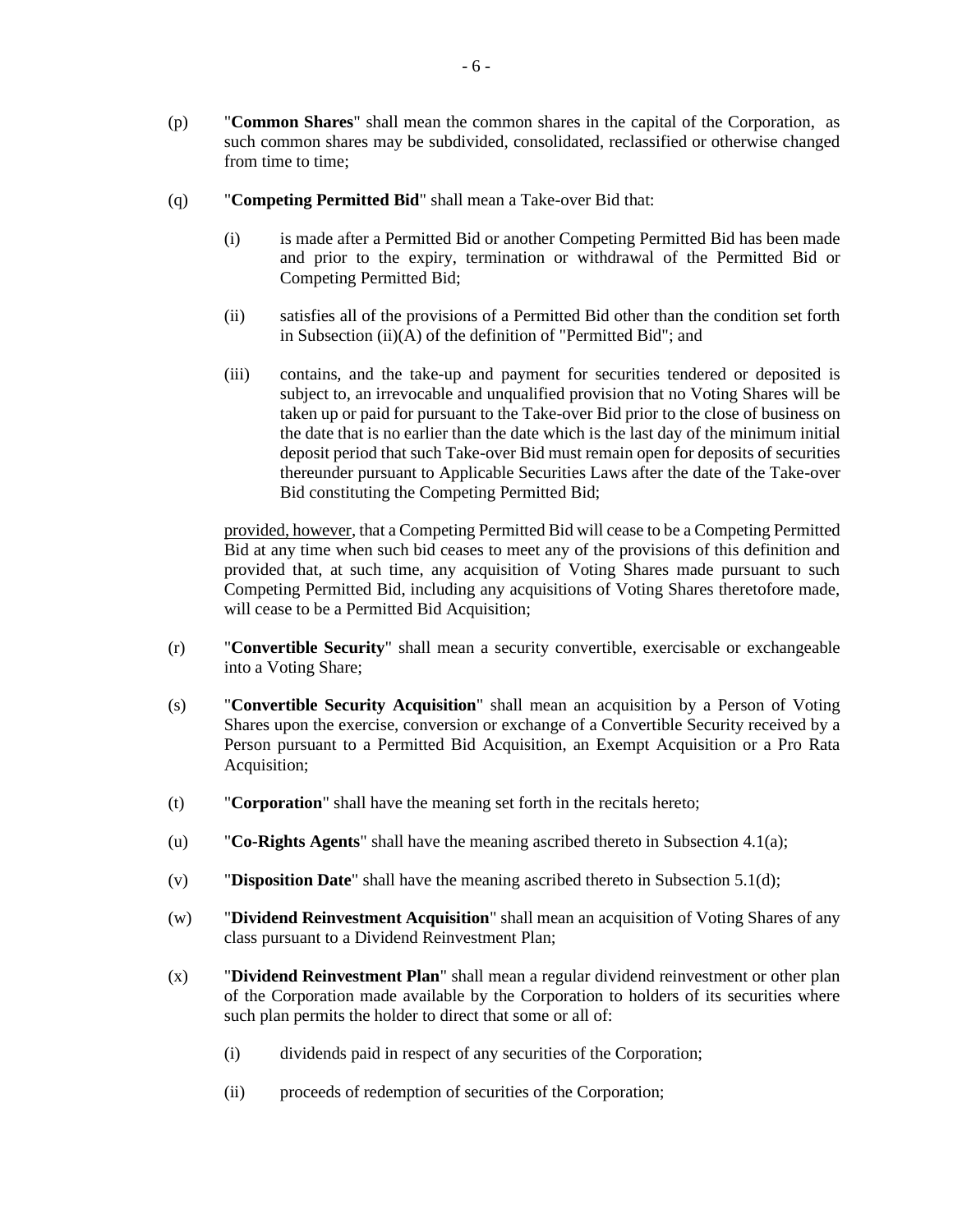- (iii) interest paid on evidences of indebtedness of the Corporation; or
- (iv) optional cash payments,

be applied to the purchase from the Corporation of Common Shares;

- (y) "**Effective Date**" shall mean [●], 2020;
- (z) "**Effective Time**" shall mean the close of business (Calgary time) on the Effective Date;
- (aa) "**Election to Exercise**" shall have the meaning ascribed thereto in Subsection [2.2\(e\)\(ii\);](#page-20-0)
- (bb) "**Exempt Acquisition**" shall mean an acquisition of securities of the Corporation:
	- (i) in respect of which the Board of Directors has waived the application of Section [3.1](#page-30-0) pursuant to the provisions of Subsections [5.1\(b\),](#page-36-0) [5.1\(c\)](#page-36-1) or [5.1\(d\);](#page-37-0)
	- (ii) pursuant to an amalgamation, merger, arrangement or other similar transaction (statutory or otherwise, but, for greater certainty, excluding a Take-over Bid) which has been approved and/or the issuance of securities of the Corporation pursuant to such amalgamation, merger, arrangement or other similar transaction has been approved by the Board of Directors and the holders of Voting Shares by the requisite majority or majorities of the holders of Voting Shares at a meeting duly called and held for such purpose in accordance with the Corporation's by-laws and any other applicable laws;
	- (iii) which is made as an intermediate step in a series of related transactions in connection with the acquisition by the Corporation or any of its Subsidiaries of a Person or assets, provided that the acquiror of such Voting Shares distributes or is deemed to distribute such Voting Shares to its securityholders within ten Business Days of the completion of such acquisition and, following such distribution, no Person has become the Beneficial Owner of 20% or more of the Voting Shares of the Corporation then outstanding; or
	- (iv) pursuant to a distribution by the Corporation of Voting Shares or Convertible Securities by way of a prospectus or a private placement by the Corporation or a securities exchange take-over bid circular or upon the exercise by an individual employee of the right to purchase Common Shares (whether from treasury or otherwise), pursuant to any Dividend Reinvestment Plan or any employee benefit, stock option or similar plan, provided that: all necessary stock exchange approvals for such prospectus, private placement, take-over bid, Dividend Reinvestment Plan or employee benefit, stock option or similar plan have been obtained and such private placement, take-over bid, Dividend Reinvestment Plan or employee benefit, stock option or similar plan complies with the terms and conditions of such approvals;
- (cc) "**Exercise Price**" shall mean, as of any date, the price at which a holder of a Right may purchase the securities issuable upon exercise of one whole Right which, until adjustment thereof in accordance with the terms hereof, shall be: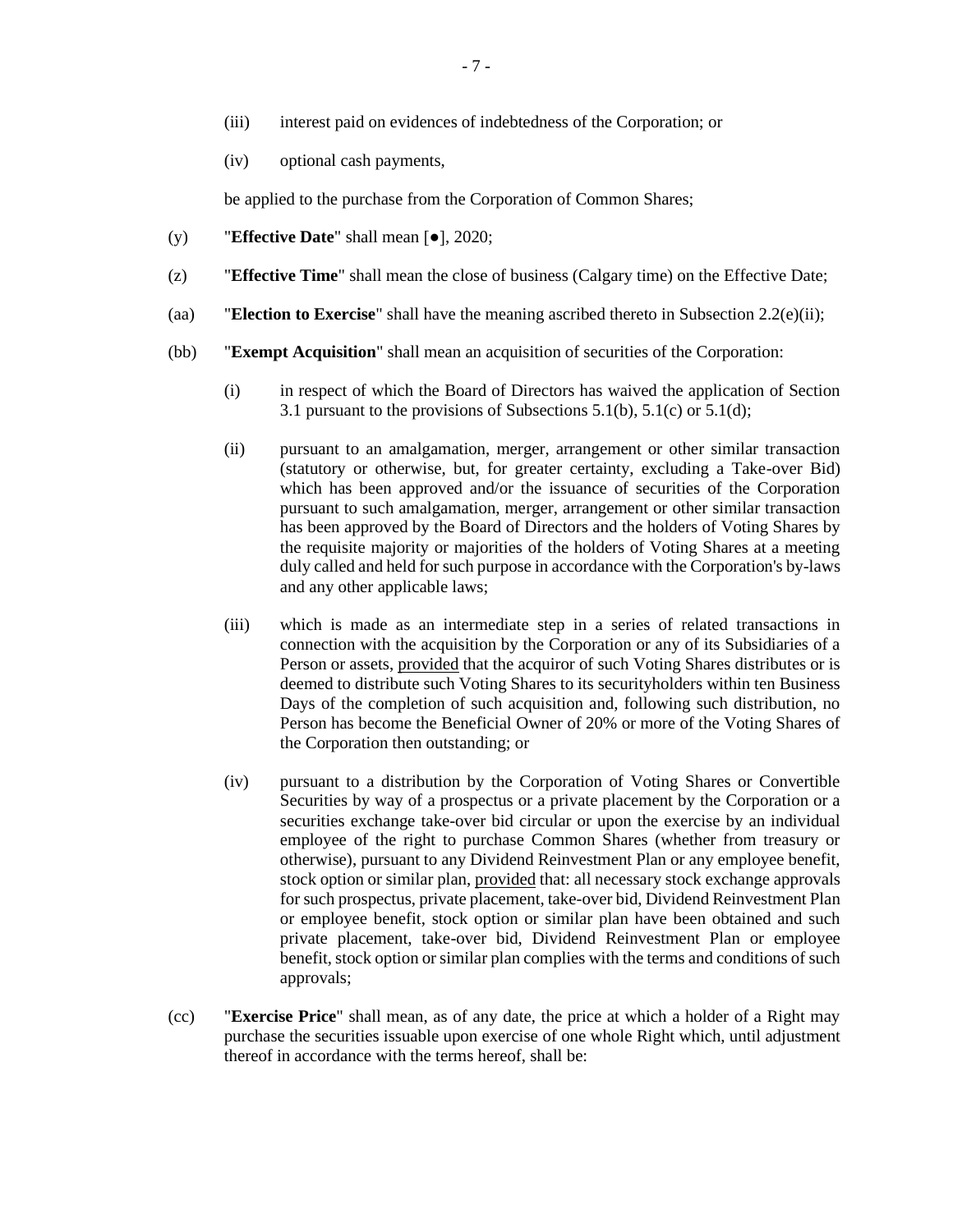- (i) until the Separation Time, an amount equal to three times the Market Price, from time to time, per Common Share; and
- (ii) from and after the Separation Time, an amount equal to three times the Market Price, as at the Separation Time, per Common Share;
- (dd) **Expansion Factor**" shall have the meaning ascribed thereto in Subsection [2.3\(a\)\(](#page-22-0)x);
- <span id="page-10-0"></span>(ee) "**Expiration Time**" shall mean the earlier of:
	- (i) the Termination Time;
	- (ii) the termination of the third annual meeting of the shareholders of the Corporation occurring after the date of ratification of this Agreement pursuant to Section [5.16](#page-43-0) if the continuation of this Agreement is not submitted to holders of Voting Shares for their approval at such meeting or, if so submitted, is not approved by a majority of the votes cast by Independent Shareholders present or represented by proxy; and
	- (iii) the close of the third annual meeting of shareholders of the Corporation occurring after the date of approval of the continuation of this Agreement pursuant to paragrap[h \(ii\)](#page-10-0) above or this paragraph [\(iii\)](#page-10-1) if the continuation of this Agreement is not submitted to holders of Voting Shares for their approval at such meeting or, if so submitted, is not approved by a majority of the votes cast by Independent Shareholders present or represented by proxy;
- <span id="page-10-1"></span>(ff) "**Flip-in Event**" shall mean a transaction or event in, or pursuant to, which any Person becomes an Acquiring Person;
- (gg) "**holder**" shall have the meaning ascribed thereto in Subsection [1.5\(](#page-17-0)a);
- <span id="page-10-2"></span>(hh) "**Independent Shareholders**" shall mean holders of Voting Shares, other than:
	- (i) any Acquiring Person;
	- (ii) any Offeror, other than a Person referred to in Subsection  $1.1(i)(iii)(B)$ ;
	- (iii) any Affiliate or Associate of such Acquiring Person or Offeror;
	- (iv) any Person acting jointly or in concert with such Acquiring Person or Offeror; and
	- (v) any Person holding Voting Shares under any employee benefit plan, deferred profit sharing plan, stock participation plan and any other similar plan or trust for the benefit of employees of the Corporation or a Subsidiary of the Corporation, unless the beneficiaries of the plan or trust direct the manner in which the Voting Shares are to be voted or direct whether the Voting Shares are to be tendered to a Takeover Bid;
- <span id="page-10-3"></span>(ii) "**Market Price**" per security of any securities on any date of determination shall mean the average of the daily closing prices per security of such securities (determined as described below) on each of the 20 consecutive Trading Days through and including the Trading Day immediately preceding such date; provided, however, that if an event of a type analogous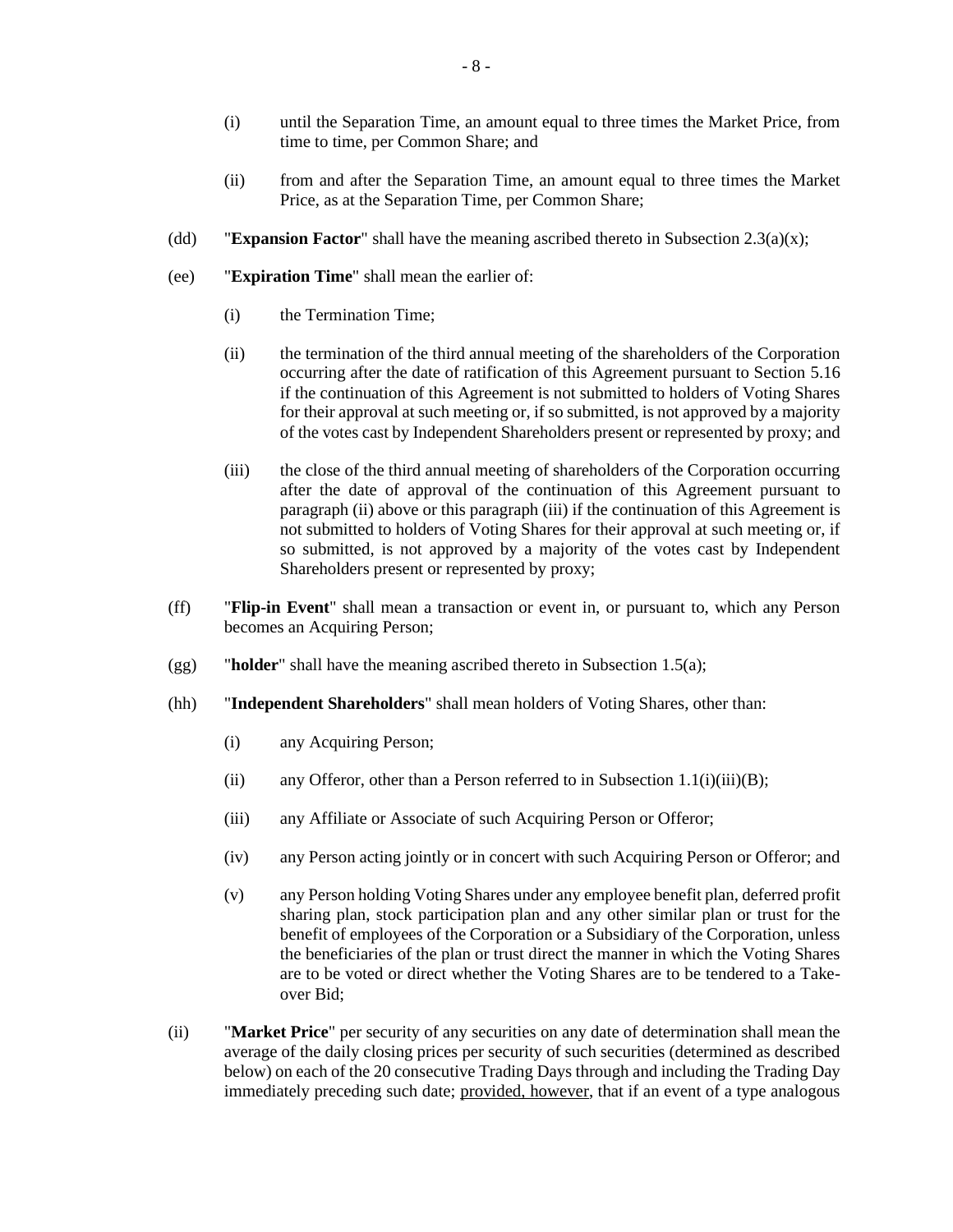to any of the events described in Section [2.3](#page-22-1) hereof shall have caused the closing prices used to determine the Market Price on any Trading Days not to be fully comparable with the closing price on such date of determination or, if the date of determination is not a Trading Day, on the immediately preceding Trading Day, each such closing price so used shall be appropriately adjusted in a manner analogous to the applicable adjustment provided for in Section [2.3](#page-22-1) hereof in order to make it fully comparable with the closing price on such date of determination or, if the date of determination is not a Trading Day, on the immediately preceding Trading Day. The closing price per security of any securities on any date shall be:

- (i) the closing board lot sale price or, in case no such sale takes place on such date, the average of the closing bid and ask prices for each of such securities as reported by the principal Canadian stock exchange on which such securities are listed or admitted to trading;
- (ii) if for any reason none of such prices are available on such day or the securities are not listed or admitted to trading on a Canadian stock exchange, the last sale price or, in case no such sale takes place on such date, the average of the high bid and low ask prices for each of such securities in the over-the-counter market, as quoted by any reporting system then in use; or
- (iii) if for any reason none of such prices are available on such day or the securities are not listed or admitted to trading on a Canadian stock exchange or quoted by any such reporting system, the average of the closing bid and ask prices as furnished by a professional market maker making a market in the securities selected in good faith by the Board of Directors,

provided, however, that if for any reason none of such prices are available on such day, the closing price per security of such securities on such date means the fair value per security of such securities on such date as determined by a nationally or internationally recognized investment dealer or investment banker with respect to the fair value per security of such securities; provided further that if an event of a type analogous to any of the events described in Section [2.3](#page-22-1) hereof has caused any price used to determine the Market Price on any Trading Day not to be fully comparable with the price as so determined on the Trading Day immediately preceding such date of determination, each price so used shall be appropriately adjusted in a manner analogous to the applicable adjustment provided for in Section [2.3](#page-22-1) hereof in order to make it fully comparable with the price on the Trading Day immediately preceding such date of determination. The Market Price shall be expressed in Canadian dollars and, if initially determined in respect of any day forming part of the 20 consecutive Trading Day period in question in United States dollars, such amount shall be translated into Canadian dollars on such date at the Canadian Dollar Equivalent thereof;

- (jj) "**NI 62-104**" shall mean National Instrument 62-104 *Take-Over Bids and Issuer Bids*, as amended, and any comparable or successor instruments thereto;
- (kk) "**Nominee**" shall have the meaning ascribed thereto in Subsection [2.2\(d\);](#page-20-1)
- (ll) "**Offer to Acquire**" shall include:
	- (i) an offer to purchase or a solicitation of an offer to sell or a public announcement of an intention to make such an offer or solicitation; and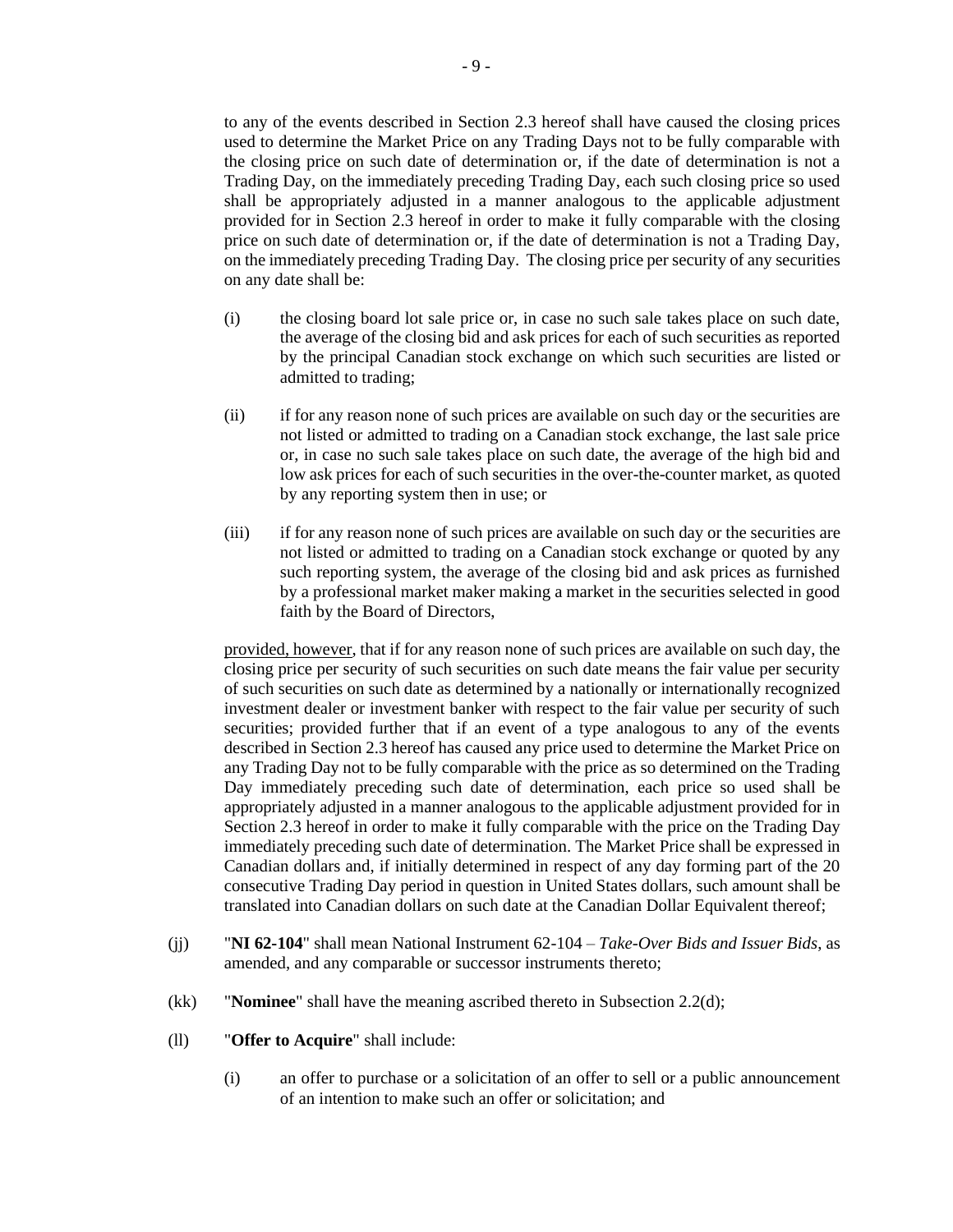(ii) an acceptance of an offer to sell, whether or not such offer to sell has been solicited;

or any combination thereof, and the Person accepting an offer to sell shall be deemed to be making an Offer to Acquire to the Person that made the offer to sell;

- (mm) "**Offeror**" shall mean a Person who has announced a current intention to make or who is making a Take-over Bid but only so long as the Take-over Bid so announced or made has not been withdrawn or terminated or has not expired;
- <span id="page-12-1"></span><span id="page-12-0"></span>(nn) "**Permitted Bid**" shall mean a Take-over Bid made by an Offeror by way of take-over bid circular that also complies with the following additional provisions:
	- (i) the Take-over Bid is made to all holders of record of Voting Shares, other than the Offeror;
	- (ii) the Take-over Bid contains, and the take-up and payment for securities tendered or deposited is subject to, an irrevocable and unqualified provision that no Voting Shares will be taken up or paid for pursuant to the Take-over Bid: (A) prior to the close of business on the date which is not less than 105 days following the date of the Take-over Bid or such shorter minimum deposit period that a take-over bid (which is not exempt from the general take-over bid requirements under Applicable Securities Laws (including, for greater certainty, Part 2 of NI 62-104)) must remain open for deposits of securities thereunder, in the applicable circumstances as such time, pursuant to Applicable Securities Laws; and (B) only if at such date more than 50% of the Voting Shares held by Independent Shareholders shall have been deposited or tendered pursuant to the Take-over Bid and not withdrawn;
	- (iii) the Take-over Bid contains an irrevocable and unqualified provision that unless the Take-over Bid is withdrawn, Voting Shares may be deposited or tendered pursuant to such Take-over Bid at any time during the period of time between the date of the Take-over Bid and the date on which Voting Shares may be taken up and paid for and that any Voting Shares deposited pursuant to the Take-over Bid may be withdrawn until taken up and paid for;
	- (iv) the Take-over Bid contains an irrevocable and unqualified provision that unless the Take-over Bid is withdrawn, if, on the date on which Voting Shares may be taken up and paid for, more than 50% of the Voting Shares held by Independent Shareholders shall have been deposited pursuant to the Take-over Bid and not withdrawn, the Offeror will make a public announcement of that fact and the Takeover Bid will remain open for deposits and tenders of Voting Shares for not less than ten days from the date of such public announcement; and
	- (v) if any holders of Voting Shares are registered on the records of the Corporation as residing in the United States or as a U.S. Person (as such terms are defined in Regulation S under the 1993 Securities Act), then the Take-over Bid complies with all applicable requirements of the 1933 Securities Act and the 1934 Exchange Act;

provided, however, that a Permitted Bid will cease to be a Permitted Bid at any time when such bid ceases to meet any of the provisions of this definition and provided further that, at such time, any acquisition of Voting Shares made pursuant to such Permitted Bid,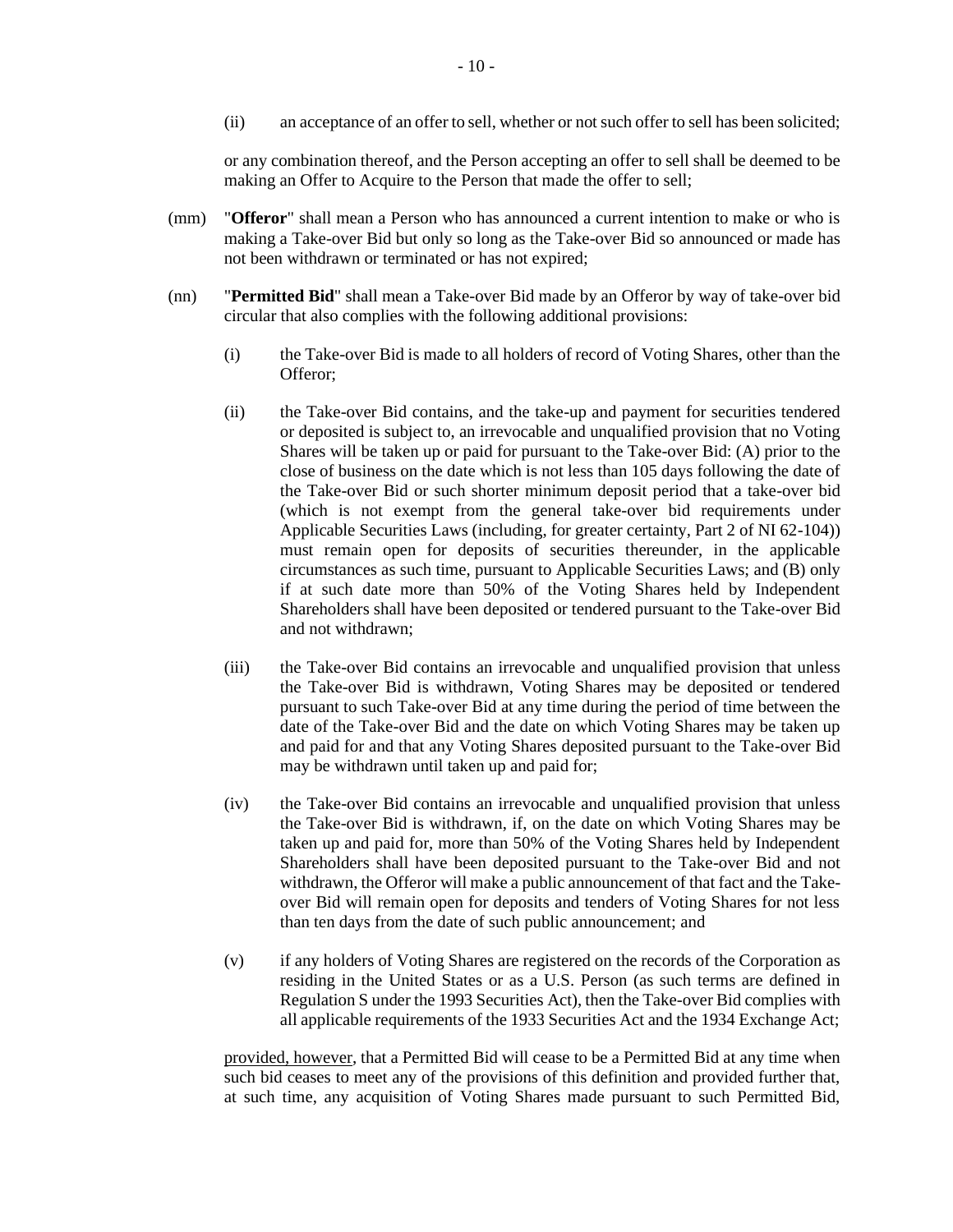including any acquisition of Voting Shares theretofore made, will cease to be a Permitted Bid Acquisition. For purposes of this Agreement, the term "**Permitted Bid**" shall include a Competing Permitted Bid;

- (oo) "**Permitted Bid Acquisition**" shall mean an acquisition of Voting Shares made pursuant to a Permitted Bid or a Competing Permitted Bid; provided, however, that if a Take-over Bid that qualified as a Permitted Bid when made ceases to be a Permitted Bid because it ceases to meet any or all of the requirements set forth in Subsectio[n 1.1\(nn\)](#page-12-1) above prior to the time it expires (after giving effect to any extension) or is withdrawn, any acquisition of Voting Shares made pursuant to such Take-over Bid shall not be a Permitted Bid Acquisition;
- (pp) "**Permitted Lock-Up Agreement**" shall mean an agreement between a Person and one or more holders of Voting Shares pursuant to which such holders (each, a "**Locked-Up Person**") agree to deposit or tender Voting Shares to a Take-over Bid (the "**Lock-Up Bid**") made or to be made by such Person or any of such Person's Affiliates or Associates or any other Person with which such Person is acting jointly or in concert, provided that:
	- (i) the terms of such agreement are publicly disclosed and a copy of such agreement is made available to the public (including the Corporation) not later than the date of the Lock-Up Bid or, if the Lock-Up Bid has been made prior to the date on which such agreement is entered into, not later than the first Business Day following the date of such agreement;
	- (ii) the agreement permits a Locked-Up Person to terminate its obligation to deposit or tender Voting Shares to or not to withdraw such Voting Shares from the Lock-Up Bid, and to terminate any obligation with respect to the voting of such Voting Shares, in order to tender or deposit the Voting Shares to another Take-over Bid or to support another transaction where the price or value of the consideration per Voting Share offered under such other Take-over Bid or transaction:
		- (A) is greater than the price or value of the consideration per Voting Share at which the Locked-Up Person has agreed to deposit or tender Voting Shares to the Lock-Up Bid; or
		- (B) exceeds by as much as or more than a specified amount (the "**Specified Amount**") the price or value of the consideration per Voting Share at which the Locked-Up Person has agreed to deposit or tender Voting Shares to the Lock-Up Bid, provided that such Specified Amount is not greater than 7% of the price or value of the consideration per Voting Share at which the Locked-Up Person has agreed to deposit or tender Voting Shares to the Lock-Up Bid;

and, for greater clarity, the agreement may contain a right of first refusal or require a period of delay to give such Person an opportunity to match a higher price in another Take-over Bid or transaction or other similar limitation on a Locked-Up Person's right to withdraw Voting Shares from the agreement, so long as the limitation does not preclude the exercise by the Locked-Up Person of the right to withdraw Voting Shares during the period of the other Take-over Bid or transaction; and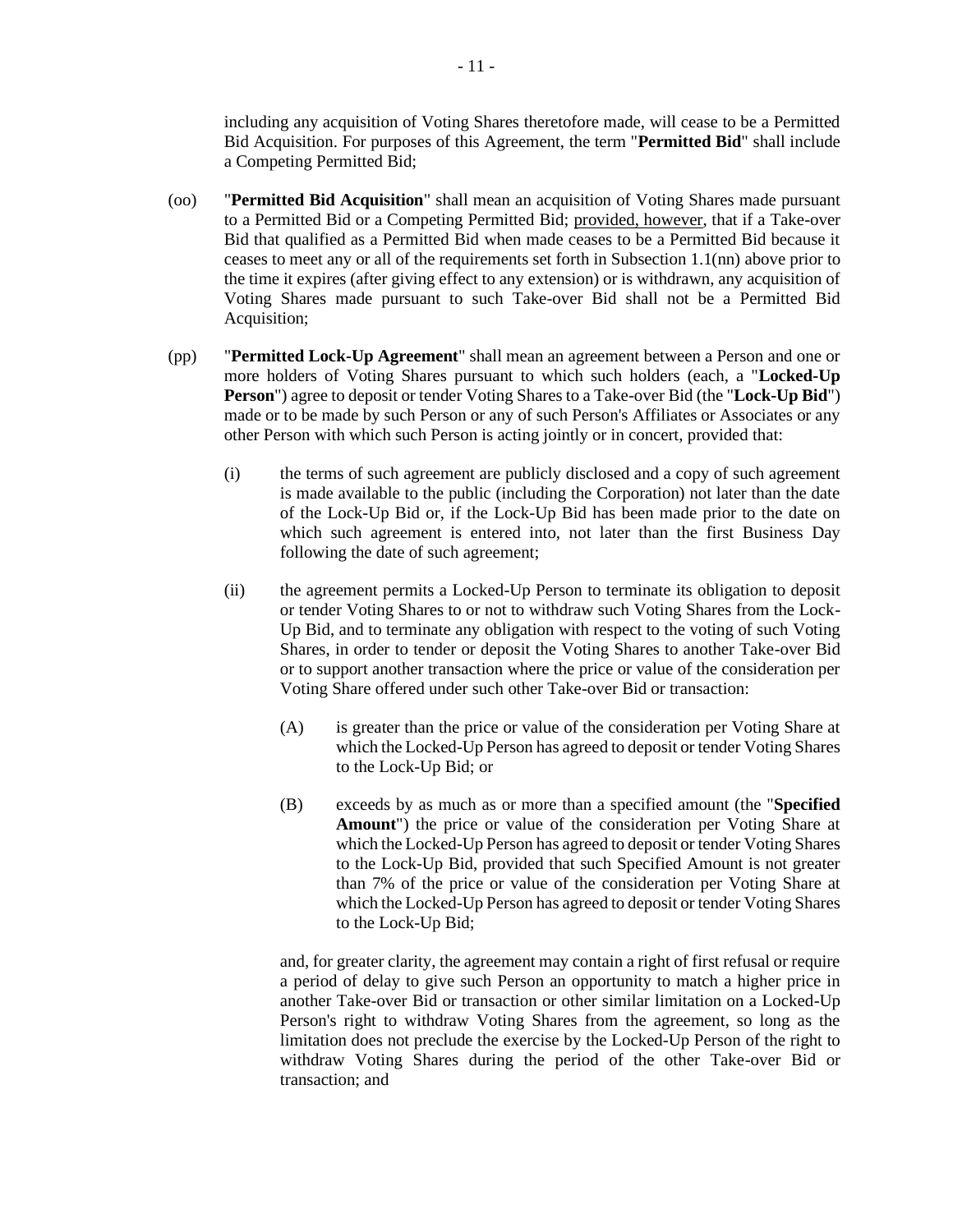- (iii) no "break-up" fees, "top-up" fees, penalties, expenses or other amounts that exceed in aggregate the greater of:
	- (A) 2.5% of the price or value of the consideration payable under the Lock-Up Bid to a Locked-Up Person; and
	- (B) 50% of the amount by which the price or value of the consideration received by a Locked-Up Person under another Take-over Bid or transaction exceeds the price or value of the consideration that the Locked-Up Person would have received under the Lock-Up Bid,

shall be payable by such Locked-Up Person pursuant to the agreement if the Locked-Up Person fails to deposit or tender Voting Shares to the Lock-Up Bid, withdraws Voting Shares previously tendered thereto or supports another transaction;

- (qq) "**Person**" shall include an individual, body corporate, firm, partnership, limited liability company, syndicate or other form of unincorporated association, trust, director, executor, administrator, legal personal representative, group, unincorporated organization, a government and its agencies or instrumentalities, or other entity whether or not having legal personality, and any of the foregoing in any derivative, representative or fiduciary capacity and pronouns have a similar extended meaning;
- (rr) "**Privacy Laws**" shall have the meaning attributed thereto in Subsection [4.6;](#page-36-2)
- (ss) "**Pro Rata Acquisition**" shall mean an acquisition of Beneficial Ownership by a Person of Voting Shares pursuant to:
	- (i) a Dividend Reinvestment Acquisition;
	- (ii) a share distribution, share split or other event in respect of securities of the Corporation of one or more particular classes or series pursuant to which such Person becomes the Beneficial Owner of Voting Shares on the same pro rata basis as all other holders of securities of the particular class, classes or series;
	- (iii) the acquisition or the exercise by the Person of rights to purchase Voting Shares (other than Rights) issued by the Corporation to all holders of securities of the Corporation (other than holders resident in any jurisdiction where such issuance is restricted or impractical as a result of applicable law) of one or more particular classes or series pursuant to a rights offering or pursuant to a prospectus, provided that such rights are acquired directly from the Corporation and not from any other Person and the Person does not thereby acquire a greater percentage of such Voting Shares than the Person's percentage of Voting Shares Beneficially Owned immediately prior to such acquisition; or
	- (iv) a distribution of Voting Shares or Convertible Securities made pursuant to a prospectus or by way of a private placement by the Corporation or a conversion or exchange of any Convertible Security provided that the Person does not thereby acquire a greater percentage of such Voting Shares or of Convertible Securities so offered than the Person's percentage of Voting Shares Beneficially Owned immediately prior to such acquisition;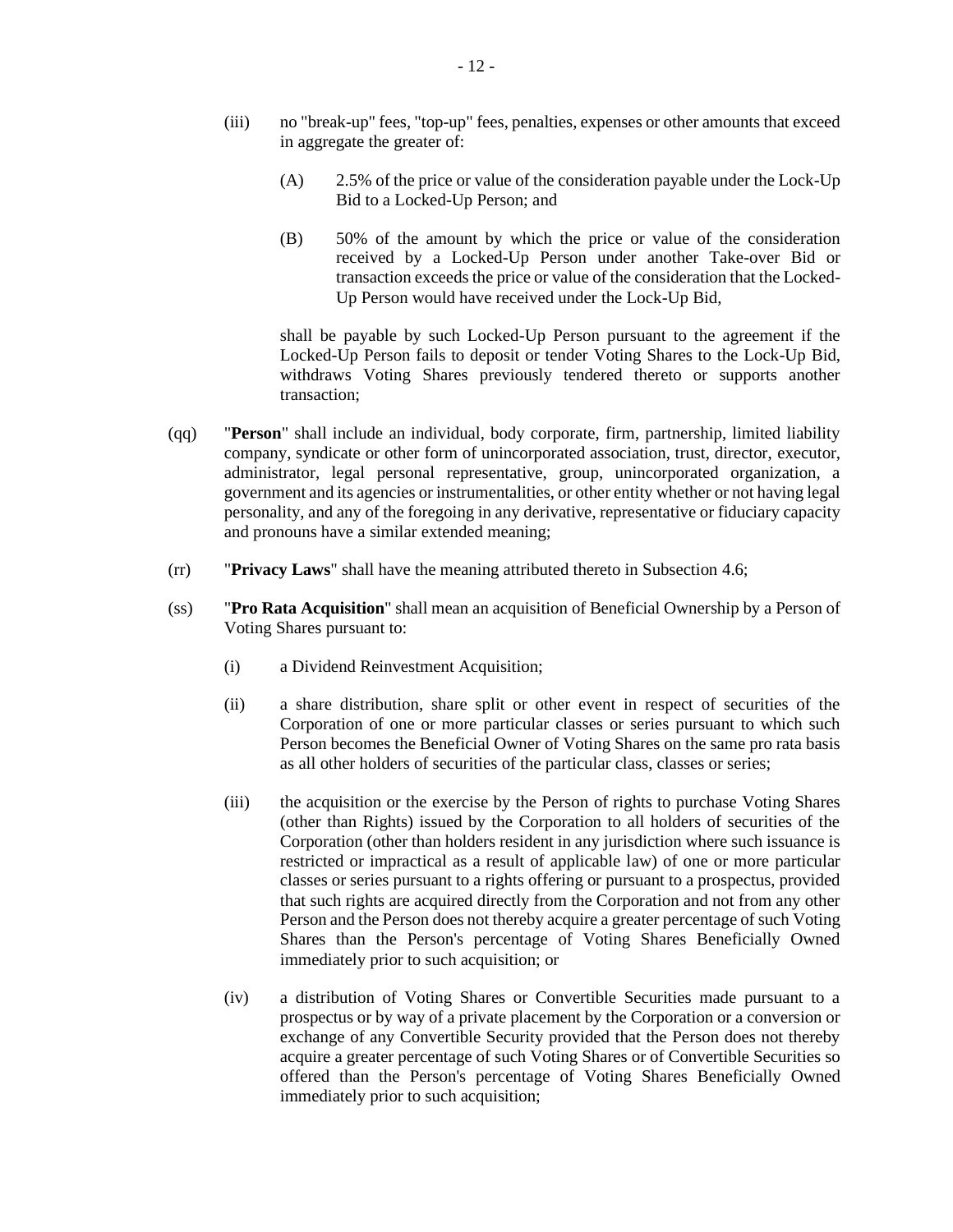- (tt) "**Record Time**" shall have the meaning set forth in the recitals hereto;
- (uu) "**Redemption Price**" shall have the meaning attributed thereto in Subsectio[n 5.1\(a\);](#page-36-3)
- (vv) "**Regular Periodic Cash Dividend**" shall mean cash dividends paid on the Common Shares at regular intervals in any fiscal year of the Corporation to the extent that such cash dividends do not exceed, in the aggregate on a per Common Share basis, in any fiscal year, the greatest of:
	- (i) 200% of the aggregate amount of cash dividends, on a per Common Share basis, declared payable by the Corporation on its Common Shares in its immediately preceding fiscal year;
	- (ii) 300% of the arithmetic mean of the aggregate amounts of the cash dividends, on a per Common Share basis, declared payable by the Corporation on its Common Shares in its three immediately preceding fiscal years; and
	- (iii) 100% of the aggregate consolidated net income of the Corporation, before extraordinary items, for its immediately preceding fiscal year divided by the number of Common Shares outstanding as at the end of such fiscal year;
- (ww) "**Right**" shall mean a right to purchase a Common Share, upon the terms and subject to the conditions set forth in this Agreement;
- (xx) "**Rights Agent** " shall have the meaning set forth in the recitals hereto;
- (yy) "**Rights Certificate**" shall mean, after the Separation Time, a certificate representing the Rights, which shall be substantially in the form attached hereto as Schedule A, or such other written document or acknowledgement (including, without limitation, a Direct Registration System statement or other book-entry confirmation) evidencing ownership of the Rights which may be issued by the Corporation and is satisfactory to the Corporation and the Rights Agent;
- (zz) "**Rights Register**" shall have the meaning ascribed thereto in Subsection [2.6\(a\);](#page-27-0)
- (aaa) "**Securities Act**" shall mean the *Securities Act* (Alberta), as amended, and the rules and regulations thereunder, and any comparable or successor laws or regulations thereto;
- <span id="page-15-1"></span><span id="page-15-0"></span>(bbb) "**Separation Time**" shall mean, subject to Subsection [5.1\(d\),](#page-37-0) the close of business on the tenth Trading Day after the earlier of:
	- (i) the Share Acquisition Date;
	- (ii) the date of the commencement of or first public announcement of the intent of any Person (other than the Corporation or any Subsidiary of the Corporation) to commence a Take-over Bid (other than a Permitted Bid or a Competing Permitted Bid); or
	- (iii) the date upon which a Permitted Bid or Competing Permitted Bid ceases to be a Permitted Bid or Competing Permitted Bid;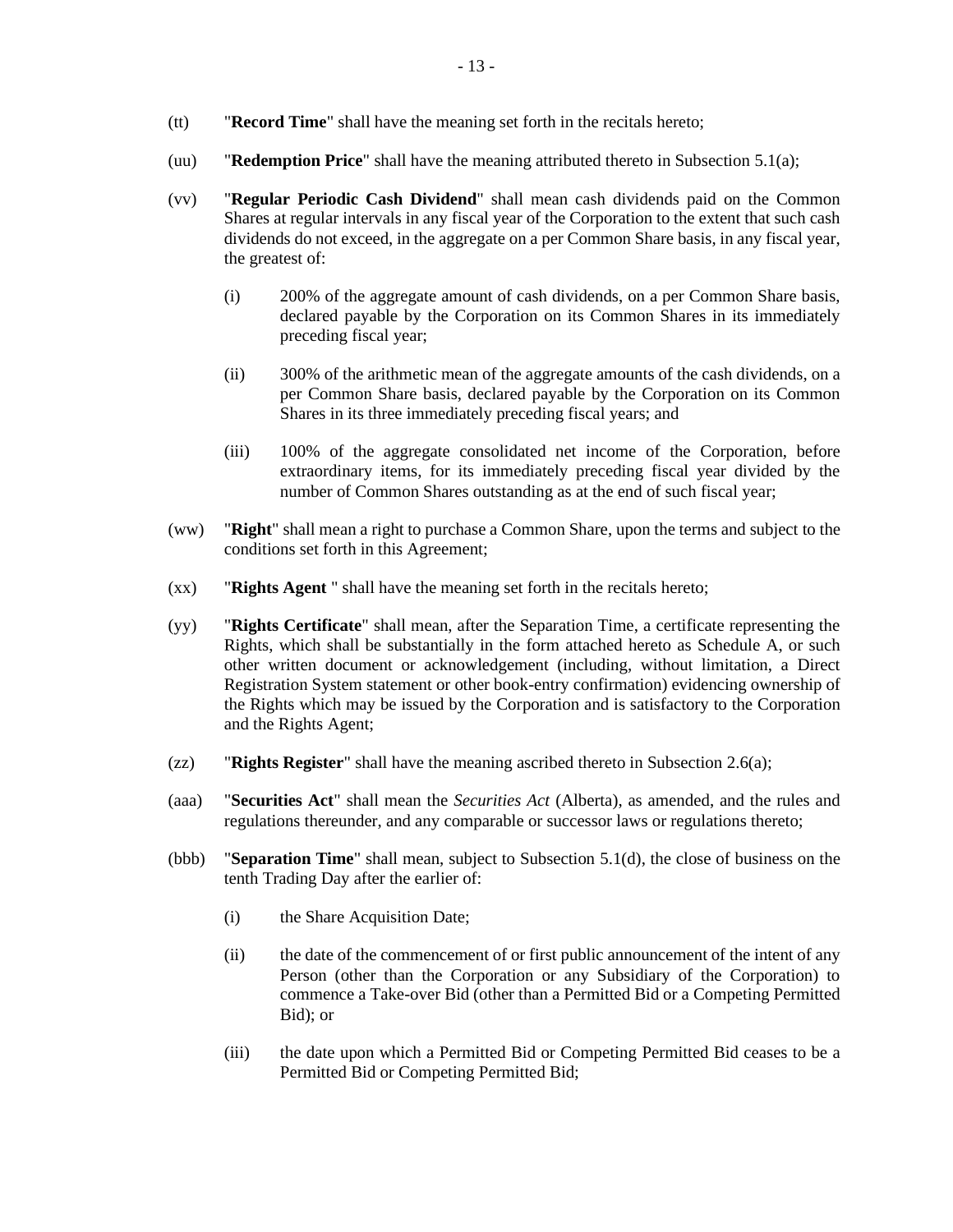or such later time as may be determined by the Board of Directors, provided that, if any Take-over Bid referred to in Subsection[s 1.1\(bbb\)\(ii\)](#page-15-0) or [\(iii\)](#page-15-1) above expires, is not made, is cancelled, terminated or otherwise withdrawn prior to the Separation Time, such Take-over Bid shall be deemed, for the purposes of this definition, never to have been commenced, made or announced and further provided that if the Board of Directors determines, in accordance with Sectio[n 5.1,](#page-36-4) to waive the application of Sectio[n 3.1](#page-30-0) to a Flip-in Event, then the Separation Time in respect of such Flip-in Event shall be deemed never to have occurred and further provided that if the foregoing results in the Separation Time being prior to the Record Time, the Separation Time shall be the Record Time;

- (ccc) "**Share Acquisition Date**" shall mean the first date of public announcement (which, for purposes of this definition, shall include, without limitation, a report filed pursuant to the early warning or equivalent requirements of Applicable Securities Laws) by the Corporation or an Acquiring Person of facts indicating that a Person has become an Acquiring Person;
- (ddd) "**Subsidiary**" of any specified corporation or other Person shall mean any corporation or other Person that is
	- (i) controlled by:
		- (A) that other corporation or Person; or
		- (B) that other corporation or Person and one or more other corporations or Persons, each of which is controlled by that other; or
		- (C) two or more corporations or other Persons, each of which is controlled by that other; or
	- (ii) a Subsidiary of a corporation or Person that is that other corporation or Person's Subsidiary;
- (eee) "**Take-over Bid**" shall mean an Offer to Acquire Voting Shares and/or Convertible Securities if, assuming that the Voting Shares and/or the Convertible Securities subject to such Offer to Acquire are acquired and Beneficially Owned by the Offeror at the date of such Offer to Acquire, such Voting Shares (together with the Voting Shares into which such Convertible Securities are convertible) and the Voting Shares Beneficially Owned, as at the date of the Offer to Acquire by the Offeror would constitute in the aggregate 20% or more of the outstanding Voting Shares at the date of the Offer to Acquire;
- (fff) "**Termination Time**" shall mean the time at which the right to exercise Rights shall terminate pursuant to Subsection [5.1\(g\)](#page-37-1) or Section [5.15;](#page-43-1)
- (ggg) "**Trading Day**", when used with respect to any securities, shall mean a day on which the principal Canadian stock exchange on which such securities are listed or admitted to trading is open for the transaction of business or, if the securities are not listed or admitted to trading on any Canadian stock exchange, a Business Day;
- (hhh) "**U.S. - Canadian Exchange Rate**" on any date shall mean: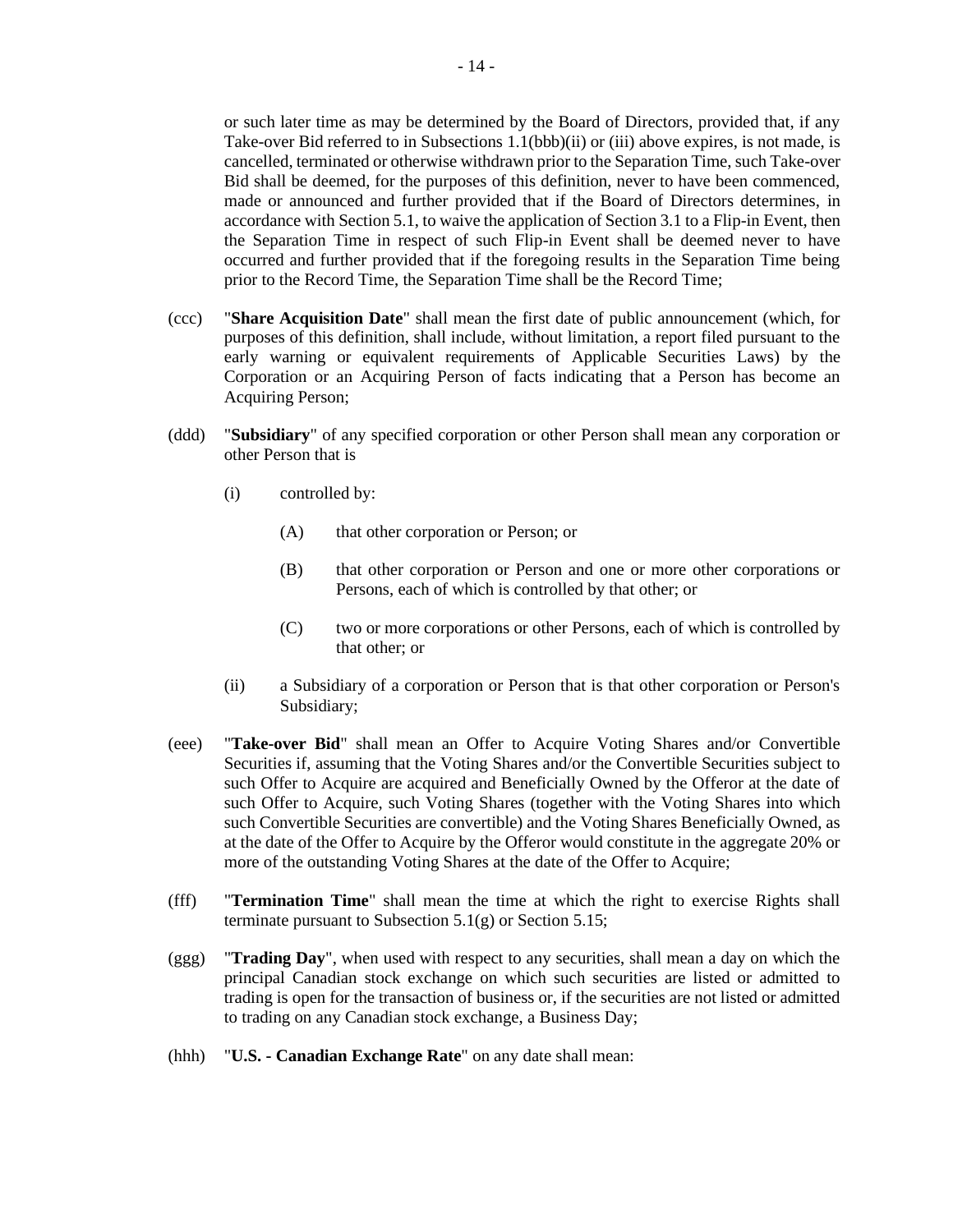- (i) if on such date the Bank of Canada sets an average noon spot rate of exchange for the conversion of one United States dollar into Canadian dollars, such rate; and
- (ii) in any other case, the rate for such date for the conversion of one United States dollar into Canadian dollars which is calculated in the manner which shall be determined by the Board of Directors from time to time acting in good faith;
- (iii) "**Voting Share Reduction**" shall mean an acquisition or redemption by the Corporation of Voting Shares; and
- (jjj) "**Voting Shares**" shall mean the Common Shares and any other securities in the capital of the Corporation entitled to vote generally in the election of the Board of Directors.

#### **1.2 Currency**

All sums of money referred to in this Agreement are expressed in lawful money of Canada, unless otherwise specified.

## **1.3 Headings**

The division of this Agreement into Articles, Sections, Subsections, clauses, paragraphs, subparagraphs or other portions hereof and the insertion of headings, subheadings and a table of contents are for convenience of reference only and shall not affect the construction or interpretation of this Agreement.

#### **1.4 Control**

A Person is "**controlled**" by another Person or two or more other Persons acting jointly or in concert if:

- (a) in the case of a body corporate, securities entitled to vote in the election of directors of such body corporate carrying more than 50% of the votes for the election of directors are held, directly or indirectly, by or for the benefit of the other Person or Persons and the votes carried by such securities are entitled, if exercised, to elect a majority of the board of directors of such body corporate; or
- (b) in the case of a Person which is not a body corporate, more than 50% of the voting or equity interests of such entity are held, directly or indirectly, by or for the benefit of the other Person or Persons;

and "**controls**", "**controlling**" and "**under common control with**" shall be interpreted accordingly.

#### <span id="page-17-0"></span>**1.5 Holders of Rights and Common Shares and References to Common Share Certificates**

As used in this Agreement, unless the context otherwise requires: (a) the term "**holder**" of any Right shall mean the registered holder of such Right (or, prior to the Separation Time, of the associated Common Share); and (b) the term "**certificate**", when used in the context of a certificate representing Common Shares, shall include any other written document or acknowledgement (including, without limitation, a Direct Registration System statement or other book-entry confirmation) evidencing ownership of Common Shares, which may be adopted from time to time by the Corporation.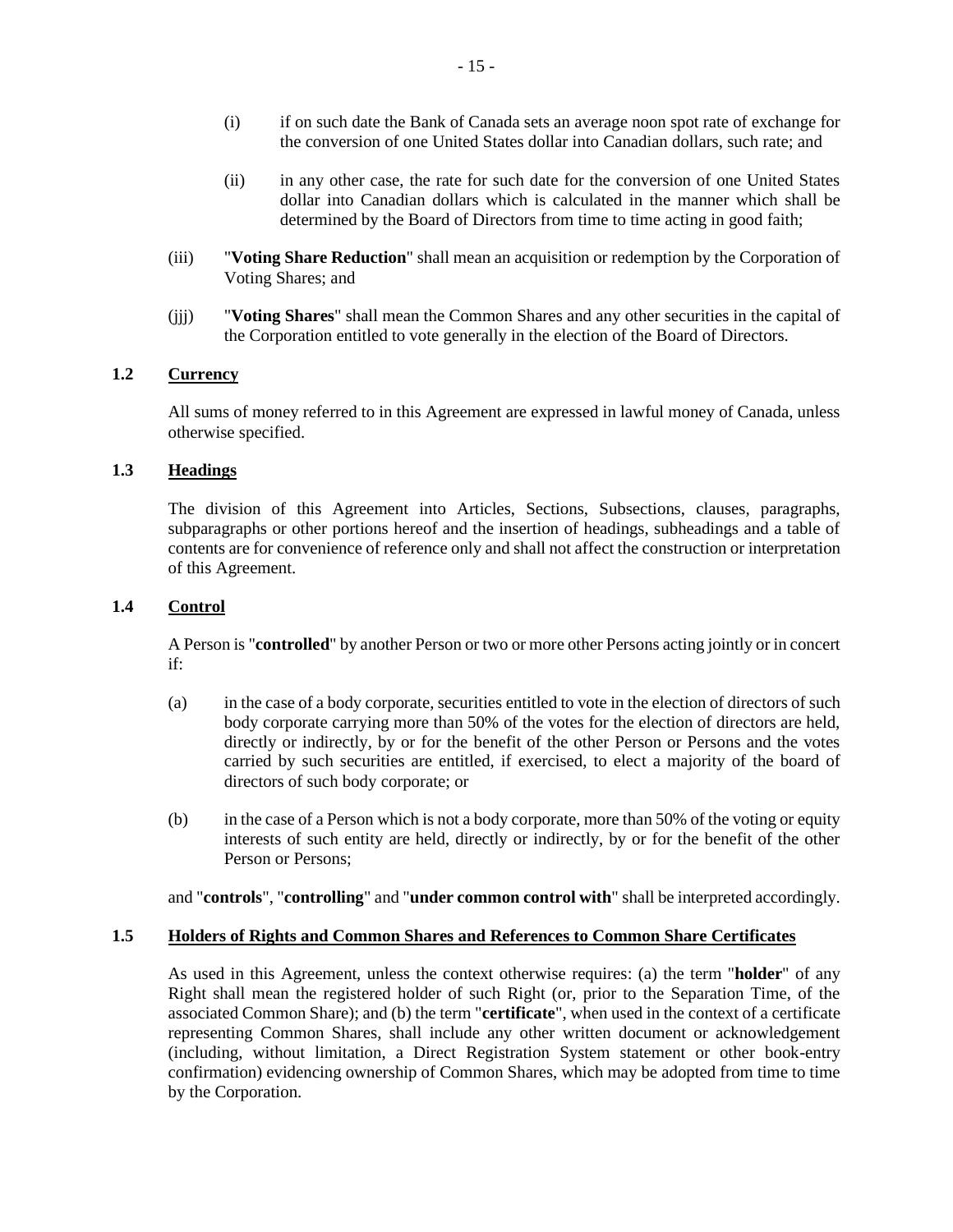# <span id="page-18-0"></span>**1.6 Calculation of Number and Percentage of Beneficial Ownership of Outstanding Voting Shares**

- (a) For purposes of this Agreement, in determining the percentage of outstanding Voting Shares with respect to which a Person is or is deemed to be the Beneficial Owner, all unissued Voting Shares of which such Person is deemed to be the Beneficial Owner shall be deemed to be outstanding.
- (b) For purposes of this Agreement, the percentage of Voting Shares Beneficially Owned by any Person shall be and be deemed to be the product (expressed as a percentage) determined by the formula:

100 x A/B

where:

- A = the aggregate number of votes for the election of all directors of the Corporation generally attaching to the Voting Shares Beneficially Owned by such Person; and
- B = the aggregate number of votes for the election of all directors of the Corporation generally attaching to all outstanding Voting Shares.

The percentage of outstanding Voting Shares represented by any particular group of Voting Shares acquired or held by any Person shall be determined in like manner *mutatis mutandis*.

## **1.7 Acting Jointly or in Concert**

For purposes of this Agreement, a Person is acting jointly or in concert with every Person who is a party to an agreement, commitment, arrangement or understanding, whether formal or informal or written or unwritten, with the first Person to acquire or Offer to Acquire any Voting Shares or Convertible Securities (other than (a) customary agreements with and between underwriters and/or banking group members and/or selling group members with respect to a distribution of securities by the Corporation, and (b) pledges of securities in the ordinary course of business).

# **1.8 Generally Accepted Accounting Principles**

Wherever in this Agreement reference is made to generally accepted accounting principles such reference shall be deemed to be the recommendations at the relevant time of the Canadian Institute of Chartered Accountants, or any successor institute, applicable on a consolidated basis (unless otherwise specifically provided herein to be applicable on an unconsolidated basis) as at the date on which a calculation is made or required to be made in accordance with generally accepted accounting principles. Where the character or amount of any asset or liability or item of revenue or expense is required to be determined, or any consolidation or other accounting computation is required to be made for the purpose of this Agreement or any document, such determination or calculation shall, to the extent applicable and except as otherwise specified herein or as otherwise agreed in writing by the parties, be made in accordance with generally accepted accounting principles applied on a consistent basis.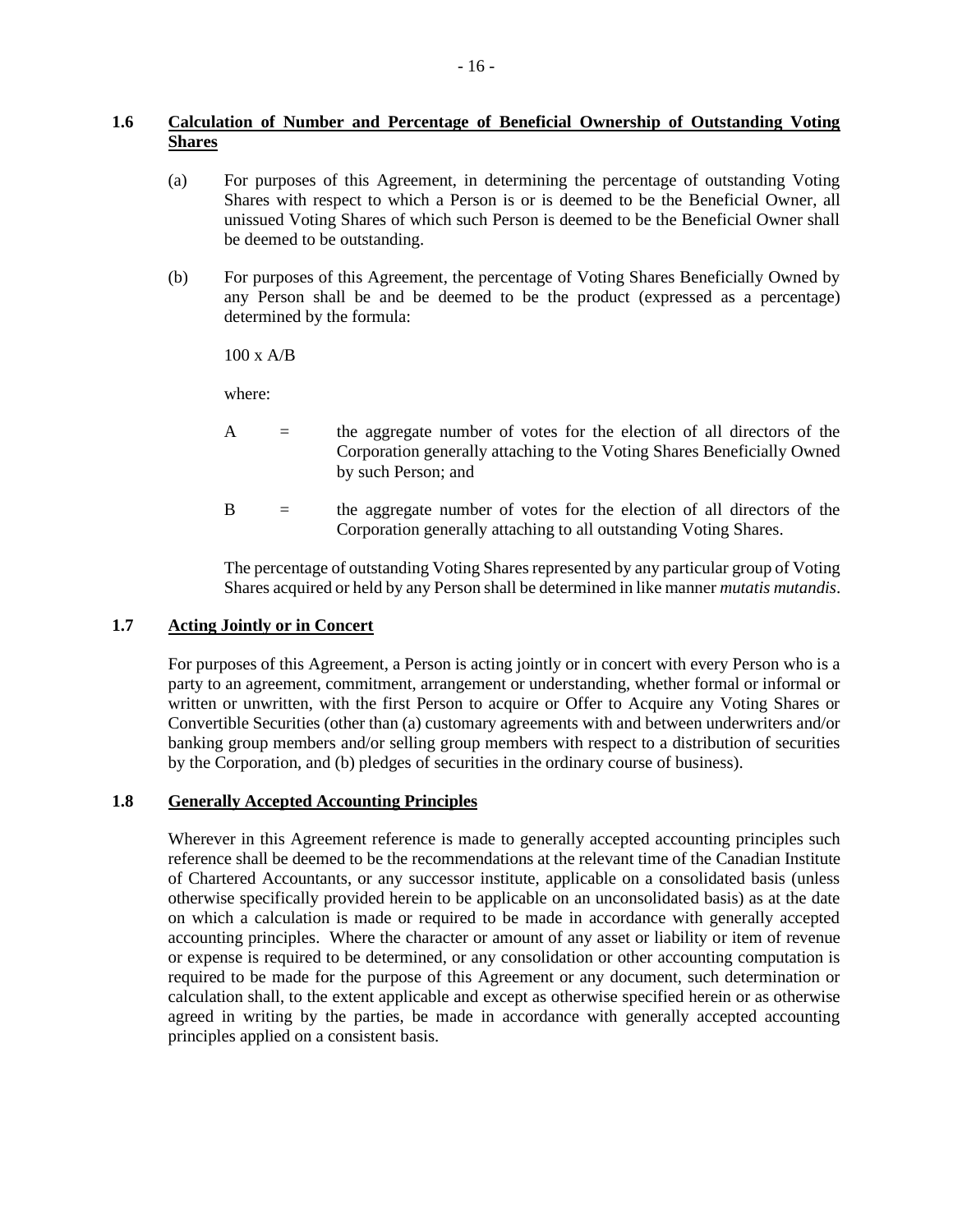#### **ARTICLE 2 THE RIGHTS**

## **2.1 Legend on Share Certificates**

Certificates representing Common Shares which are issued after the Record Time but prior to the earlier of the Separation Time and the Expiration Time shall also evidence one Right for each Common Share represented thereby until the earlier of the Separation Time or the Expiration Time and shall have impressed on, printed on, written on or otherwise affixed to them the following legend:

Until the earlier of the Separation Time or the Expiration Time (as both terms are defined in the Shareholder Rights Plan Agreement referred to below), this **[certificate/document]** also evidences and entitles the holder hereof to certain rights as set forth in the Shareholder Rights Plan Agreement dated as of [●], 2020, as may be amended and/or supplemented or restated from time to time (the "**Shareholder Rights Plan Agreement**"), between Calfrac Well Services Ltd. (the "**Corporation**") and Computershare Trust Company of Canada, as Rights Agent, the terms of which are incorporated herein by reference and a copy of which is on file at the principal executive offices of the Corporation. Under certain circumstances set out in the Shareholder Rights Plan Agreement, the Rights may be amended or redeemed, may expire or may become void (if, in certain cases they are "Beneficially Owned" by an "Acquiring Person", as such terms are defined in the Shareholder Rights Plan Agreement, whether currently held by or on behalf of such Person or a subsequent holder) or may be evidenced by separate certificates and no longer evidenced by this certificate. The Corporation will mail or arrange for the mailing of a copy of the Shareholder Rights Plan Agreement to the holder of this certificate without charge as soon as practicable after the receipt of a written request therefor.

Certificates representing Common Shares that are issued and outstanding at the Record Time shall also evidence one Right for each Common Share represented thereby notwithstanding the absence of the foregoing legend, until the earlier of the Separation Time and the Expiration Time.

#### **2.2 Initial Exercise Price; Exercise of Rights; Detachment of Rights**

- (a) Subject to adjustment as herein set forth, each Right will entitle the holder thereof, from and after the Separation Time and prior to the Expiration Time, to purchase one Common Share for the Exercise Price as at the Business Day immediately preceding the day of exercise of the Right (which Exercise Price and number of Common Shares are subject to adjustment as set forth below). Notwithstanding any other provision of this Agreement, any Rights held by the Corporation or any of its Subsidiaries shall be void.
- (b) Until the Separation Time,
	- (i) the Rights shall not be exercisable and no Right may be exercised; and
	- (ii) each Right will be evidenced by the certificate for the associated Common Share registered in the name of the holder thereof (which certificate shall also be deemed to represent a Rights Certificate) and will be transferable only together with, and will be transferred by a transfer of, such associated Common Share.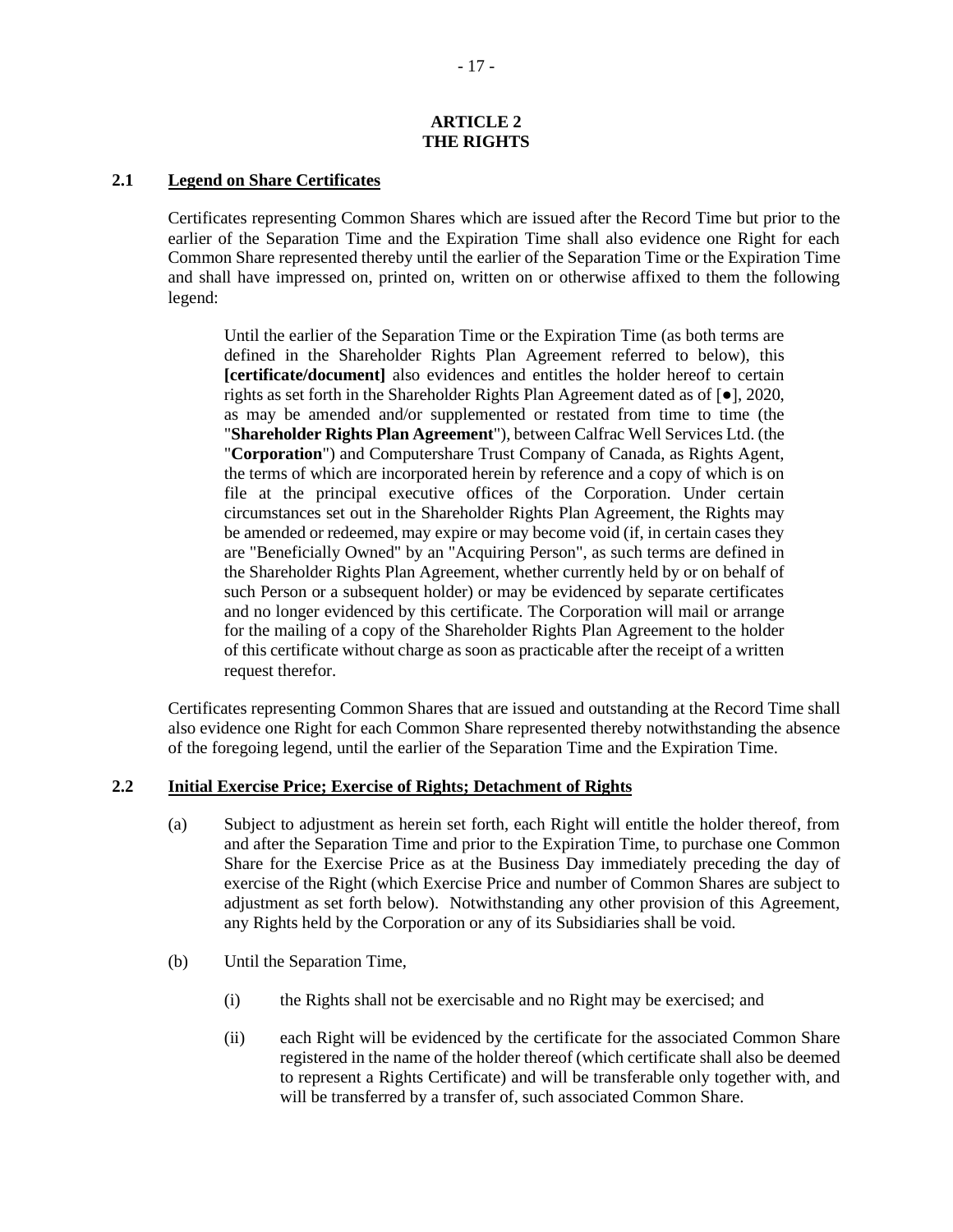- (c) From and after the Separation Time and prior to the Expiration Time:
	- (i) the Rights shall be exercisable; and
	- (ii) the registration and transfer of Rights shall be separate from and independent of Common Shares.
- <span id="page-20-2"></span><span id="page-20-1"></span>(d) Promptly following the Separation Time, the Corporation will prepare or cause to be prepared and the Rights Agent will mail to each holder of record of Common Shares as of the Separation Time and, in respect of each Convertible Security converted into Common Shares after the Separation Time and prior to the Expiration Time, promptly after such conversion, the Corporation will prepare or cause to be prepared and the Rights Agent will mail to the holder so converting (other than in either case a Person indicated by the Corporation in writing to be an Acquiring Person and, in respect of any Rights Beneficially Owned by such Acquiring Person which are not held of record by such Acquiring Person, the holder of record of such Rights as indicated by the Corporation in writing (a "**Nominee**")), at such holder's address as shown by the records of the Corporation (the Corporation hereby agreeing to furnish copies of such records to the Rights Agent for this purpose):
	- (i) a Rights Certificate appropriately completed, representing the number of Rights held by such holder at the Separation Time or at the time of conversion, as applicable, and having such marks of identification or designation and such legends, summaries or endorsements printed thereon as the Corporation may deem appropriate and as are not inconsistent with the provisions of this Agreement, or as may be required to comply with any law, rule or regulation or with any rule or regulation of any self-regulatory organization, stock exchange or quotation system on which the Rights may from time to time be listed or traded, or to conform to usage; and
	- (ii) a disclosure statement describing the Rights,

<span id="page-20-3"></span>provided that a Nominee shall be sent the materials provided for in paragraphs [\(i\)](#page-20-2) and [\(ii\)](#page-20-3) only in respect of all Common Shares held of record by it that are not Beneficially Owned by an Acquiring Person as indicated to the Rights Agent by the Corporation in writing. In order for the Corporation to determine whether any Person is holding Common Shares that are Beneficially Owned by another Person, the Corporation may require such first Person to furnish such information and documentation as the Corporation deems necessary.

- <span id="page-20-4"></span><span id="page-20-0"></span>(e) Rights may be exercised, in whole or in part, on any Business Day after the Separation Time and prior to the Expiration Time by submitting to the Rights Agent at its office in Calgary, Alberta or any other office of the Rights Agent in cities designated from time to time for that purpose by the Corporation with the approval of the Rights Agent:
	- (i) the Rights Certificate evidencing such Rights;
	- (ii) an election to exercise such Rights (an "**Election to Exercise**") substantially in the form attached to the Rights Certificate appropriately completed and duly executed by the holder or such holder's executors or administrators or other personal representatives or such holder's legal attorney duly appointed by an instrument in writing in form and executed in a manner satisfactory to the Rights Agent; and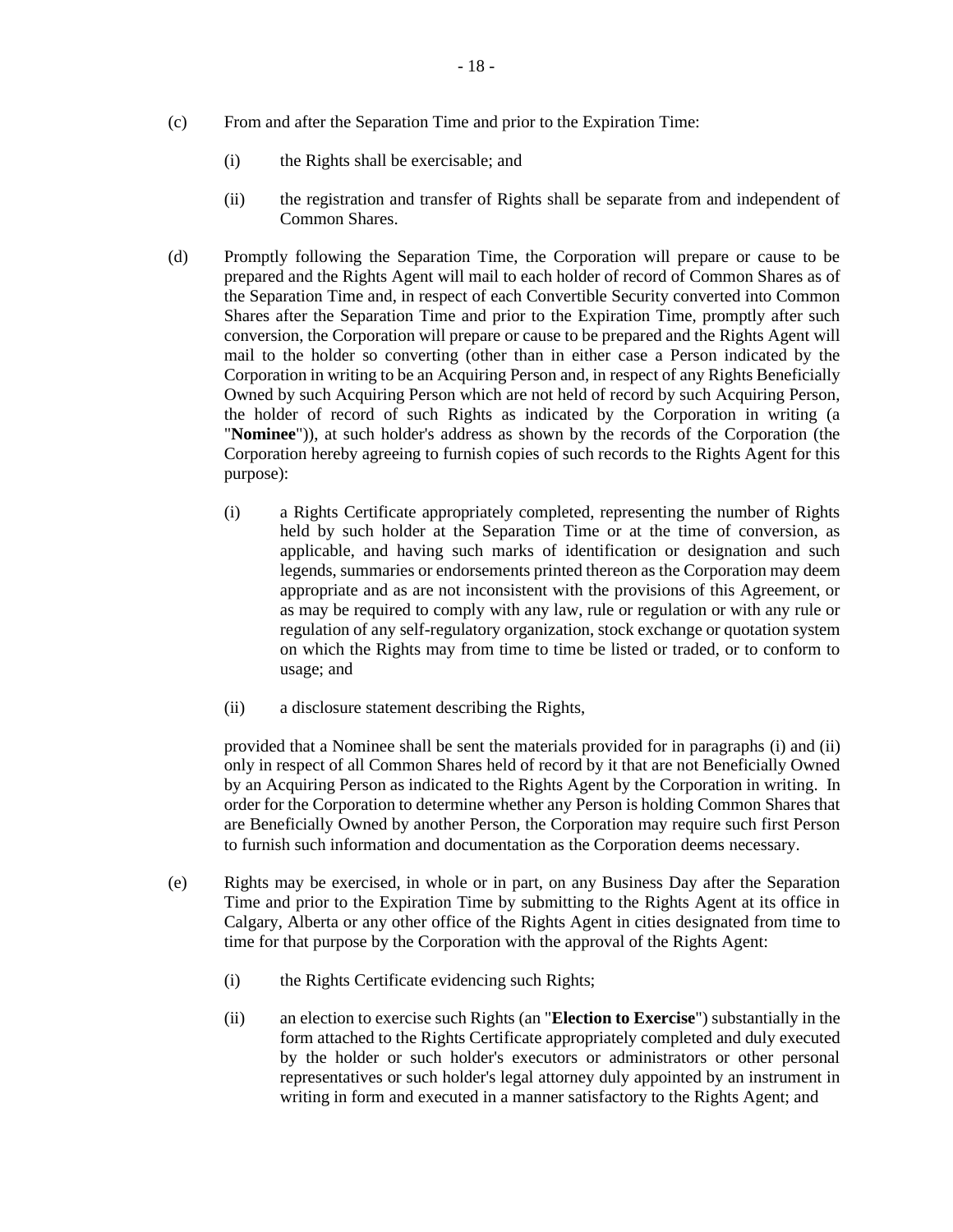- <span id="page-21-0"></span>(iii) payment by certified cheque, banker's draft, money order or wire transfer payable to the order of the Rights Agent of a sum equal to the Exercise Price multiplied by the number of Rights being exercised and a sum sufficient to cover any transfer tax or charge which may be payable in respect of any transfer involved in the transfer or delivery of Rights Certificates or the issuance or delivery of certificates for Common Shares in a name other than that of the holder of the Rights being exercised.
- <span id="page-21-2"></span><span id="page-21-1"></span>(f) Upon receipt of a Rights Certificate, together with a completed Election to Exercise executed in accordance with Subsection  $2.2(e)(ii)$ , which does not indicate that such Right is null and void as provided by Subsection [3.1\(b\),](#page-31-0) and payment as set forth in Subsection [2.2\(e\)\(iii\),](#page-21-0) the Rights Agent (unless otherwise instructed by the Corporation in the event that the Corporation is of the opinion that the Rights cannot be exercised in accordance with this Agreement) will thereupon as soon as practicable:
	- (i) requisition from the transfer agent for the Common Share certificates representing the number of Common Shares to be purchased (the Corporation hereby irrevocably authorizing the transfer agent to comply with all such requisitions);
	- (ii) when appropriate, pursuant to Section [5.5,](#page-40-0) requisition from the Corporation the amount of cash to be paid in lieu of issuing fractional Common Shares;
	- (iii) after receipt of the certificates referred to in Subsection [2.2\(f\)\(i\),](#page-21-1) deliver the same to or upon the order of the registered holder of such Rights Certificates, registered in such name or names as may be designated by such holder in the Election to Exercise;
	- (iv) when appropriate, pursuant to Section [5.5,](#page-40-0) after receipt, deliver the cash referred to in Subsection [2.2\(f\)\(ii\)](#page-21-2) to or to the order of the registered holder of such Rights Certificate; and
	- (v) remit to the Corporation all payments received on the exercise of Rights.

For greater certainty, unless the Rights Agent shall have been notified in accordance with Subsection [2.3\(j\)](#page-26-0) hereof, it shall be entitled to assume that there has been no adjustment to the Exercise Price or the number of Rights.

- (g) In case the holder of any Rights shall exercise less than all the Rights evidenced by such holder's Rights Certificate, a new Rights Certificate evidencing the Rights remaining unexercised (subject to the provisions of Subsection [5.5\(a\)\)](#page-40-1) will be issued by the Rights Agent to such holder or to such holder's designated transferee or transferees.
- (h) The Corporation covenants and agrees that it will:
	- (i) cause to be reserved and kept available out of its authorized and unissued Common Shares such number of Common Shares that, as provided in this Agreement, will from time to time be sufficient to permit the exercise in full of all outstanding Rights;
	- (ii) take all such action as may be necessary and within its power to ensure that all Common Shares delivered upon exercise of Rights shall, at the time of delivery of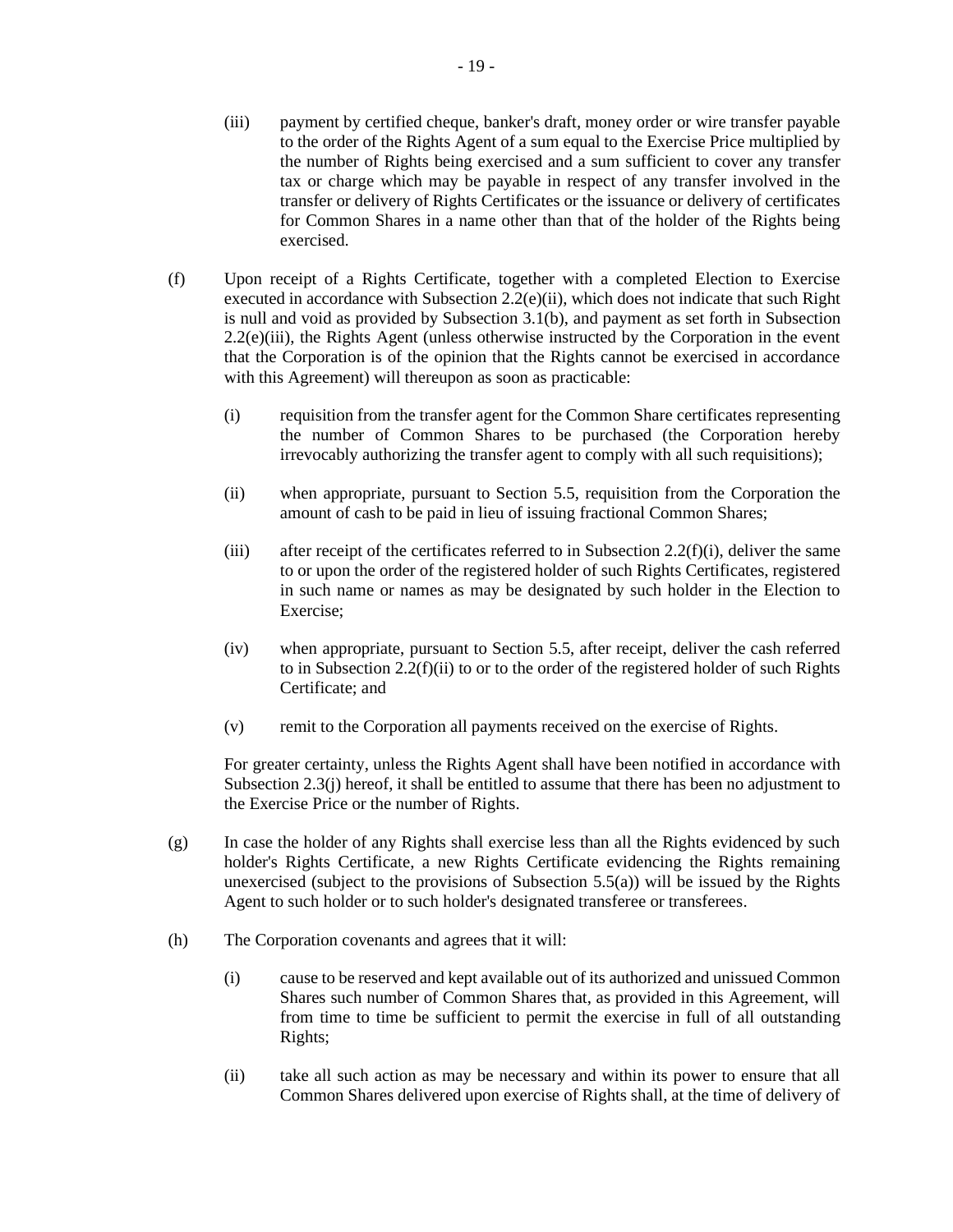the certificates for such Common Shares (subject to payment of the Exercise Price), be duly and validly authorized, executed, issued and delivered as fully paid and non-assessable;

- (iii) take all such action as may be necessary and within its power to comply with the requirements of the CBCA, the Securities Act and Applicable Securities Laws and any other applicable law, rule or regulation, in connection with the issuance and delivery of the Rights Certificates and the issuance of any Common Shares upon exercise of Rights;
- (iv) use reasonable efforts to cause all Common Shares issued upon exercise of Rights to be listed on the stock exchanges and markets on which such Common Shares were traded immediately prior to the Share Acquisition Date;
- (v) pay when due and payable, if applicable, any and all federal, provincial and municipal transfer taxes and charges (not including any income or capital taxes of the holder or exercising holder or any liability of the Corporation to withhold tax) which may be payable in respect of the original issuance or delivery of the Rights Certificates, or certificates for Common Shares to be issued upon exercise of any Rights, provided that the Corporation shall not be required to pay any transfer tax or charge which may be payable in respect of any transfer involved in the transfer or delivery of Rights Certificates or the issuance or delivery of certificates for Common Shares in a name other than that of the holder of the Rights being transferred or exercised; and
- (vi) after the Separation Time, except as permitted by Section[s 5.1](#page-36-4) and [5.4,](#page-38-0) not take (or permit any Subsidiary to take) any action if at the time such action is taken it is reasonably foreseeable that such action will diminish substantially or otherwise eliminate the benefits intended to be afforded by the Rights.

## <span id="page-22-1"></span>**2.3 Adjustments to Exercise Price; Number of Rights**

The Exercise Price, the number and kind of securities subject to purchase upon exercise of each Right and the number of Rights outstanding are subject to adjustment from time to time as provided in this Sectio[n 2.3.](#page-22-1)

- <span id="page-22-2"></span><span id="page-22-0"></span>(a) In the event the Corporation shall at any time after the Effective Date and prior to the Expiration Time:
	- (i) declare or pay a dividend on Common Shares payable in Common Shares or Convertible Securities in respect thereof other than pursuant to any Dividend Reinvestment Plan;
	- (ii) subdivide or change the then outstanding Common Shares into a greater number of Common Shares;
	- (iii) consolidate or change the then outstanding Common Shares into a smaller number of Common Shares; or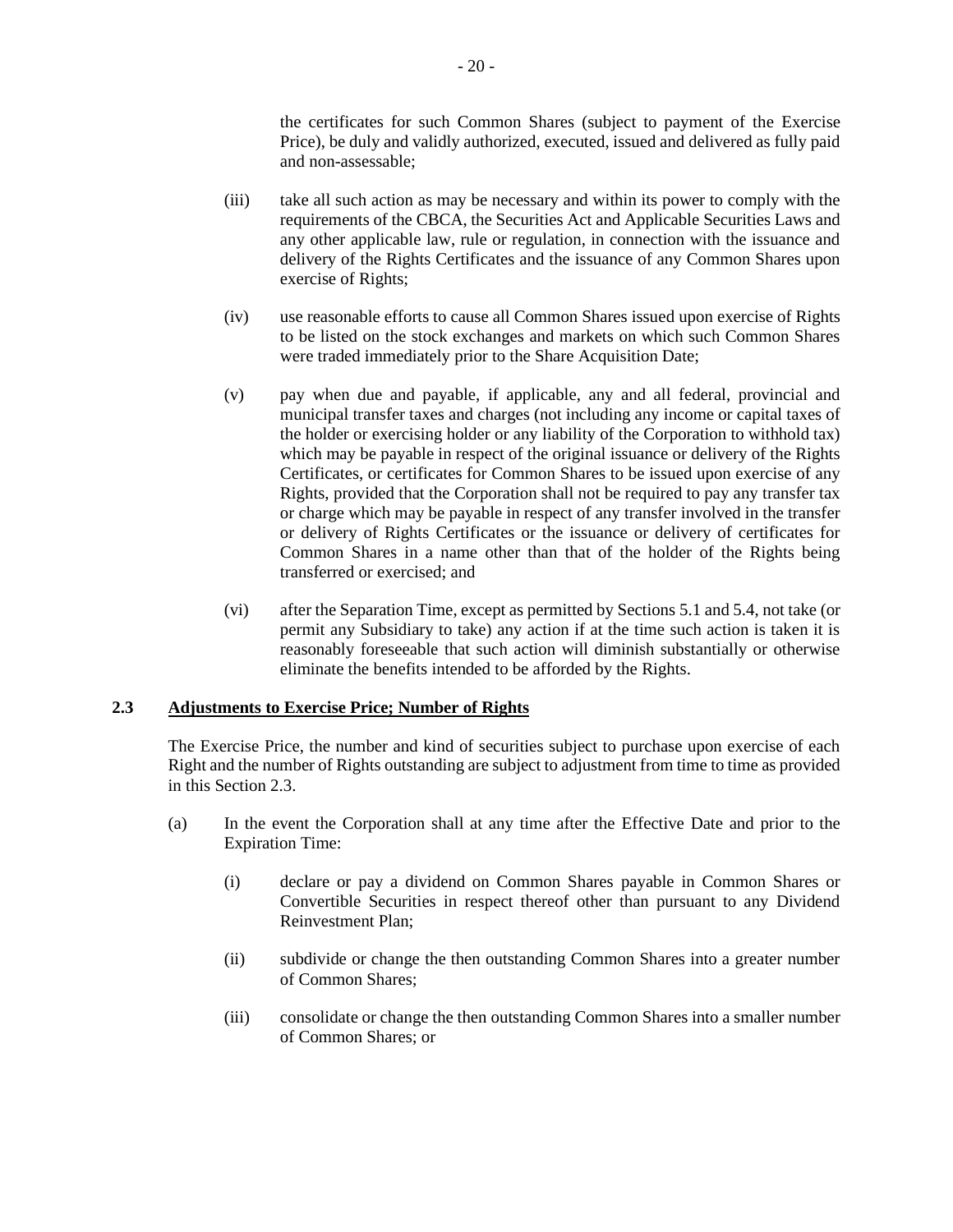<span id="page-23-0"></span>(iv) issue any Common Shares (or Convertible Securities in respect thereof) in respect of, in lieu of or in exchange for existing Common Shares except as otherwise provided in this Section [2.3,](#page-22-1)

then the Exercise Price and the number of Rights outstanding (or, if the payment or effective date therefor shall occur after the Separation Time, the securities purchasable upon exercise of Rights) shall be adjusted as of the payment or effective date in the manner set forth below.

If the Exercise Price and number of Rights outstanding are to be adjusted:

- (x) the Exercise Price in effect after such adjustment will be equal to the Exercise Price in effect immediately prior to such adjustment divided by the number of Common Shares (or other security of the Corporation) (the "**Expansion Factor**") that a holder of one Common Share immediately prior to such distribution, subdivision, change, consolidation or issuance would hold thereafter as a result thereof; and
- (y) each Right held prior to such adjustment will become that number of Rights equal to the Expansion Factor,

and the adjusted number of Rights will be deemed to be distributed among the Common Shares with respect to which the original Rights were associated (if they remain outstanding) and the Common Shares issued in respect of such dividend, subdivision, change, consolidation or issuance, so that each such Common Share (or other security of the Corporation) will have exactly one Right associated with it.

For greater certainty, if the securities purchasable upon exercise of Rights are to be adjusted, the securities purchasable upon exercise of each Right after such adjustment will be the securities that a holder of the securities purchasable upon exercise of one Right immediately prior to such dividend, subdivision, change, consolidation or issuance would hold thereafter as a result of such dividend, subdivision, change, consolidation or issuance.

If, after the Effective Date and prior to the Expiration Time, the Corporation shall issue any securities other than Common Shares in a transaction of a type described in Subsections  $2.3(a)(i)$  or [\(iv\),](#page-23-0) such securities shall be treated herein as nearly equivalent to Common Shares as may be practicable and appropriate under the circumstances and the Corporation and the Rights Agent agree to amend this Agreement in order to effect such treatment.

If an event occurs which would require an adjustment under both this Section [2.3](#page-22-1) and Sectio[n 3.1,](#page-30-0) the adjustment provided for in this Section [2.3](#page-22-1) shall be in addition to, and shall be made prior to, any adjustment required under Section [3.1.](#page-30-0) Adjustments pursuant to Subsection [2.3\(a\)](#page-22-0) shall be made successively, whenever an event referred to in Subsection [2.3\(a\)](#page-22-0) occurs.

In the event the Corporation shall at any time after the Effective Date and prior to the Separation Time issue any Common Shares otherwise than in a transaction referred to in this Subsection [2.3\(a\),](#page-22-0) each such Common Share so issued shall automatically have one new Right associated with it, which Right shall be evidenced by the certificate representing such associated Common Share.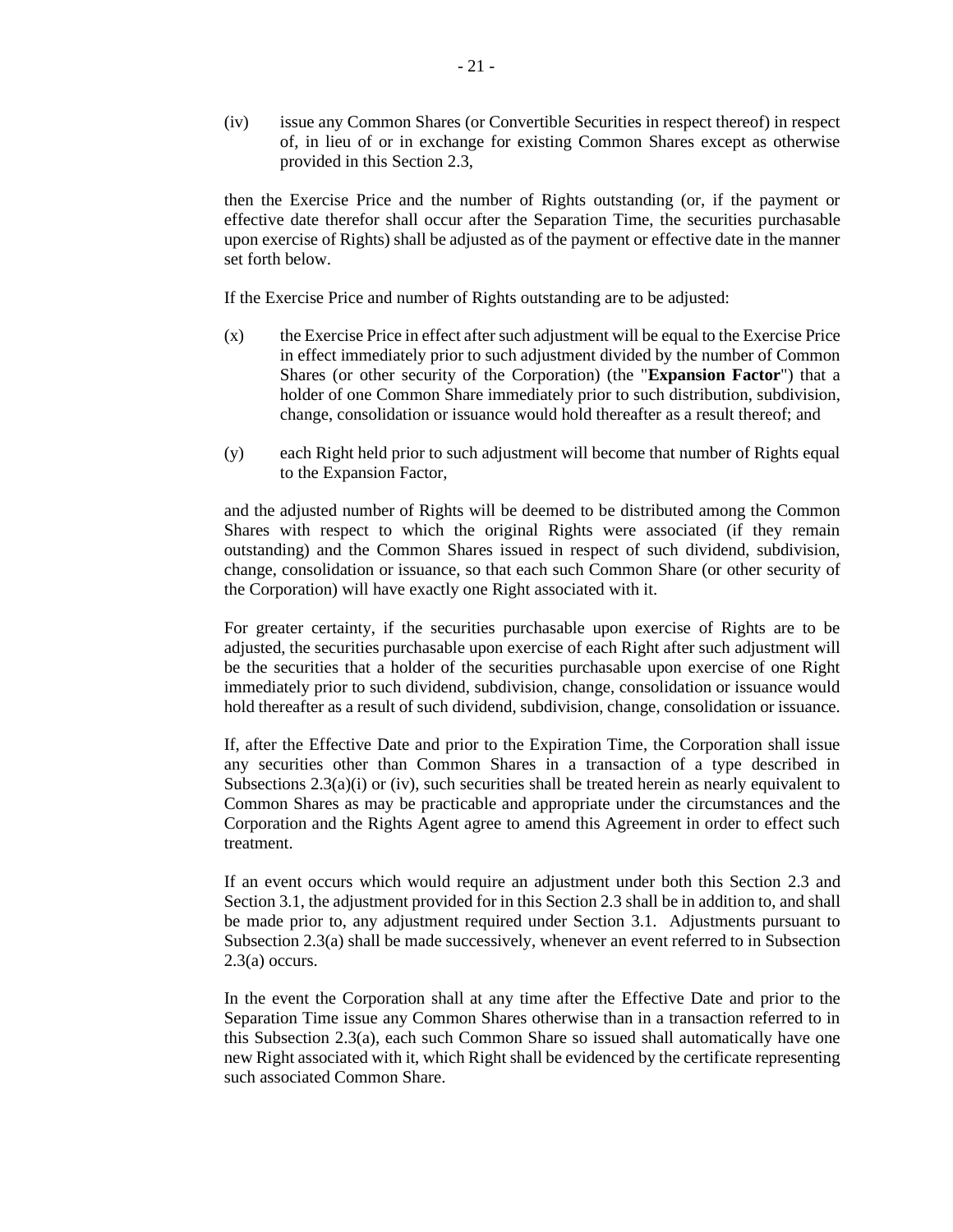- <span id="page-24-0"></span>(b) In the event the Corporation shall at any time after the Effective Date and prior to the Separation Time fix a record date for the issuance of rights, options or warrants to all holders of Common Shares entitling them (for a period expiring within 45 calendar days after such record date) to subscribe for or purchase Common Shares (or Convertible Securities in respect of Common Shares) at a price per Common Share (or, in the case of a Convertible Security, having a conversion, exchange or exercise price per security, including the price required to be paid to purchase such Convertible Security) less than the Market Price per Common Share on such record date, the Exercise Price to be in effect after such record date shall be determined by multiplying the Exercise Price in effect immediately prior to such record date by a fraction:
	- (i) the numerator of which shall be the number of Common Shares outstanding on such record date plus the number of Common Shares that the aggregate offering price of the total number of Common Shares so to be offered (and/or the aggregate initial conversion, exchange or exercise price of the Convertible Securities, including the price required to be paid to purchase such Convertible Securities) would purchase at such Market Price per Common Share; and
	- (ii) the denominator of which shall be the number of Common Shares outstanding on such record date plus the number of additional Common Shares to be offered for subscription or purchase (or into which the Convertible Securities so to be offered are initially convertible, exchangeable or exercisable).

In case such subscription price may be paid by delivery of consideration, part or all of which may be in a form other than cash, the value of such consideration shall be as determined in good faith by the Board of Directors, whose determination shall be described in a statement filed with the Rights Agent and shall be binding on the Rights Agent and the holders of Rights. Such adjustment shall be made successively whenever such a record date is fixed, and in the event that such rights, options or warrants are not so issued, or if issued, are not exercised prior to the expiration thereof, the Exercise Price shall be readjusted to the Exercise Price which would then be in effect if such record date had not been fixed, or to the Exercise Price which would be in effect based upon the number of Common Shares (or securities convertible into, or exchangeable or exercisable for Common Shares) actually issued upon the exercise of such rights, options or warrants, as the case may be.

For purposes of this Agreement, the granting of the right to purchase Common Shares (whether from treasury or otherwise) pursuant to any Dividend Reinvestment Plan or any employee benefit, stock option or similar plans shall be deemed not to constitute an issue of rights, options or warrants by the Corporation; provided, however, that, in the case of any Dividend Reinvestment Plan or share purchase plan, the right to purchase Common Shares is at a price per share of not less than 90% of the current market price per Common Share (determined as provided in such plans) of the Common Shares.

<span id="page-24-1"></span>(c) In the event the Corporation shall at any time after the Effective Date and prior to the Separation Time fix a record date for the making of a distribution to all holders of Common Shares (including any such distribution made in connection with a merger or amalgamation) of evidences of indebtedness, cash (other than a Regular Periodic Cash Dividend or a dividend paid in Common Shares, but including any dividend payable in securities other than Common Shares), assets or rights, options or warrants (excluding rights, options or warrants expiring within 45 calendar days after such record date) to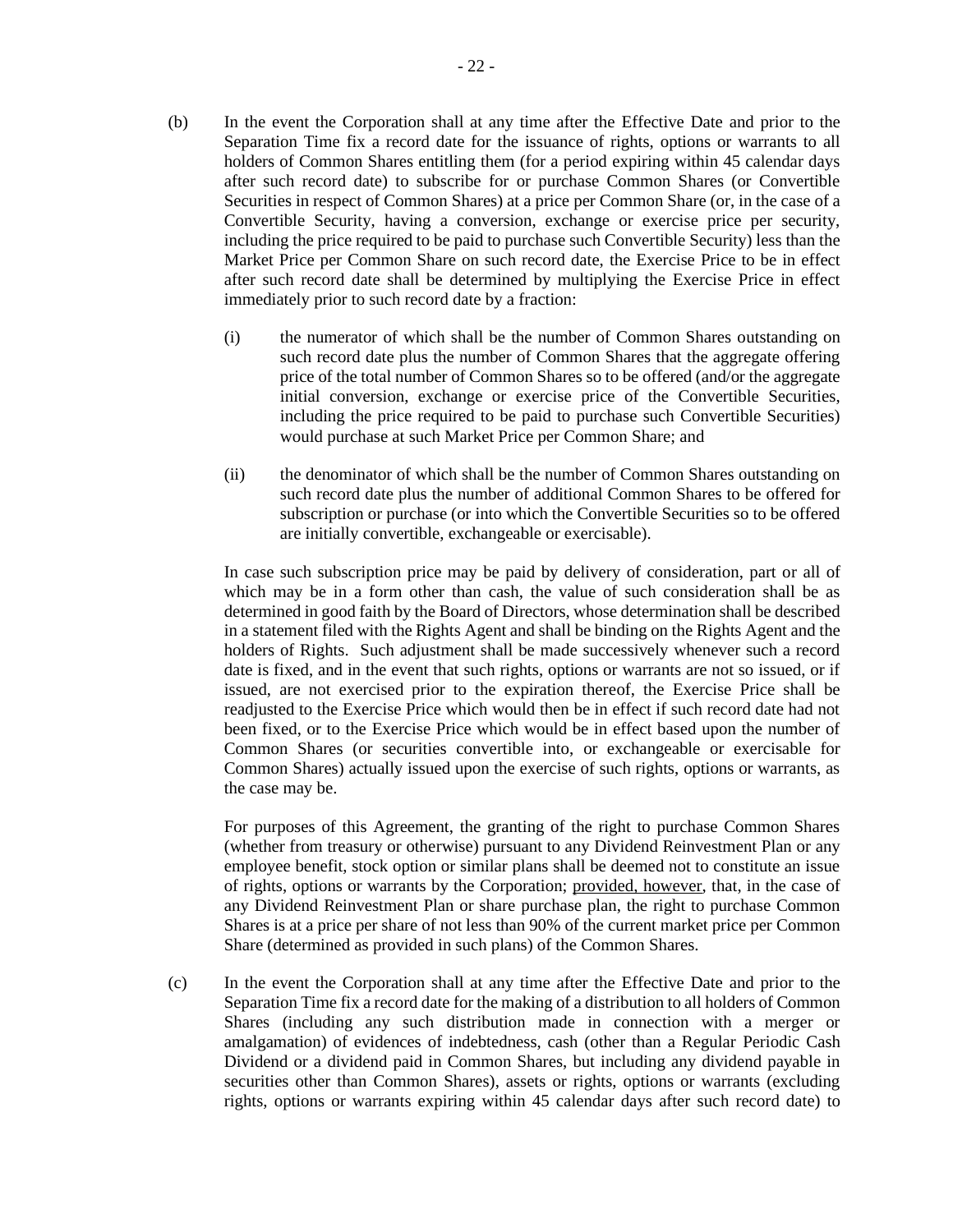purchase Common Shares or Convertible Securities in respect of Common Shares, the Exercise Price in effect after such record date shall be equal to the Exercise Price in effect immediately prior to such record date less the fair market value (as determined in good faith by the Board of Directors) of the portion of the evidences of indebtedness, cash, assets, rights, options or warrants so to be distributed applicable to the securities purchasable upon exercise of one Right.

- <span id="page-25-0"></span>(d) Notwithstanding anything herein to the contrary, no adjustment in the Exercise Price shall be required unless such adjustment would require an increase or decrease of at least 1% in the Exercise Price; provided, however, that any adjustments which by reason of this Subsection [2.3\(d\)](#page-25-0) are not required to be made shall be carried forward and taken into account in any subsequent adjustment. All calculations under Section [2.3](#page-22-1) shall be made to the nearest cent or to the nearest ten-thousandth of a share. Any adjustment required by Sectio[n 2.3](#page-22-1) shall be made as of:
	- (i) the payment or effective date for the applicable dividend, subdivision, change, combination or issuance, in the case of an adjustment made pursuant to Subsection  $2.3(a)$ ; or
	- (ii) the record date for the applicable distribution, in the case of an adjustment made pursuant to Subsection [2.3\(b\)](#page-24-0) or [\(c\),](#page-24-1) subject to readjustment to reverse the same if such distribution shall not be made.
- (e) In the event the Corporation shall at any time after the Effective Date and prior to the Separation Time issue any securities (other than Common Shares), or rights, options or warrants to subscribe for or purchase any such securities, or securities convertible into or exchangeable for any such securities, in a transaction referred to in Subsections  $2.3(a)(i)$ or [\(iv\)](#page-23-0) or Subsections [2.3\(b\)](#page-24-0) or [\(c\),](#page-24-1) and if the Board of Directors acting in good faith determines that the adjustments contemplated by Subsections  $2.3(a)$ , [\(b\)](#page-24-0) and [\(c\)](#page-24-1) in connection with such transaction will not appropriately protect the interests of the holders of Rights, the Board of Directors may determine what other adjustments to the Exercise Price, number of Rights and/or securities purchasable upon exercise of Rights would be appropriate and, notwithstanding Subsections  $2.3(a)$ , [\(b\)](#page-24-0) and [\(c\),](#page-24-1) such adjustments, rather than the adjustments contemplated by Subsections  $2.3(a)$ , [\(b\)](#page-24-0) and [\(c\),](#page-24-1) shall be made. Subject to Subsections [5.4\(b\)](#page-39-0) and [\(c\),](#page-39-1) the Corporation and the Rights Agent may, with the prior approval of the holders of the Common Shares amend this Agreement as appropriate to provide for such adjustments.
- (f) Each Right originally issued by the Corporation subsequent to any adjustment made to the Exercise Price hereunder shall evidence the right to purchase, at the adjusted Exercise Price, the number of Common Shares purchasable from time to time hereunder upon exercise of a Right immediately prior to such issue, all subject to further adjustment as provided herein.
- (g) Irrespective of any adjustment or change in the Exercise Price or the number of Common Shares issuable upon the exercise of the Rights, the Rights Certificates theretofore and thereafter issued may continue to express the Exercise Price per Common Share and the number of Common Shares which were expressed in the initial Rights Certificates issued hereunder.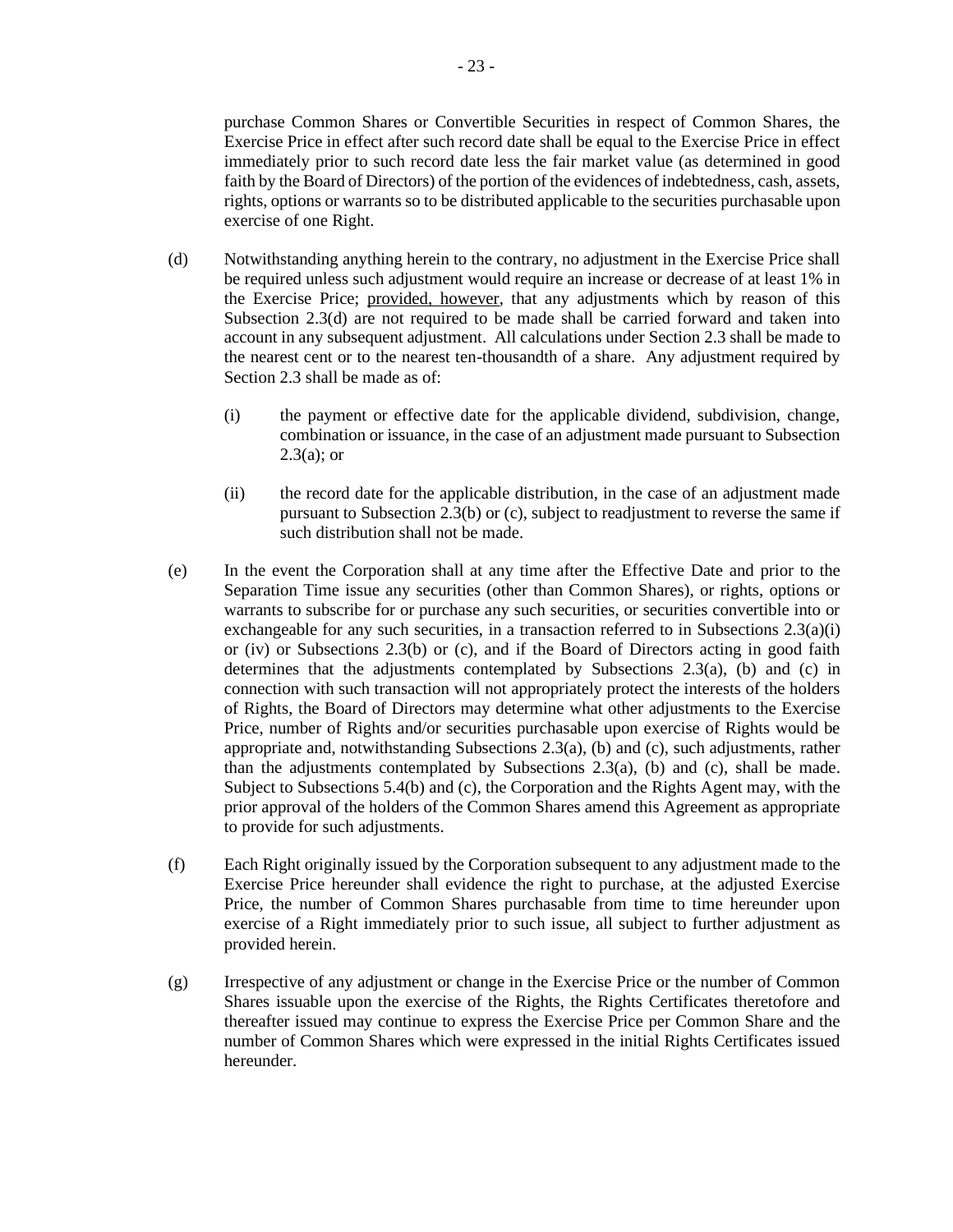- (h) In any case in which this Sectio[n 2.3](#page-22-1) shall require that an adjustment in the Exercise Price be made effective as of a record date for a specified event, the Corporation may elect to defer until the occurrence of such event the issuance to the holder of any Right exercised after such record date the number of Common Shares and other securities of the Corporation, if any, issuable upon such exercise over and above the number of Common Shares and other securities of the Corporation, if any, issuable upon such exercise on the basis of the Exercise Price in effect prior to such adjustment; provided, however, that the Corporation shall deliver to such holder an appropriate instrument evidencing such holder's right to receive such additional Common Shares (fractional or otherwise) or other securities upon the occurrence of the event requiring such adjustment.
- (i) Notwithstanding anything contained in this Section [2.3](#page-22-1) to the contrary, the Corporation shall be entitled to make such reductions in the Exercise Price, in addition to those adjustments expressly required by this Section [2.3,](#page-22-1) as and to the extent that, in their good faith judgment, the Board of Directors shall determine to be advisable, in order that any:
	- (i) consolidation or subdivision of Common Shares;
	- (ii) issuance (wholly or in part for cash) of Common Shares or securities that by their terms are convertible into or exchangeable for Common Shares;
	- (iii) dividends of securities; or
	- (iv) issuance of rights, options or warrants referred to in this Section [2.3,](#page-22-1)

hereafter made by the Corporation to holders of its Common Shares, subject to applicable taxation laws, shall not be taxable to such shareholders or shall subject such shareholders to a lesser amount of tax.

- <span id="page-26-0"></span>(j) Whenever an adjustment to the Exercise Price is made pursuant to this Section [2.3,](#page-22-1) the Corporation shall:
	- (i) promptly prepare a certificate setting forth such adjustment and a brief statement of the facts accounting for such adjustment; and
	- (ii) promptly file with the Rights Agent and with each transfer agent for the Common Shares a copy of such certificate and mail a brief summary thereof to each holder of Rights who requests a copy.

Failure to file such certificate or to cause such notice to be given as aforesaid, or any defect therein, shall not affect the validity of any such adjustment or change.

## **2.4 Date on Which Exercise Is Effective**

Each Person in whose name any certificate for Common Shares or other securities, if applicable, is issued upon the exercise of Rights shall for all purposes be deemed to have become the absolute holder of record of the Common Shares or other securities, if applicable, represented thereon, and such certificate shall be dated the date upon which the Rights Certificate evidencing such Rights was duly surrendered in accordance with Subsection [2.2\(e\)](#page-20-4) (together with a duly completed Election to Exercise) and payment of the Exercise Price for such Rights (and any applicable transfer taxes and other governmental charges payable by the exercising holder hereunder) was made;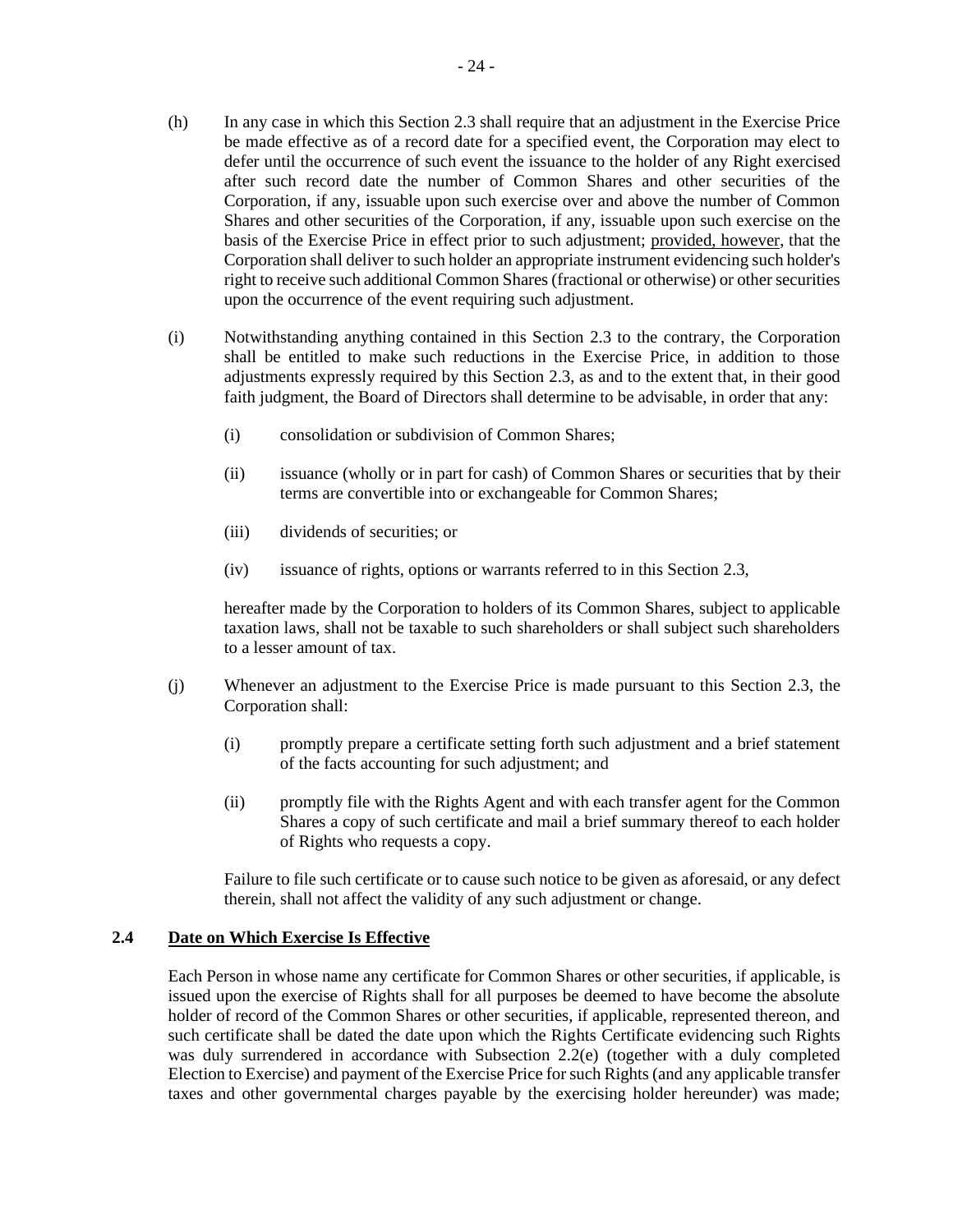provided, however, that if the date of such surrender and payment is a date upon which the Common Share transfer books of the Corporation are closed, such Person shall be deemed to have become the record holder of such Common Shares on, and such certificate shall be dated, the next succeeding Business Day on which the Common Share transfer books of the Corporation are open.

# **2.5 Execution, Authentication, Delivery and Dating of Rights Certificates**

- (a) The Rights Certificates shall be executed on behalf of the Corporation by the Chairman of the Board, President, Chief Executive Officer, Chief Financial Officer or any Vice-President of the Corporation. The signature of any of these officers on the Rights Certificates may be manual, electronic or facsimile. Rights Certificates bearing the manual, electronic or facsimile signatures of individuals who were at the relevant time the proper officers of the Corporation shall bind the Corporation, notwithstanding that such individuals or any of them have ceased to hold such offices either before or after the countersignature and delivery of such Rights Certificates.
- (b) Promptly after the Corporation learns of the Separation Time, the Corporation will notify the Rights Agent of such Separation Time and will deliver Rights Certificates executed by the Corporation to the Rights Agent for countersignature, and the Rights Agent shall countersign (manually, electronically or by facsimile signature in a manner satisfactory to the Corporation) and send such Rights Certificates to the holders of the Rights pursuant to Subsection [2.2\(d\)](#page-20-1) hereof. No Rights Certificate shall be valid for any purpose until countersigned by the Rights Agent as aforesaid.
- (c) Each Rights Certificate shall be dated the date of countersignature thereof.

# <span id="page-27-1"></span><span id="page-27-0"></span>**2.6 Registration, Transfer and Exchange**

(a) After the Separation Time, the Corporation will cause to be kept a register (the "**Rights Register**") in which, subject to such reasonable regulations as it may prescribe, the Corporation will provide for the registration and transfer of Rights. The Rights Agent, at its office in Calgary, Alberta, is hereby appointed registrar for the Rights (the "**Rights Registrar**") for the purpose of maintaining the Rights Register for the Corporation and registering Rights and transfers of Rights as herein provided and the Rights Agent hereby accepts such appointment. In the event that the Rights Agent shall cease to be the Rights Registrar, the Rights Agent will have the right to examine the Rights Register at all reasonable times.

After the Separation Time and prior to the Expiration Time, upon surrender for registration of transfer or exchange of any Rights Certificate, and subject to the provisions of Subsectio[n 2.6\(c\),](#page-28-0) the Corporation will execute, and the Rights Agent will countersign and deliver, in the name of the holder or the designated transferee or transferees, as required pursuant to the holder's instructions, one or more new Rights Certificates evidencing the same aggregate number of Rights as did the Rights Certificates so surrendered.

(b) All Rights issued upon any registration of transfer or exchange of Rights Certificates shall be the valid obligations of the Corporation, and such Rights shall be entitled to the same benefits under this Agreement as the Rights surrendered upon such registration of transfer or exchange.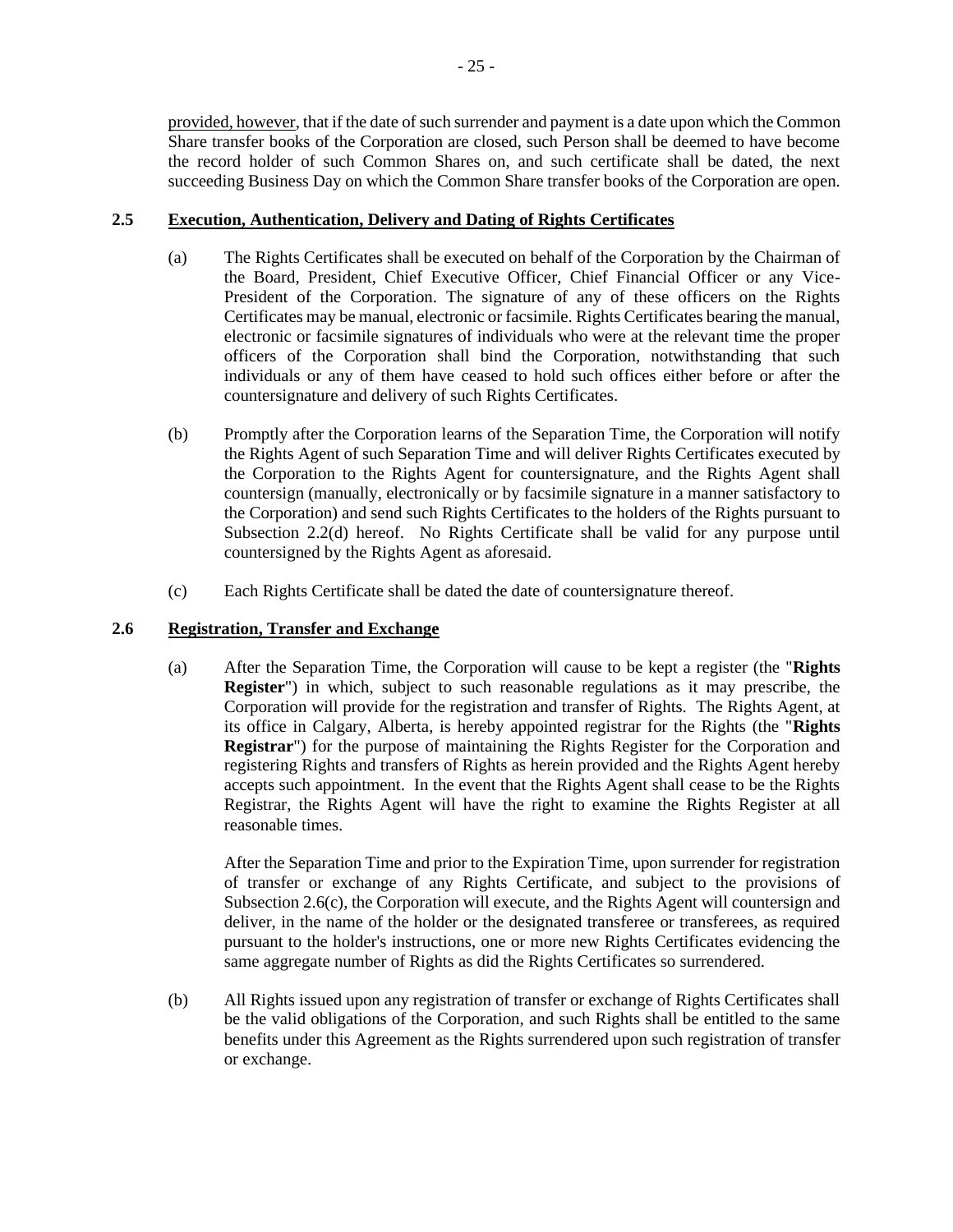<span id="page-28-0"></span>(c) Every Rights Certificate surrendered for registration of transfer or exchange shall be duly endorsed, or be accompanied by a written instrument of transfer in form satisfactory to the Corporation or the Rights Agent, as the case may be, duly executed by the holder thereof or such holder's attorney duly authorized in writing. As a condition to the issuance of any new Rights Certificate under this Section [2.6,](#page-27-1) the Corporation may require the payment of a sum sufficient to cover any tax or other governmental charge that may be imposed in relation thereto and any other expenses (including the reasonable fees and expenses of the Rights Agent) connected therewith.

## <span id="page-28-1"></span>**2.7 Mutilated, Destroyed, Lost and Stolen Rights Certificates**

- (a) If any mutilated Rights Certificate is surrendered to the Rights Agent prior to the Expiration Time, the Corporation shall execute and the Rights Agent shall countersign and deliver in exchange therefor a new Rights Certificate evidencing the same number of Rights as did the Rights Certificate so surrendered.
- (b) If there shall be delivered to the Corporation and the Rights Agent prior to the Expiration Time:
	- (i) evidence to their reasonable satisfaction of the destruction, loss or theft of any Rights Certificate; and
	- (ii) such security or indemnity as may be reasonably required by them to save each of them and any of their agents harmless,

then, in the absence of notice to the Corporation or the Rights Agent that such Rights Certificate has been acquired by a bona fide purchaser, the Corporation shall execute and upon the Corporation's request the Rights Agent shall countersign and deliver, in lieu of any such destroyed, lost or stolen Rights Certificate, a new Rights Certificate evidencing the same number of Rights as did the Rights Certificate so destroyed, lost or stolen.

- (c) As a condition to the issuance of any new Rights Certificate under this Section [2.7,](#page-28-1) the Corporation may require the payment of a sum sufficient to cover any tax or other governmental charge that may be imposed in relation thereto and any other expenses (including the reasonable fees and expenses of the Rights Agent) connected therewith.
- (d) Every new Rights Certificate issued pursuant to this Section [2.7](#page-28-1) in lieu of any destroyed, lost or stolen Rights Certificate shall evidence the contractual obligation of the Corporation, whether or not the destroyed, lost or stolen Rights Certificate shall be at any time enforceable by anyone, and shall be entitled to all the benefits of this Agreement equally and proportionately with any and all other Rights duly issued hereunder.

## **2.8 Persons Deemed Owners of Rights**

The Corporation, the Rights Agent and any agent of the Corporation or the Rights Agent may deem and treat the Person in whose name a Rights Certificate (or, prior to the Separation Time, the associated Common Share certificate) is registered as the absolute owner thereof and of the Rights evidenced thereby for all purposes whatsoever.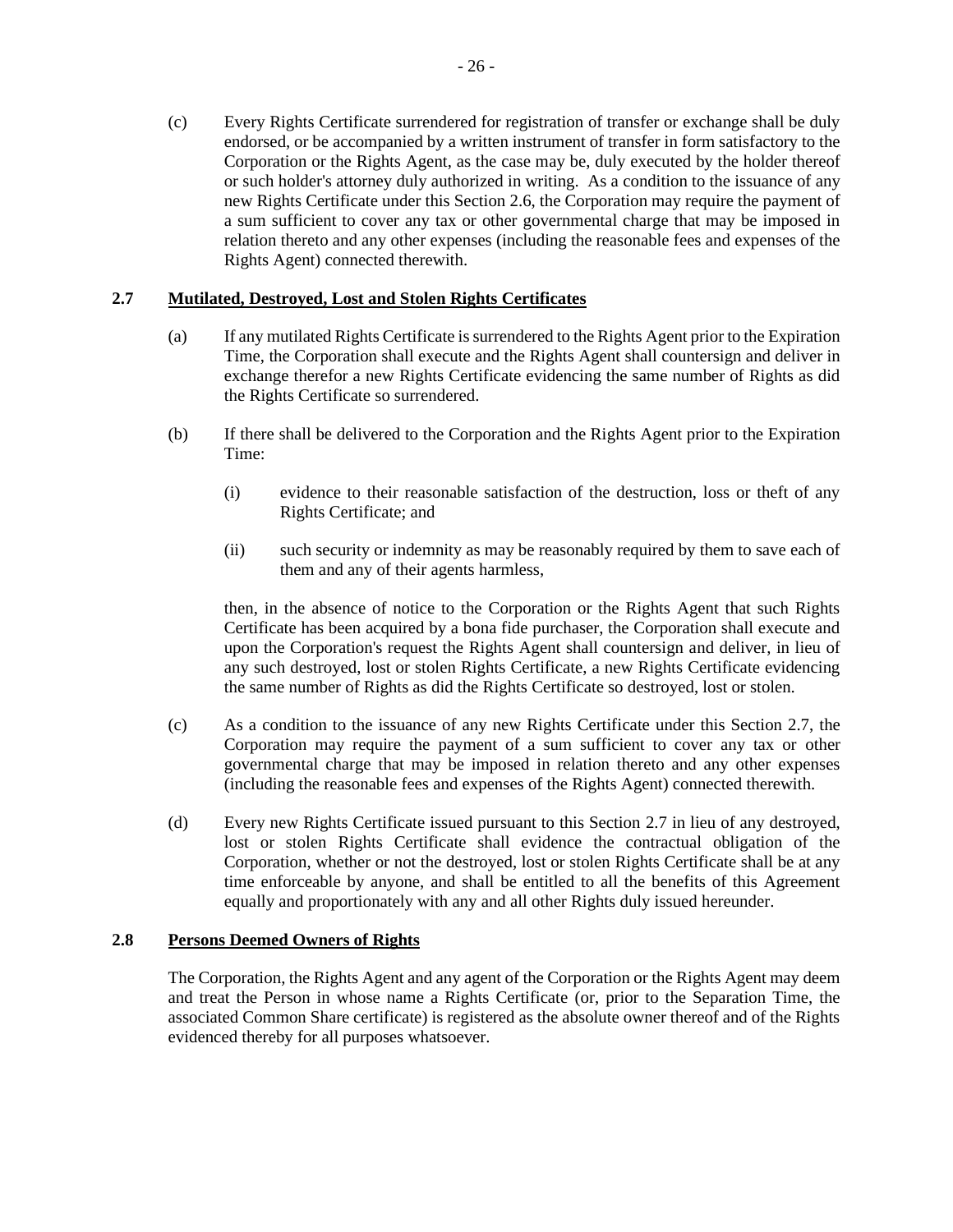# <span id="page-29-0"></span>**2.9 Delivery and Cancellation of Certificates**

All Rights Certificates surrendered upon exercise or for redemption, registration of transfer or exchange shall, if surrendered to any Person other than the Rights Agent, be delivered to the Rights Agent and, in any case, shall be promptly cancelled by the Rights Agent. The Corporation may at any time deliver to the Rights Agent for cancellation any Rights Certificates previously countersigned and delivered hereunder which the Corporation may have acquired in any manner whatsoever, and all Rights Certificates so delivered shall be promptly cancelled by the Rights Agent. No Rights Certificate shall be countersigned in lieu of or in exchange for any Rights Certificates cancelled as provided in this Section [2.9,](#page-29-0) except as expressly permitted by this Agreement. The Rights Agent shall, subject to applicable laws, destroy all cancelled Rights Certificates and deliver a certificate of destruction to the Corporation.

## **2.10 Agreement of Rights Holders**

Every holder of Rights, by accepting the Rights, consents and agrees with the Corporation and the Rights Agent and with every other holder of Rights:

- (a) to be bound by and subject to the provisions of this Agreement, as amended from time to time in accordance with the terms hereof, in respect of all Rights held;
- (b) that prior to the Separation Time, each Right will be transferable only together with, and will be transferred by a transfer of, the associated Common Share certificate representing such Right;
- (c) that after the Separation Time, the Rights Certificates will be transferable only on the Rights Register as provided herein;
- (d) that prior to due presentment of a Rights Certificate (or, prior to the Separation Time, the associated Common Share certificate) for registration of transfer, the Corporation, the Rights Agent and any agent of the Corporation or the Rights Agent may deem and treat the Person in whose name the Rights Certificate (or, prior to the Separation Time, the associated Common Share certificate) is registered as the absolute owner thereof and of the Rights evidenced thereby (notwithstanding any notations of ownership or writing on such Rights Certificate or the associated Common Share certificate made by anyone other than the Corporation or the Rights Agent) for all purposes whatsoever, and neither the Corporation nor the Rights Agent shall be affected by any notice to the contrary;
- (e) that such holder of Rights has waived its right to receive any fractional Rights or any fractional Common Shares or other securities upon exercise of a Right (except as provided herein);
- (f) that, subject to the provisions of Section [5.4,](#page-38-0) without the approval of any holder of Rights or Voting Shares and upon the sole authority of the Board of Directors, acting in good faith, this Agreement may be supplemented or amended from time to time pursuant to and as provided herein; and
- (g) that notwithstanding anything in this Agreement to the contrary, neither the Corporation nor the Rights Agent shall have any liability to any holder of a Right or any other Person as a result of its inability to perform any of its obligations under this Agreement by reason of preliminary or permanent injunctions or other order, decree or ruling issued by a court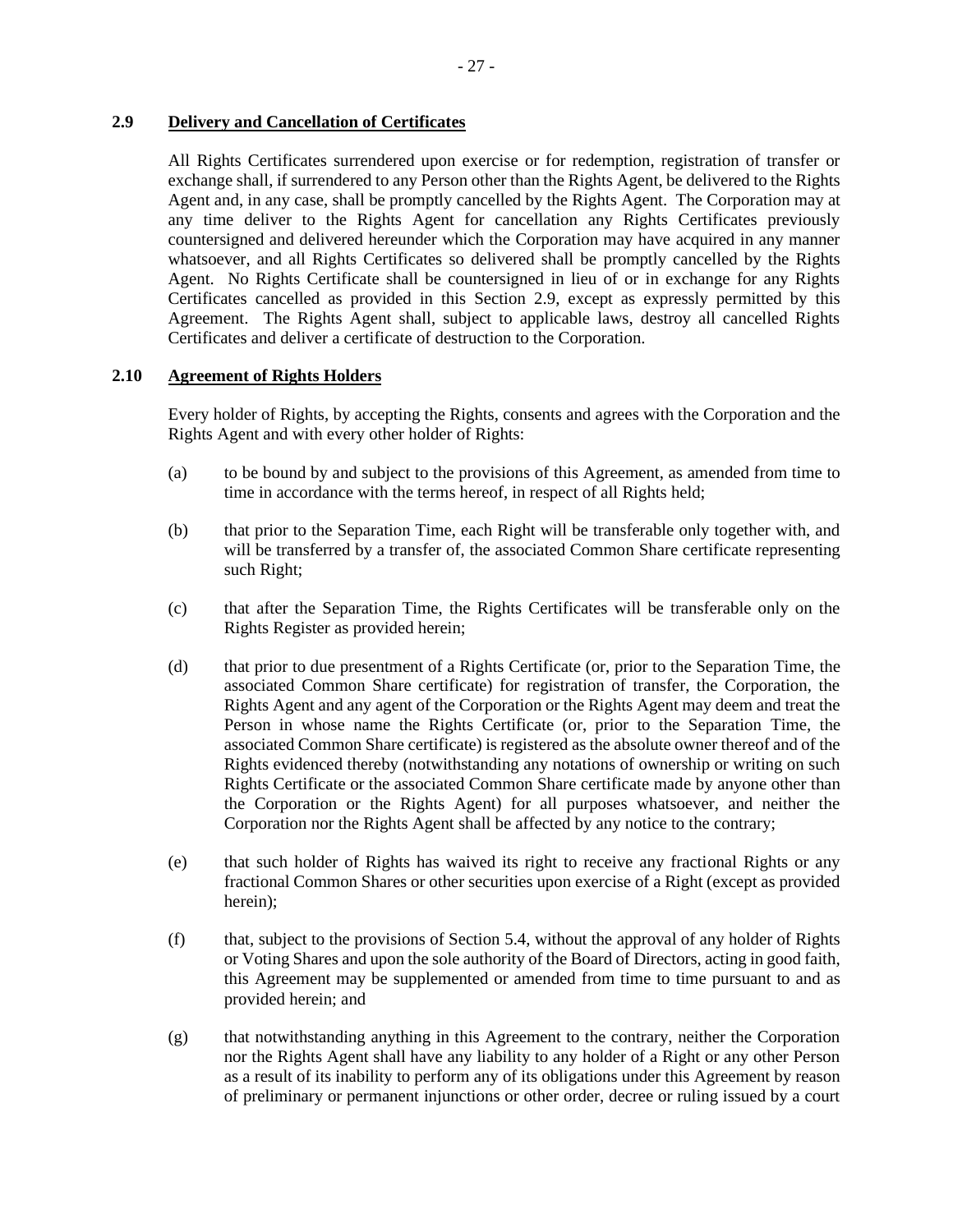of competent jurisdiction or by a governmental, regulatory or administrative agency or commission, or any statute, rule, regulations or executive order promulgated or enacted by any governmental authority prohibiting or otherwise restraining performance of such obligation.

The Rights Agent shall have no obligation to ensure or verify compliance with any applicable laws or regulatory requirements on the issue, exercise or transfer of any Rights or Common Shares issuable upon the exercise thereof. The Rights Agent shall be entitled to process all transfers and exercises of Rights upon the presumption that such transfers or exercises are permissible pursuant to all applicable laws and regulatory requirements.

The Rights Agent shall have no obligation to ensure that the legends appearing on the Rights Certificates or Common Shares comply with regulatory requirements or securities laws of any applicable jurisdiction.

Notwithstanding any other provision of this Agreement, and whether such losses or damages are foreseeable or unforeseeable, the Rights Agent shall not be liable under any circumstances whatsoever for any: (a) breach by any other party of securities law or other rule of any securities regulatory authority; (b) lost profits; or (c) special, indirect, incidental, consequential, exemplary, aggravated or punitive losses or damages.

#### **2.11 Rights Certificate Holder Not Deemed a Shareholder**

No holder, as such, of any Rights or Rights Certificate shall be entitled to vote, receive dividends or be deemed for any purpose whatsoever the holder of any Common Share or any other share or security of the Corporation which may at any time be issuable on the exercise of the Rights represented thereby, nor shall anything contained herein or in any Rights Certificate be construed or deemed or confer upon the holder of any Right or Rights Certificate, as such, any right, title, benefit or privilege of a holder of Common Shares or any other securities of the Corporation or any right to vote at any meeting of shareholders of the Corporation whether for the election of directors or otherwise or upon any matter submitted to holders of Common Shares or any other securities of the Corporation at any meeting thereof, or to give or withhold consent to any action of the Corporation, or to receive notice of any meeting or other action affecting any holder of Common Shares or any other securities of the Corporation except as expressly provided herein, or to receive dividends or subscription rights, or otherwise, until the Right or Rights evidenced by Rights Certificates shall have been duly exercised in accordance with the terms and provisions hereof.

### **ARTICLE 3 ADJUSTMENTS TO THE RIGHTS**

# <span id="page-30-0"></span>**3.1 Flip-in Event**

(a) Subject to Subsectio[n 3.1\(b\)](#page-31-0) and Section [5.1,](#page-36-4) in the event that prior to the Expiration Time a Flip-in Event shall occur, each Right shall constitute, effective at the close of business on the tenth Trading Day after the Share Acquisition Date or such longer period as may be required to satisfy the requirements of Applicable Securities Laws, the right to purchase from the Corporation, upon exercise thereof in accordance with the terms hereof, that number of Common Shares having an aggregate Market Price on the date of consummation or occurrence of such Flip-in Event equal to twice the Exercise Price for an amount in cash equal to the Exercise Price (such right to be appropriately adjusted in a manner analogous to the applicable adjustment provided for in Section [2.3](#page-22-1) in the event that after such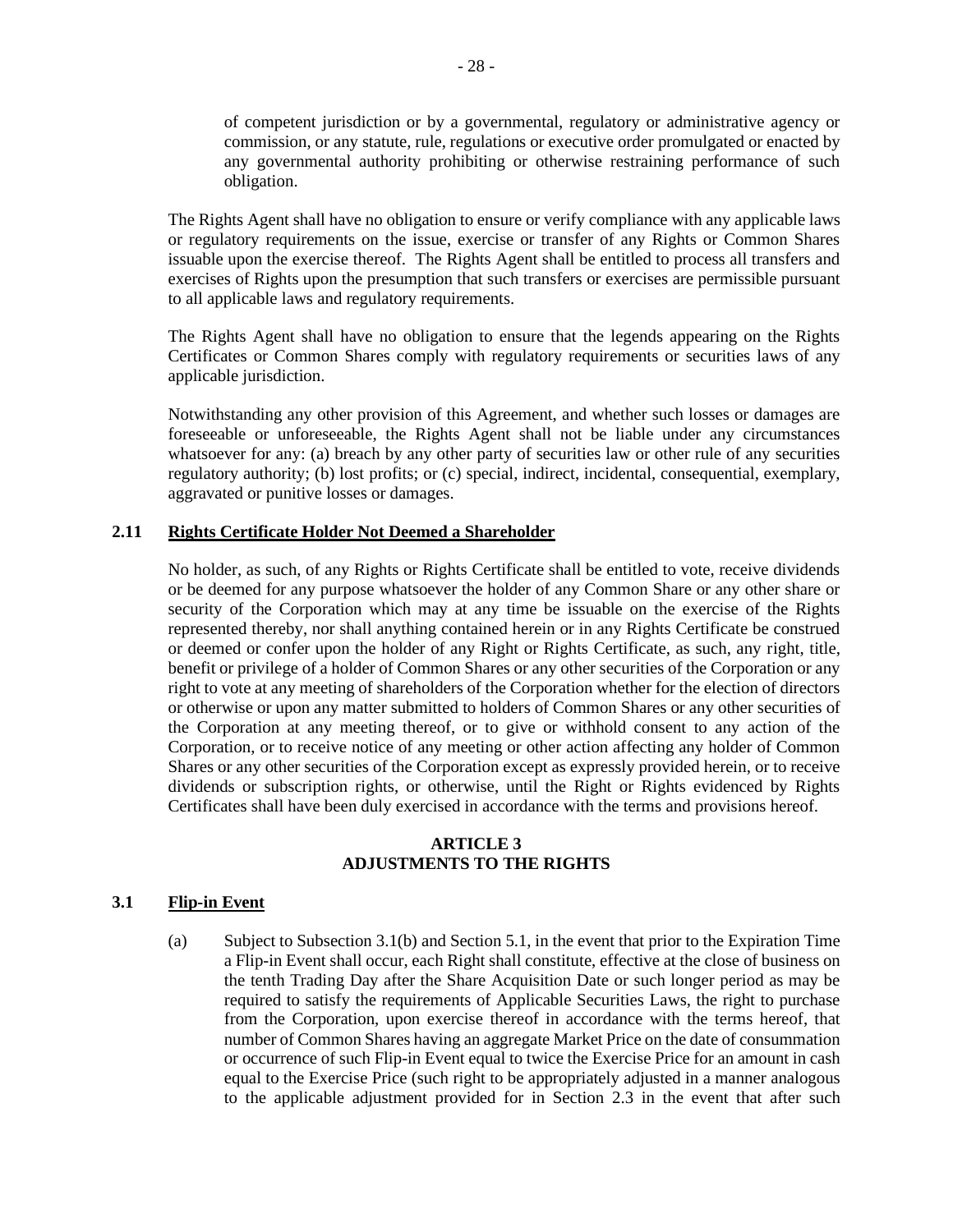consummation or occurrence, an event of a type analogous to any of the events described in Section [2.3](#page-22-1) shall have occurred).

- <span id="page-31-2"></span><span id="page-31-1"></span><span id="page-31-0"></span>(b) Notwithstanding anything in this Agreement to the contrary, upon the occurrence of any Flip-in Event, any Rights that are or were Beneficially Owned on or after the earlier of the Separation Time or the Share Acquisition Date by:
	- (i) an Acquiring Person (or any Affiliate or Associate of an Acquiring Person or any other Person acting jointly or in concert with an Acquiring Person or any Affiliate or Associate of such other Person); or
	- (ii) a transferee or other successor in title, directly or indirectly, (a "**Transferee**") of Rights held by an Acquiring Person (or any Affiliate or Associate of an Acquiring Person or any other Person acting jointly or in concert with an Acquiring Person or any Affiliate or Associate of such other Person), where such Transferee becomes a transferee concurrently with or subsequent to the Acquiring Person becoming such in a transfer that the Board of Directors acting in good faith has determined is part of a plan, arrangement or scheme of an Acquiring Person (or any Affiliate or Associate of an Acquiring Person or any other Person acting jointly or in concert with an Acquiring Person or any Affiliate or Associate of such other Person), that has the purpose or effect of avoiding Subsection [3.1\(b\)\(i\),](#page-31-1)

shall become null and void without any further action, and any holder of such Rights (including any Transferee) shall thereafter have no right to exercise such Rights under any provision of this Agreement and further shall thereafter not have any other rights whatsoever with respect to such Rights, whether under any provision of this Agreement or otherwise.

- (c) From and after the Separation Time, the Corporation shall do all such acts and things as shall be necessary and within its power to ensure compliance with the provisions of this Section [3.1,](#page-30-0) including, without limitation, all such acts and things as may be required to satisfy the requirements of the CBCA, the Securities Act and Applicable Securities Laws in respect of the issue of Common Shares upon the exercise of Rights in accordance with this Agreement.
- (d) Any Rights Certificate that represents Rights Beneficially Owned by a Person described in either Subsections [3.1\(b\)\(i\)](#page-31-1) or [\(ii\)](#page-31-2) or transferred to any nominee of any such Person, and any Rights Certificate issued upon transfer, exchange, replacement or adjustment of any other Rights Certificate referred to in this sentence, shall contain the following legend:

The Rights represented by this Rights Certificate were issued to a Person who was an Acquiring Person or an Affiliate or an Associate of an Acquiring Person (as such terms are defined in the Shareholder Rights Plan Agreement) or a Person who was acting jointly or in concert with an Acquiring Person or an Affiliate or Associate of such Person. This Rights Certificate and the Rights represented hereby are void or shall become void in the circumstances specified in Subsection 3.1(b) of the Shareholder Rights Plan Agreement.

provided, however, that the Rights Agent shall not be under any responsibility to ascertain the existence of facts that would require the imposition of such legend but shall impose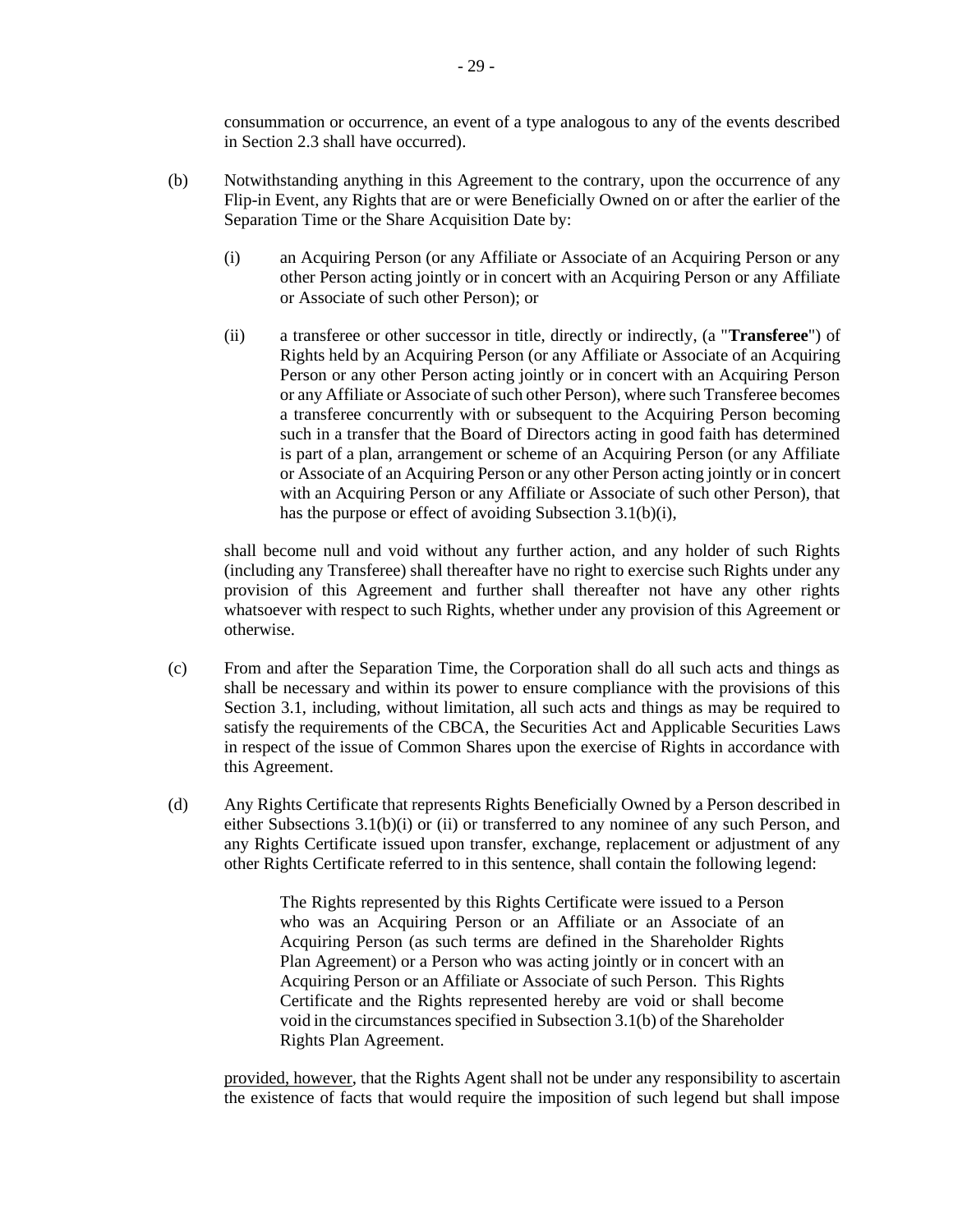such legend only if instructed to do so by the Corporation in writing or if a holder fails to certify upon transfer or exchange in the space provided on the Rights Certificate that such holder is not a Person described in such legend and provided further that the fact that such legend does not appear on a certificate is not determinative of whether any Rights represented thereby are void or shall become void in the circumstances specified in Subsection [3.1\(b\).](#page-31-0)

### **3.2 Fiduciary Duties**

Nothing contained in this Agreement shall be considered to affect the obligations of the members of the Board of Directors to exercise their fiduciary duties. Without limiting the generality of the foregoing, nothing contained herein shall be construed to suggest or imply that the Board of Directors shall not be entitled to recommend that holders of the Common Shares reject or accept any Take-over Bid or take any other action including, without limitation, the commencement, prosecution, defence or settlement of any litigation and the solicitation of additional or alternative Take-over Bids or other proposals to holders of Common Shares that the Board of Directors believes is necessary or appropriate in the exercise of their fiduciary duties.

#### **ARTICLE 4 THE RIGHTS AGENT**

#### <span id="page-32-2"></span><span id="page-32-1"></span><span id="page-32-0"></span>**4.1 General**

- (a) The Corporation hereby appoints the Rights Agent to act as agent for the Corporation in accordance with the terms and conditions hereof, and the Rights Agent hereby accepts such appointment. The Corporation may from time to time appoint such co-Rights Agents ("**Co-Rights Agents**") as it may deem necessary or desirable. In the event the Corporation appoints one or more Co-Rights Agents, the respective duties of the Rights Agent and Co-Rights Agents shall be as the Corporation may determine with the approval of the Rights Agent and the Co-Rights Agents. The Corporation agrees to pay to the Rights Agent reasonable compensation for all services rendered by it hereunder and, from time to time, on demand of the Rights Agent, its expenses and counsel fees and other disbursements reasonably incurred in the administration and execution of this Agreement and the exercise and performance of its duties hereunder (including the fees and disbursements of any expert or advisor retained by the Rights Agent). The Corporation also agrees to indemnify the Rights Agent, and its officers, directors, shareholders, employees and agents, for and to hold it, and them, harmless against any loss, liability or expense incurred without gross negligence, bad faith or wilful misconduct on the part of the Rights Agent, or such persons, for anything done or omitted by the Rights Agent, or such persons, in connection with the acceptance and administration of this Agreement, including legal costs and expenses, which right to indemnification will survive the termination of this Agreement and the resignation or removal of the Rights Agent.
- (b) The Rights Agent shall be protected from and shall incur no liability for or in respect of any action taken, suffered or omitted by it in connection with its administration of this Agreement in reliance upon any certificate for Common Shares, Rights Certificate, certificate for other securities of the Corporation, instrument of assignment or transfer, power of attorney, endorsement, affidavit, letter, notice, direction, consent, certificate, statement, or other paper or document believed by it to be genuine and to be signed, executed and, where necessary, verified or acknowledged, by the proper Person or Persons.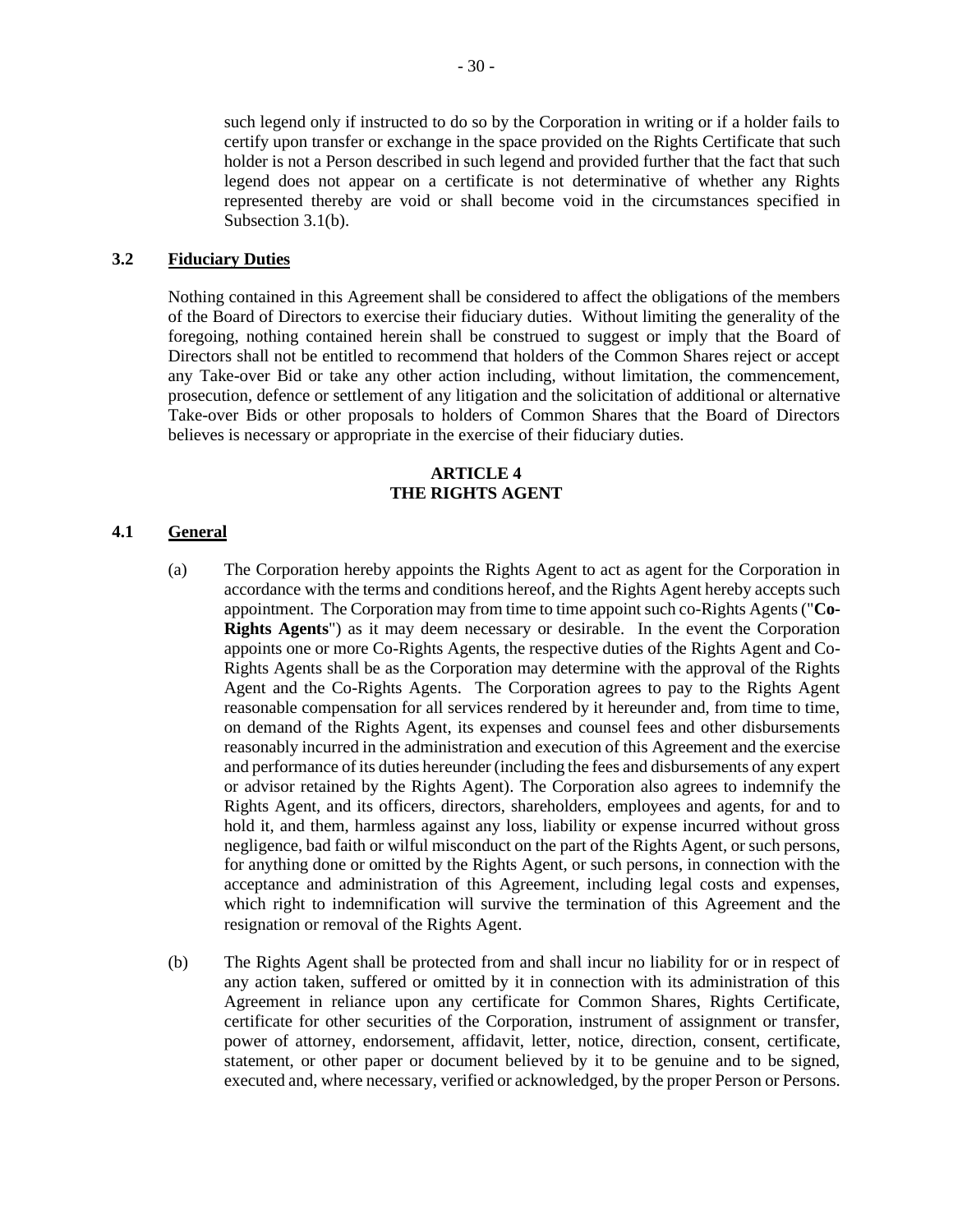(c) The Corporation shall inform the Rights Agent in a reasonably timely manner of events which may materially affect the administration of this Agreement by the Rights Agent and, at any time upon request, shall provide to the Rights Agent an incumbency certificate certifying the then current officers of the Corporation.

### **4.2 Merger, Amalgamation or Consolidation or Change of Name of Rights Agent**

- (a) Any corporation into which the Rights Agent may be merged or amalgamated or with which it may be consolidated, or any corporation resulting from any merger, amalgamation, statutory arrangement or consolidation to which the Rights Agent is a party, or any corporation succeeding to the shareholder or stockholder services business of the Rights Agent, will be the successor to the Rights Agent under this Agreement without the execution or filing of any document or any further act on the part of any of the parties hereto, provided that such corporation would be eligible for appointment as a successor Rights Agent under the provisions of Sectio[n 4.4](#page-35-0) hereof. In case at the time such successor Rights Agent succeeds to the agency created by this Agreement any of the Rights Certificates have been countersigned but not delivered, any successor Rights Agent may adopt the countersignature of the predecessor Rights Agent and deliver such Rights Certificates so countersigned; and in case at that time any of the Rights Certificates have not been countersigned, any successor Rights Agent may countersign such Rights Certificates in the name of the predecessor Rights Agent or in the name of the successor Rights Agent; and in all such cases such Rights Certificates will have the full force provided in the Rights Certificates and in this Agreement.
- (b) In case at any time the name of the Rights Agent is changed and at such time any of the Rights Certificates shall have been countersigned but not delivered, the Rights Agent may adopt the countersignature under its prior name and deliver Rights Certificates so countersigned; and in case at that time any of the Rights Certificates shall not have been countersigned, the Rights Agent may countersign such Rights Certificates either in its prior name or in its changed name; and in all such cases such Rights Certificates shall have the full force provided in the Rights Certificates and in this Agreement.

## **4.3 Duties of Rights Agent**

The Rights Agent undertakes the duties and obligations imposed by this Agreement upon the following terms and conditions, all of which the Corporation and the holders of certificates for Common Shares and the holders of Rights Certificates, by their acceptance thereof, shall be bound:

- (a) the Rights Agent may retain and consult with legal counsel (who may be legal counsel for the Corporation) and the opinion of such counsel will be full and complete authorization and protection to the Rights Agent as to any action taken or omitted by it in good faith and in accordance with such opinion and the Rights Agent may also consult with such other experts as the Rights Agent may reasonably consider necessary or appropriate to properly carry out the duties and obligations imposed under this Agreement (at the expense of the Corporation) and the Rights Agent shall be entitled to act and rely in good faith on the advice of any such expert;
- (b) whenever in the performance of its duties under this Agreement, the Rights Agent deems it necessary or desirable that any fact or matter be proved or established by the Corporation prior to taking or suffering any action hereunder, such fact or matter (unless other evidence in respect thereof be herein specifically prescribed) may be deemed to be conclusively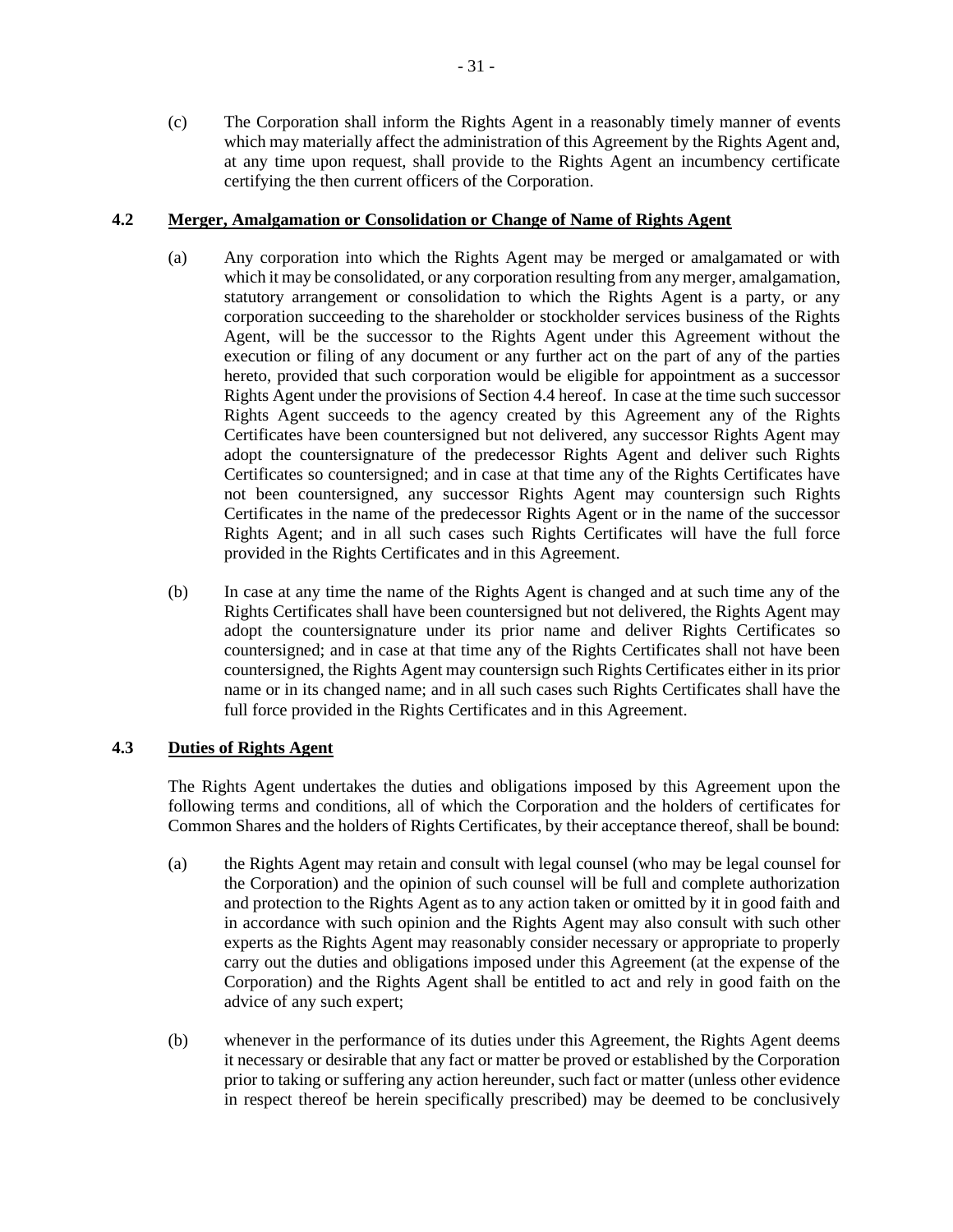proved and established by a certificate signed by an individual believed by the Rights Agent to be the Chairman of the Board, President, Chief Executive Officer, Chief Financial Officer, any Vice-President, Treasurer, Corporate Secretary or any Assistant Secretary of the Corporation and delivered to the Rights Agent; and such certificate will be full authorization to the Rights Agent for any action taken or suffered in good faith by it under the provisions of this Agreement in reliance upon such certificate;

- (c) the Rights Agent will be liable hereunder only for loss arising from its own gross negligence, bad faith or wilful misconduct;
- (d) the Rights Agent will not be liable for or by reason of any of the statements of fact or recitals contained in this Agreement or in the certificates for Common Shares, or the Rights Certificates (except its countersignature thereof), which countersignature shall not be construed as a representation or warranty by the Rights Agent as to the validity of this Agreement or the Rights Certificate (except the due certification thereof) or be required to verify the same, but all such statements and recitals are and will be deemed to have been made by the Corporation only;
- (e) the Rights Agent will not be under any responsibility in respect of the validity of this Agreement or the execution and delivery hereof (except the due authorization, execution and delivery hereof by the Rights Agent) or in respect of the validity or execution of any certificate for a Common Share or Rights Certificate (except its countersignature thereof), which countersignature shall not be construed as a representation or warranty by the Rights Agent as to the validity of this Agreement or the Rights Certificate (except the due certification thereof); nor will it be responsible for any breach by the Corporation of any covenant or condition contained in this Agreement or in any Rights Certificate; nor will it be responsible for any change in the exercisability of the Rights (including the Rights becoming void pursuant to Subsection [3.1\(b\)](#page-31-0) hereof) or any adjustment required under the provisions of Section [2.3](#page-22-1) hereof or responsible for the manner, method or amount of any such adjustment; nor will it be responsible for the ascertaining of the existence of facts that would require any such adjustment (except with respect to the exercise of Rights after receipt of the certificate contemplated by Section [2.3](#page-22-1) describing any such adjustment); nor will it by any act hereunder be deemed to make any representation or warranty as to the authorization of any Common Shares to be issued pursuant to this Agreement or any Rights or as to whether any Common Shares will, when issued, be duly and validly authorized, executed, issued and delivered and fully paid and non-assessable;
- (f) the Corporation agrees that it will perform, execute, acknowledge and deliver or cause to be performed, executed, acknowledged and delivered all such further and other acts, instruments and assurances as may reasonably be required by the Rights Agent for the carrying out or performing by the Rights Agent of the provisions of this Agreement;
- (g) the Rights Agent is hereby authorized and directed to accept instructions in writing with respect to the performance of its duties hereunder from any individual believed by the Rights Agent to be the Chairman of the Board, President, Chief Executive Officer, Chief Financial Officer, any Vice-President, Treasurer, Corporate Secretary or any Assistant Secretary of the Corporation, and to apply to such individuals for advice or instructions in connection with its duties, and it shall not be liable for any action taken or suffered by it in good faith in accordance with instructions of any such individual. It is understood that instructions to the Rights Agent shall, except where circumstances make it impractical or the Rights Agent otherwise agrees, be given in writing and, where not in writing, such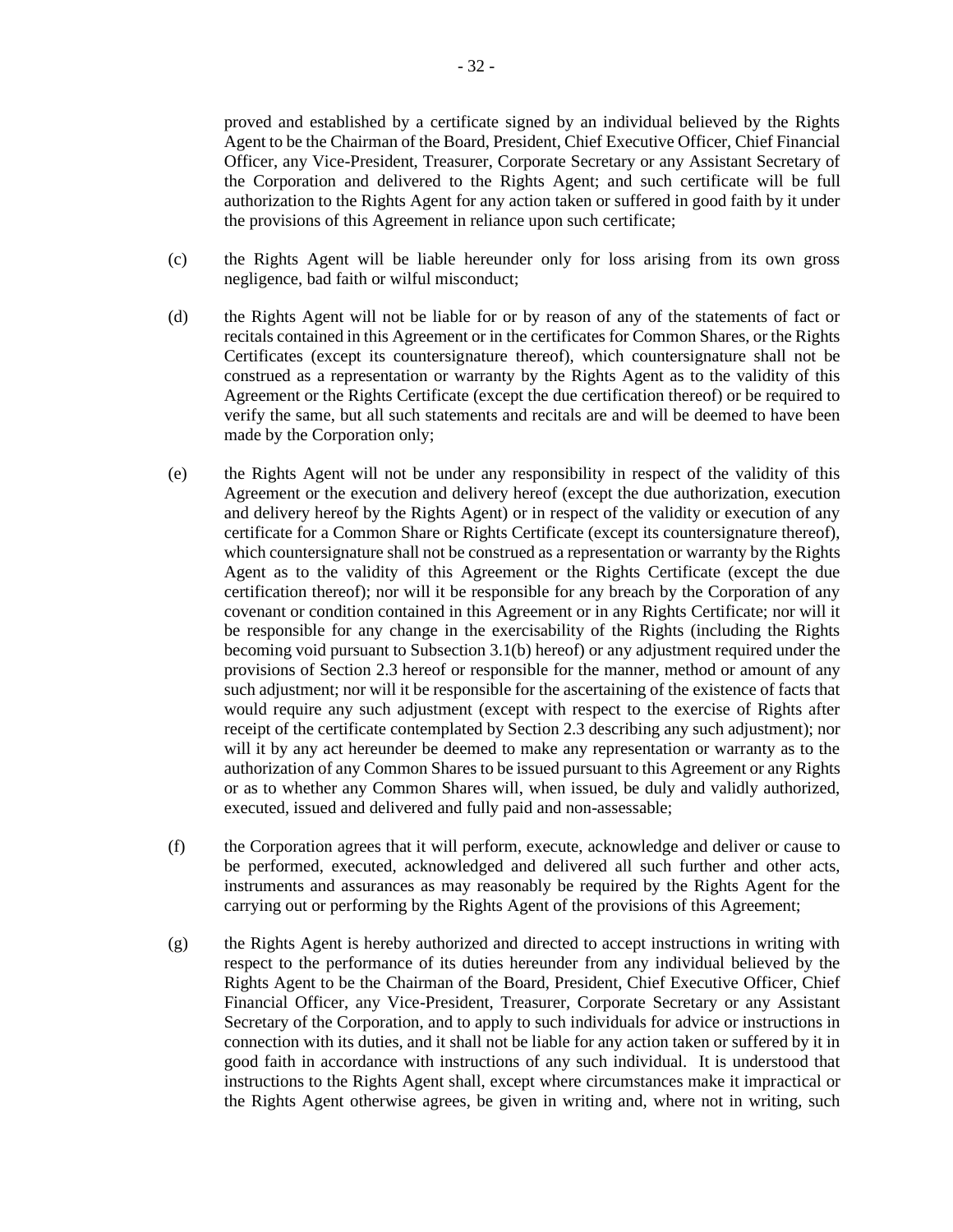instructions shall be confirmed in writing as soon as practicable after the giving of such instructions;

- (h) the Rights Agent and any shareholder, director, officer or employee of the Rights Agent may buy, sell or deal in Common Shares, Rights or other securities of the Corporation or become pecuniarily interested in any transaction in which the Corporation may be interested, or contract with or lend money to the Corporation or otherwise act as fully and freely as though it were not the Rights Agent under this Agreement. Nothing herein shall preclude the Rights Agent from acting in any other capacity for the Corporation or for any other legal entity; and
- (i) the Rights Agent may execute and exercise any of the rights or powers hereby vested in it or perform any duty hereunder either itself or by or through its attorneys or agents, and the Rights Agent will not be answerable or accountable for any act, default, neglect or misconduct of any such attorneys or agents or for any loss to the Corporation resulting from any such act, default, neglect or misconduct, provided reasonable care was exercised in the selection and continued employment thereof.

### <span id="page-35-0"></span>**4.4 Change of Rights Agent**

The Rights Agent may resign and be discharged from its duties under this Agreement upon 60 days' notice (or such lesser notice as is acceptable to the Corporation) in writing mailed to the Corporation and to each transfer agent for the Common Shares by registered or certified mail and to the holders of Rights in accordance with Section [5.9.](#page-41-0) The Corporation may remove the Rights Agent upon 30 days' notice in writing, mailed to the Rights Agent and to each transfer agent for the Common Shares by registered or certified mail and to the holders of Rights in accordance with Section [5.9.](#page-41-0) If the Rights Agent should resign or be removed or otherwise become incapable of acting, the Corporation will appoint a successor to the Rights Agent. If the Corporation fails to make such appointment within a period of 30 days after such removal or after it has been notified in writing of such resignation or incapacity by the resigning or incapacitated Rights Agent, then by prior written notice to the Corporation the resigning Rights Agent or the holder of any Rights (which holder shall, with such notice, submit such holder's Rights Certificate, if any, for inspection by the Corporation), may apply, at the Corporation's expense, to any court of competent jurisdiction for the appointment of a new Rights Agent. After appointment, the successor Rights Agent will be vested with the same powers, rights, duties and responsibilities as if it had been originally named as Rights Agent without further act or deed; but the predecessor Rights Agent shall, upon payment in full of any outstanding amounts owing by the Corporation to the Rights Agent under this Agreement, deliver and transfer to the successor Rights Agent any property at the time held by it hereunder, and execute and deliver any further assurance, conveyance, act or deed necessary for the purpose. Not later than the effective date of any such appointment, the Corporation will file notice thereof in writing with the predecessor Rights Agent and each transfer agent for the Common Shares, and mail a notice thereof in writing to the holders of the Rights in accordance with Section [5.9.](#page-41-0) Failure to give any notice provided for in this Section [4.4,](#page-35-0) however, or any defect therein, shall not affect the legality or validity of the resignation or removal of the Rights Agent or the appointment of any successor Rights Agent, as the case may be.

## **4.5 Compliance with Anti-Money Laundering Legislation**

The Rights Agent shall retain the right not to act and shall not be liable for refusing to act under this Agreement if, due to a lack of information or for any other reason whatsoever, the Rights Agent reasonably determines that such an act might cause it to be in non-compliance with any applicable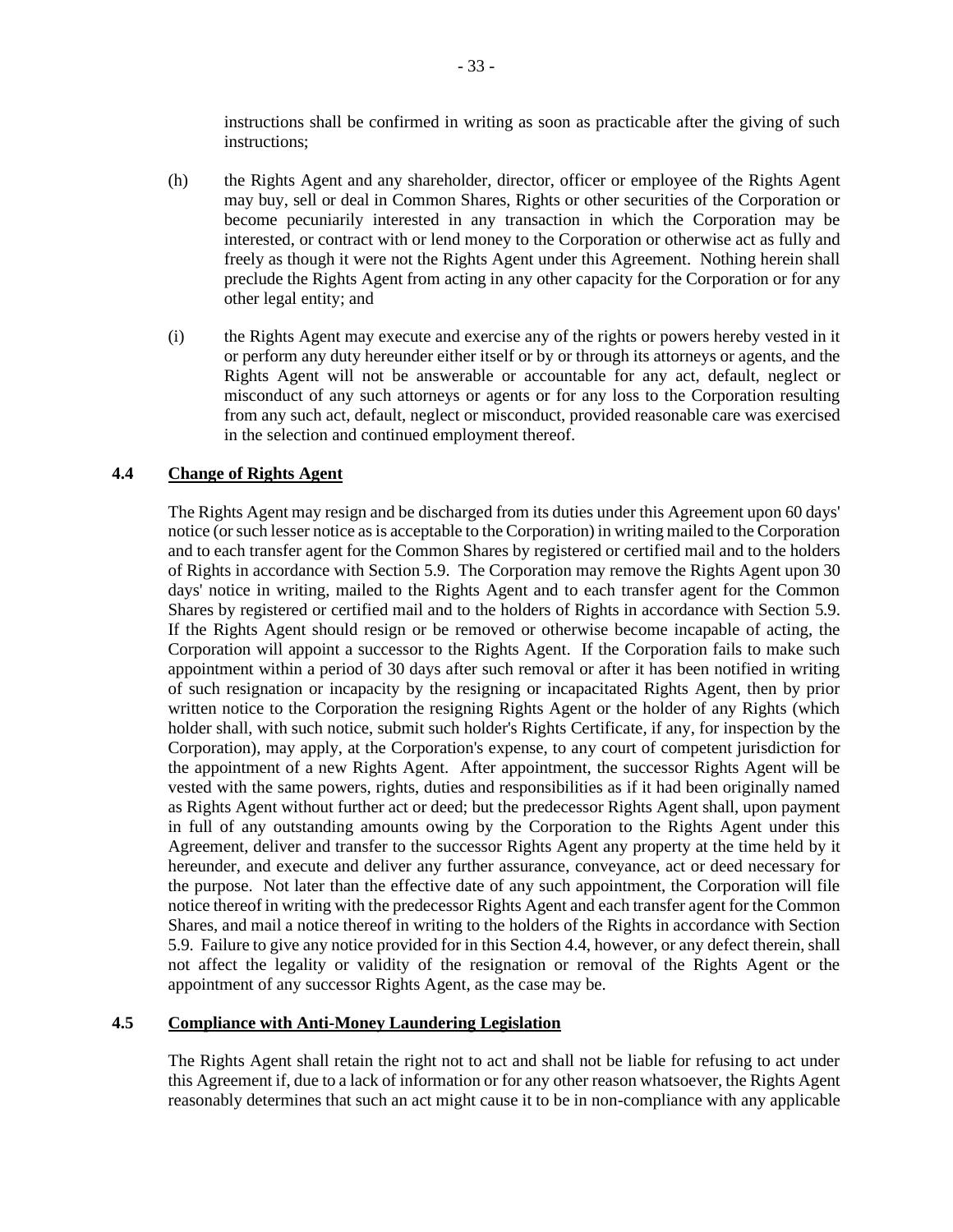anti-money laundering, anti-terrorism or economic sanctions legislation, regulation or guideline. Further, should the Rights Agent reasonably determine at any time that its acting under this Agreement has resulted in it being in non-compliance with any applicable anti-money laundering, anti-terrorism or economic sanctions legislation, regulation or guideline, then it shall have the right to resign on ten days' prior written notice to the Corporation, provided: (i) that the Rights Agent's written notice shall describe the circumstances of such non-compliance; and (ii) that if such circumstances are rectified to the Rights Agent's satisfaction within such ten day period, then such resignation shall not be effective.

#### <span id="page-36-2"></span>**4.6 Compliance with Privacy Legislation**

The parties acknowledge that federal and/or provincial legislation that addresses the protection of individual's personal information (collectively, "**Privacy Laws**") applies to obligations and activities under this Agreement. Despite any other provision of this Agreement, neither party will take or direct any action that would contravene, or cause the other to contravene, applicable Privacy Laws. The Corporation will, prior to transferring or causing to be transferred personal information to the Rights Agent, obtain and retain required consents of the relevant individuals to the collection, use and disclosure of their personal information, or will have determined that such consents either have previously been given upon which the parties can rely or are not required under the Privacy Laws. The Rights Agent will use commercially reasonable efforts to ensure that its services hereunder comply with Privacy Laws.

#### **ARTICLE 5 MISCELLANEOUS**

### <span id="page-36-4"></span><span id="page-36-3"></span>**5.1 Redemption and Waiver**

- (a) The Board of Directors acting in good faith may, with the prior consent of the holders of Voting Shares or of the holders of Rights given in accordance with Subsectio[n 5.1\(i\)](#page-38-1) or [\(j\),](#page-38-2) as the case may be, at any time prior to the occurrence of a Flip-in Event as to which the application of Section [3.1](#page-30-0) has not been waived pursuant to the provisions of this Section [5.1,](#page-36-4) elect to redeem all but not less than all of the then outstanding Rights at a redemption price of \$0.00001 per Right appropriately adjusted in a manner analogous to the applicable adjustment provided for in Section [2.3](#page-22-1) in the event that an event of the type analogous to any of the events described in Section [2.3](#page-22-1) shall have occurred (such redemption price being herein referred to as the "**Redemption Price**").
- <span id="page-36-0"></span>(b) The Board of Directors acting in good faith may, with the prior consent of the holders of Voting Shares given in accordance with Subsection [5.1\(i\),](#page-38-1) determine, at any time prior to the occurrence of a Flip-in Event as to which the application of Section [3.1](#page-30-0) has not been waived pursuant to this Section [5.1,](#page-36-4) if such Flip-in Event would occur by reason of an acquisition of Voting Shares otherwise than pursuant to a Take-over Bid made by means of a take-over bid circular to all holders of record of Voting Shares and otherwise than in the circumstances set forth in Subsection [5.1\(d\),](#page-37-0) to waive the application of Section [3.1](#page-30-0) to such Flip-in Event. In the event that the Board of Directors proposes such a waiver, the Board of Directors shall extend the Separation Time to a date subsequent to and not more than ten Business Days following the meeting of shareholders called to approve such waiver.
- <span id="page-36-1"></span>(c) The Board of Directors acting in good faith may, until the occurrence of a Flip-in Event upon prior written notice delivered to the Rights Agent, determine to waive the application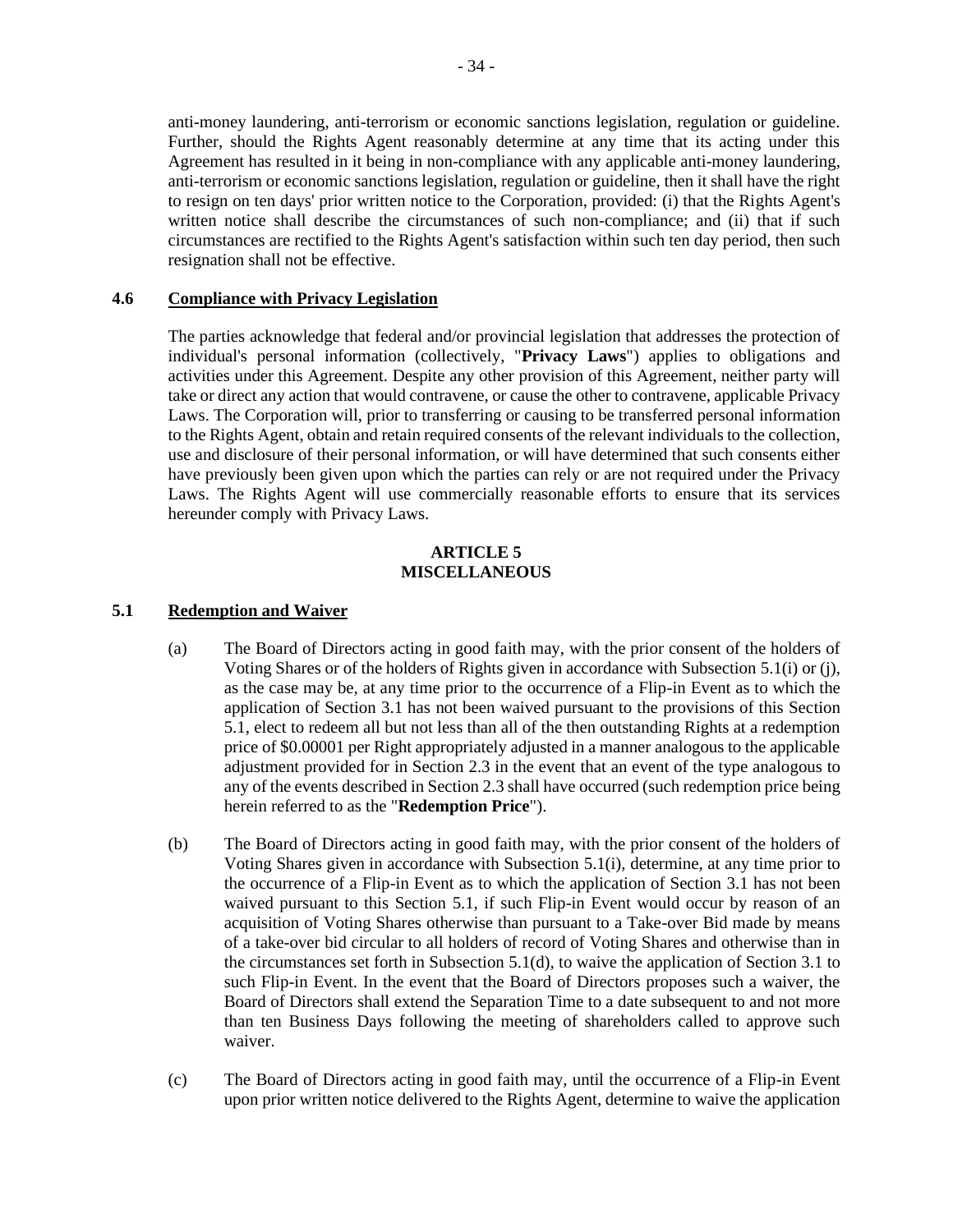of Section [3.1](#page-30-0) to such particular Flip-in Event provided that the Flip-in Event would occur by reason of a Take-over Bid made by way of take-over bid circular sent to all holders of Voting Shares (which for greater certainty shall not include the circumstances described in Subsection [5.1\(d\)\)](#page-37-0); provided that if the Board of Directors waives the application of Section [3.1](#page-30-0) to a particular Flip-in Event pursuant to this Subsection [5.1\(c\),](#page-36-1) the Board of Directors shall be deemed to have waived the application of Section [3.1](#page-30-0) to any other Flipin Event occurring by reason of any Take-over Bid which is made by means of a take-over bid circular to all holders of Voting Shares prior to the expiry of any Take-over Bid in respect of which a waiver is, or is deemed to have been, granted under this Subsection [5.1\(c\).](#page-36-1)

- <span id="page-37-0"></span>(d) Notwithstanding the provisions of Subsections [5.1\(b\)](#page-36-0) and [\(c\)](#page-36-1) hereof, the Board of Directors may waive the application of Section [3.1](#page-30-0) in respect of the occurrence of any Flip-in Event if the Board of Directors has determined within ten Trading Days following a Share Acquisition Date that a Person became an Acquiring Person by inadvertence and without any intention to become, or knowledge that it would become, an Acquiring Person under this Agreement, and in the event such waiver is granted by the Board of Directors, such Share Acquisition Date shall be deemed not to have occurred. Any such waiver pursuant to this Subsection [5.1\(d\)](#page-37-0) must be on the condition that such Person, within 14 days after the foregoing determination by the Board of Directors or such earlier or later date as the Board of Directors may determine (the "**Disposition Date**"), has reduced its Beneficial Ownership of Voting Shares such that the Person is no longer an Acquiring Person. If the Person remains an Acquiring Person at the close of business on the Disposition Date, the Disposition Date shall be deemed to be the date of occurrence of a further Share Acquisition Date and Section [3.1](#page-30-0) shall apply thereto.
- (e) The Board of Directors shall, without further formality, be deemed to have elected to redeem the Rights at the Redemption Price on the date that a Person which has made a Permitted Bid, a Competing Permitted Bid, a Take-over Bid in respect of which the Board of Directors has waived, or is deemed to have waived, pursuant to Subsection [5.1\(c\),](#page-36-1) the application of Section [3.1,](#page-30-0) takes up and pays for Voting Shares in connection with such Permitted Bid, Competing Permitted Bid or Take-over Bid, as the case may be.
- <span id="page-37-2"></span>(f) Where a Take-over Bid that is not a Permitted Bid Acquisition is withdrawn or otherwise terminated after the Separation Time has occurred and prior to the occurrence of a Flip-in Event, the Board of Directors may elect to redeem all the outstanding Rights at the Redemption Price. Upon the Rights being redeemed pursuant to this Subsection [5.1\(f\),](#page-37-2) all the provisions of this Agreement shall continue to apply as if the Separation Time had not occurred and Rights Certificates representing the number of Rights held by each holder of record of Common Shares as of the Separation Time had not been mailed to each such holder and for all purposes of this Agreement the Separation Time shall be deemed not to have occurred.
- <span id="page-37-1"></span>(g) If the Board of Directors elects or is deemed to have elected to redeem the Rights and, in circumstances in which Subsection [5.1\(a\)](#page-36-3) is applicable, such redemption is approved by the holders of Voting Shares or the holders of Rights in accordance with Subsection [5.1\(i\)](#page-38-1) or [\(j\),](#page-38-2) as the case may be, the right to exercise the Rights will thereupon, without further action and without notice, terminate and the only right thereafter of the holders of Rights shall be to receive the Redemption Price.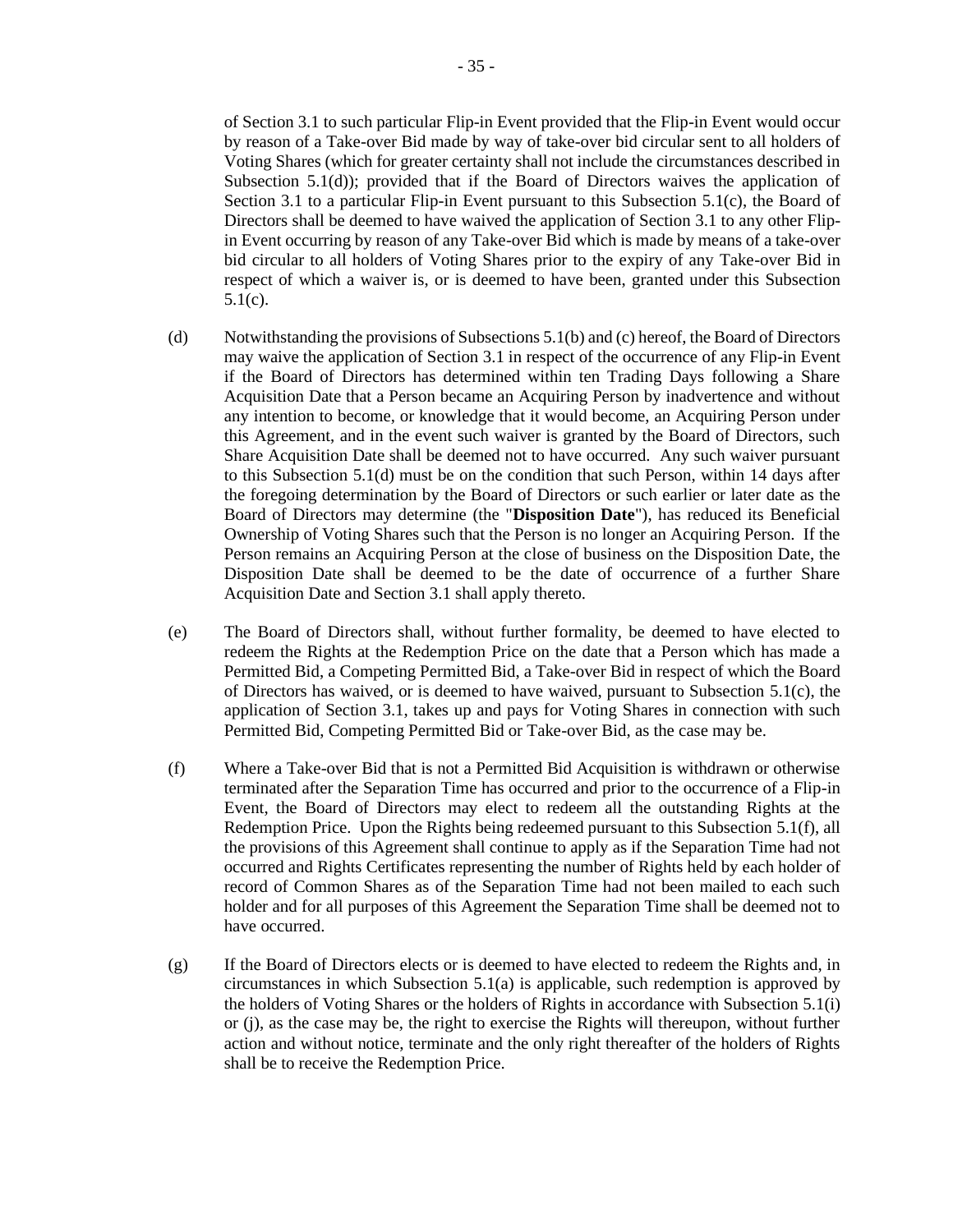- (h) Within ten Business Days after the Board of Directors elects, or is deemed to elect, to redeem the Rights or, if Subsection [5.1\(a\)](#page-36-3) is applicable, within ten Business Days after the holders of Common Shares or the holders of Rights have approved a redemption of Rights in accordance with Subsection  $5.1(i)$  or [\(j\),](#page-38-2) as the case may be, the Corporation shall give notice of redemption to the holders of the then outstanding Rights by mailing such notice to each such holder at his last address as it appears upon the registry books of the Rights Agent or, prior to the Separation Time, on the registry books of the transfer agent for the Voting Shares. Any notice that is mailed in the manner herein provided shall be deemed given, whether or not the holder receives the notice. Each such notice of redemption will state the method by which the payment of the Redemption Price will be made. The Corporation may not redeem, acquire or purchase for value any Rights at any time in any manner other than specifically set forth in this Section [5.1](#page-36-4) or in connection with the purchase of Common Shares prior to the Separation Time.
- <span id="page-38-1"></span> $(i)$  If a redemption of Rights pursuant to Subsection [5.1\(a\)](#page-36-3) or a waiver of a Flip-in Event pursuant to Subsection [5.1\(b\)](#page-36-0) is proposed at any time prior to the Separation Time, such redemption or waiver shall be submitted for approval to the holders of Voting Shares. Such approval shall be deemed to have been given if the redemption or waiver is approved by the affirmative vote of a majority of the votes cast by Independent Shareholders represented in person or by proxy at a meeting of such holders duly held in accordance with applicable laws.
- <span id="page-38-2"></span> $(i)$  If a redemption of Rights pursuant to Subsection [5.1\(a\)](#page-36-3) is proposed at any time after the Separation Time, such redemption shall be submitted for approval to the holders of Rights. Such approval shall be deemed to have been given if the redemption is approved by holders of Rights by a majority of the votes cast by the holders of Rights represented in person or by proxy at and entitled to vote at a meeting of such holders. For the purposes hereof, each outstanding Right (other than Rights which are Beneficially Owned by any Person referred to in paragraphs [\(i\)](#page-10-2) to [\(v\)](#page-10-3) inclusive of the definition of Independent Shareholders) shall be entitled to one vote, and the procedures for the calling, holding and conduct of the meeting shall be those, as nearly as may be, which are provided in the Corporation's by-laws and the CBCA, with respect to meetings of shareholders of the Corporation.

## **5.2 Expiration**

No Person shall have any rights whatsoever pursuant to this Agreement or in respect of any Right after the Expiration Time, except the Rights Agent as specified in Section [4.1](#page-32-1) of this Agreement.

## **5.3 Issuance of New Rights Certificates**

Notwithstanding any of the provisions of this Agreement or the Rights to the contrary, the Corporation may, at its option, issue new Rights Certificates evidencing Rights in such form as may be approved by the Board of Directors to reflect any adjustment or change in the number or kind or class of securities purchasable upon exercise of Rights made in accordance with the provisions of this Agreement.

## <span id="page-38-3"></span><span id="page-38-0"></span>**5.4 Supplements and Amendments**

(a) The Board of Directors may from time to time supplement or amend this Agreement without the approval of any holders of Rights or Voting Shares: (i) in order to correct any clerical or typographical error; or (ii) as required to maintain the validity or effectiveness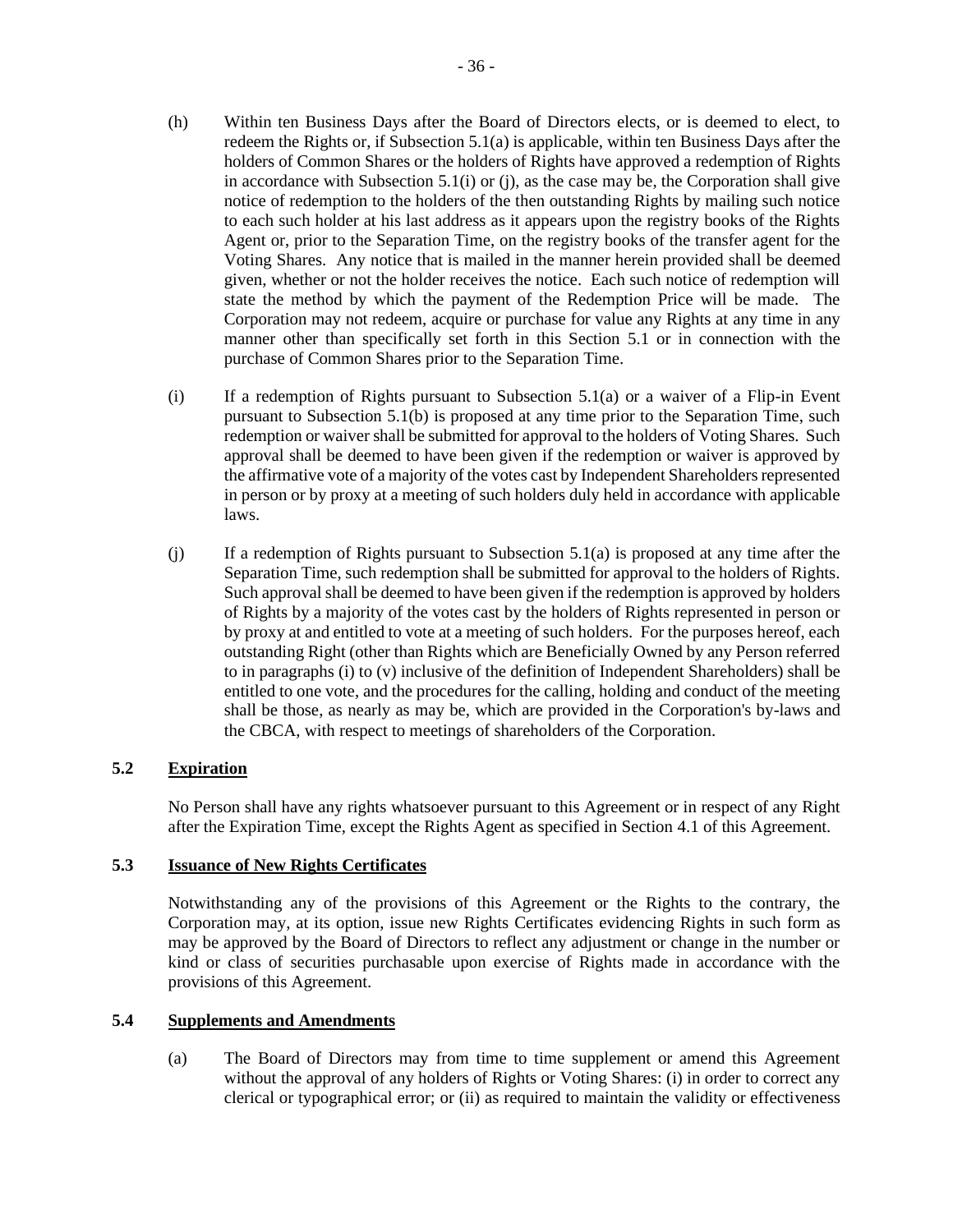of this Agreement as a result of any change in any applicable legislation, rules or regulations thereunder. In addition, the Board of Directors acting in good faith may by resolution, at or prior to the shareholders' meeting referred to in Section [5.16,](#page-43-0) or any adjournment or postponement thereof, supplement or amend this Agreement without the approval of any holder of Rights or Voting Shares in order to make any changes which the Board of Directors may deem necessary or desirable (whether or not such action would materially adversely affect the interests of the holders of Rights generally). Notwithstanding anything in this Section [5.4](#page-38-0) to the contrary, no such supplement or amendment shall be made to the provisions o[f Article 4](#page-32-2) except with the written concurrence of the Rights Agent, not to be unreasonably withheld, to such supplement or amendment.

- <span id="page-39-0"></span>(b) Subject to the ability of the Board of Directors to supplement or amend this Agreement without the approval of any holders of Rights or Voting Shares as provided in Subsection [5.4\(a\),](#page-38-3) the Corporation may, with the prior consent of the holders of Voting Shares obtained as set forth below, at any time prior to the Separation Time, amend, vary or delete any of the provisions of this Agreement and the Rights (whether or not such action would materially adversely affect the interests of the holders of Rights generally), provided that no such amendment, variation or deletion shall be made to the provisions of [Article 4](#page-32-2) except with the written concurrence of the Rights Agent, not to be unreasonably withheld, to such amendment, variation or deletion. Such consent shall be deemed to have been given if such amendment, variation or deletion is authorized by the affirmative vote of both a majority of the votes cast by shareholders of the Corporation and majority of the votes cast by Independent Shareholders, present or represented at and entitled to be voted at a meeting of the holders of Voting Shares duly called and held in compliance with applicable laws and the articles of the Corporation.
- <span id="page-39-1"></span>(c) Subject to the ability of the Board of Directors to supplement or amend this Agreement without the approval of any holders of Rights or Voting Shares as provided in Subsection [5.4\(a\),](#page-38-3) the Corporation may, with the prior consent of the holders of Rights, at any time on or after the Separation Time, amend, vary or delete any of the provisions of this Agreement and the Rights (whether or not such action would materially adversely affect the interests of the holders of Rights generally), provided that no such amendment, variation or deletion shall be made to the provisions of [Article 4](#page-32-2) except with the written concurrence of the Rights Agent thereto, not to be unreasonably withheld. Such consent shall be deemed to have been given if such amendment, variation or deletion is authorized by the affirmative vote of a majority of the votes cast by the holders of Rights (other than Rights which are void pursuant to the provisions hereof) present or represented at and entitled to vote at a meeting of the holder of Rights. For the purposes, hereof, the procedures for the calling, holding and conduct of the meeting shall be those, as nearly as may be, which are provided in the Corporation's by-laws, articles and the CBCA with respect to meetings of shareholders of the Corporation and each Right shall be entitled to one vote at any such meeting.
- (d) Any amendments, variations or deletions to or from this Agreement made by the Corporation pursuant to Subsection [5.4\(b\)](#page-39-0) or Subsection [5.4\(c\)](#page-39-1) shall:
	- (i) if made before the Separation Time, be submitted to the holders of Voting Shares at the next meeting of such holders of the Voting Shares and the holders of the Voting Shares may, by the majority referred to in Subsection [5.4\(b\),](#page-39-0) confirm or reject such amendment, variation or deletion; or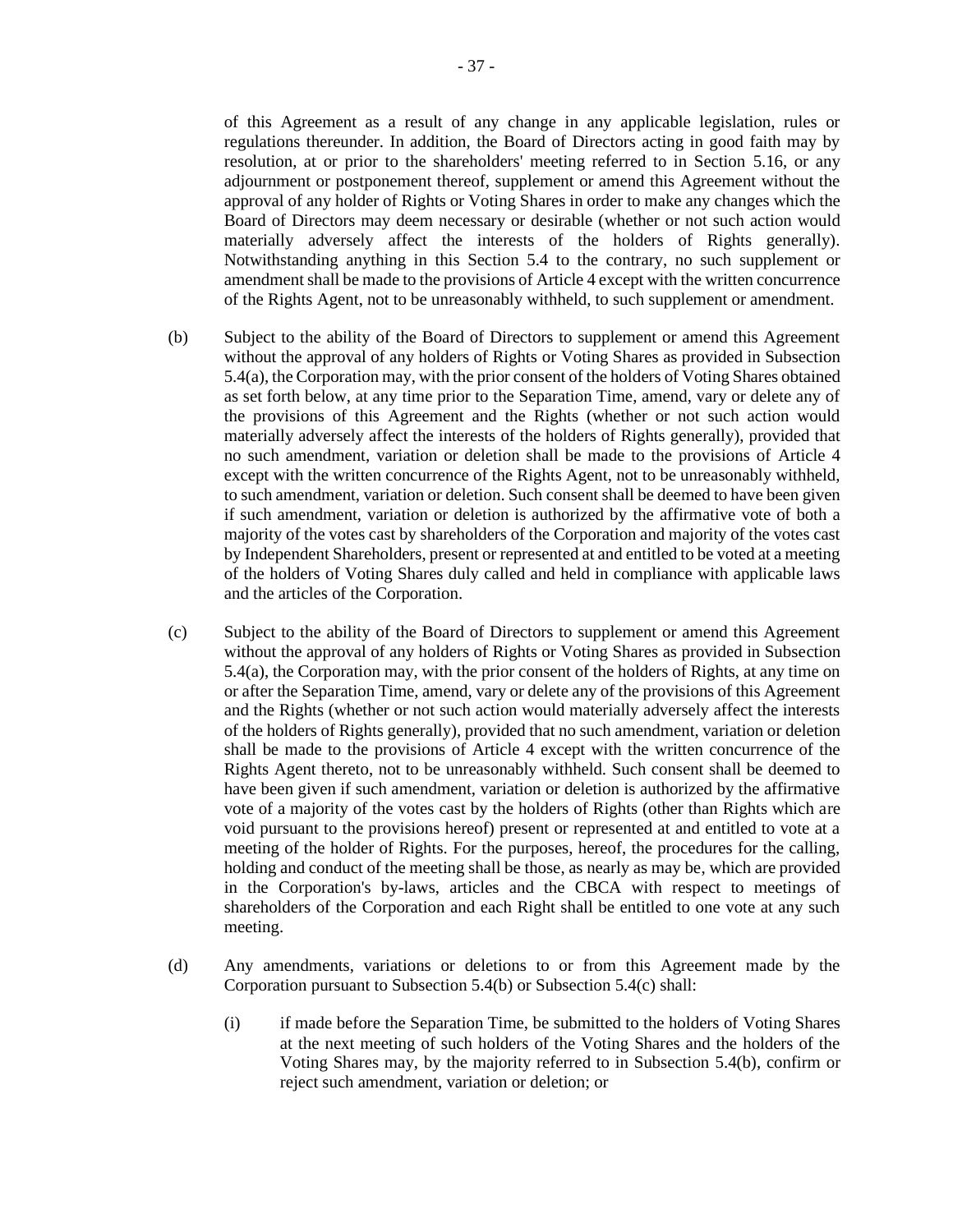(ii) if made on or after the Separation Time, be submitted to the holders of Rights at a meeting to be called for a date not later than immediately following the next meeting of the holders of Voting Shares and the holders of Rights may, by resolution passed by the majority referred to in Subsection [5.4\(c\),](#page-39-1) confirm or reject such amendment, variation or deletion.

Any such amendment, variation or deletion shall, unless the Board of Directors otherwise stipulates, be effective from the date of the resolution of the Board of Directors adopting such amendment, variation or deletion until it is confirmed or rejected or until it ceases to be effective (as described in the next sentence) and, where such amendment, variation or deletion is confirmed, it continues in effect in the form so confirmed. If such amendment, variation or deletion is rejected by the holders of the Voting Shares or the holders of Rights or is not submitted to the holders of the Voting Shares or the holders of Rights as required, then such amendment, variation or deletion shall cease to be effective from and after the termination of the meeting at which it was rejected or to which it should have been but was not held, and no subsequent resolution of the Board of Directors to amend, vary or delete all or any portion of this Agreement to substantially the same effect shall be effective until confirmed by the holders of the Voting Shares or the holders of Rights, as the case may be.

- (e) Any approval of the holders of Voting Shares required under this Agreement will be deemed to have been given if the action requiring such approval is approved by: (i) affirmative votes of the holders of Voting Shares present or represented in person or by proxy and entitled to vote at a meeting of those holders duly held in accordance with applicable laws and the by-laws of the Corporation and representing a majority of the votes cast in respect of that action; or (ii) a written instrument signed by holders of over 50% of the outstanding Voting Shares that are held by Independent Shareholders.
- (f) The Corporation shall give notice in writing to the Rights Agent of any supplement, amendment, deletion, variation or rescission to this Agreement pursuant to this Section [5.4](#page-38-0) within five Business Days of the date of any such supplement, amendment, deletion, variation or rescission, provided that failure to give such notice, or any defect therein, shall not affect the validity of any such supplement, amendment, deletion, variation or rescission.
- (g) Any amendment or supplement to this Agreement shall be subject to the receipt of any requisite approvals or consent from any applicable regulatory authority including, without limitation, any necessary approvals of any stock exchange on which the Common Shares are listed for trading.

# <span id="page-40-1"></span><span id="page-40-0"></span>**5.5 Fractional Rights and Fractional Shares**

(a) The Corporation shall not be required to issue fractions of Rights or to distribute Rights Certificates that evidence fractional Rights. After the Separation Time, in lieu of issuing fractional Rights, the Corporation shall pay to the holders of record of the Rights Certificates (provided the Rights represented by such Rights Certificates are not void pursuant to the provisions of Subsection [3.1\(b\),](#page-31-0) at the time such fractional Rights would otherwise be issuable), an amount in cash equal to the fraction of the Market Price of one whole Right that the fraction of a Right that would otherwise be issuable is of one whole Right.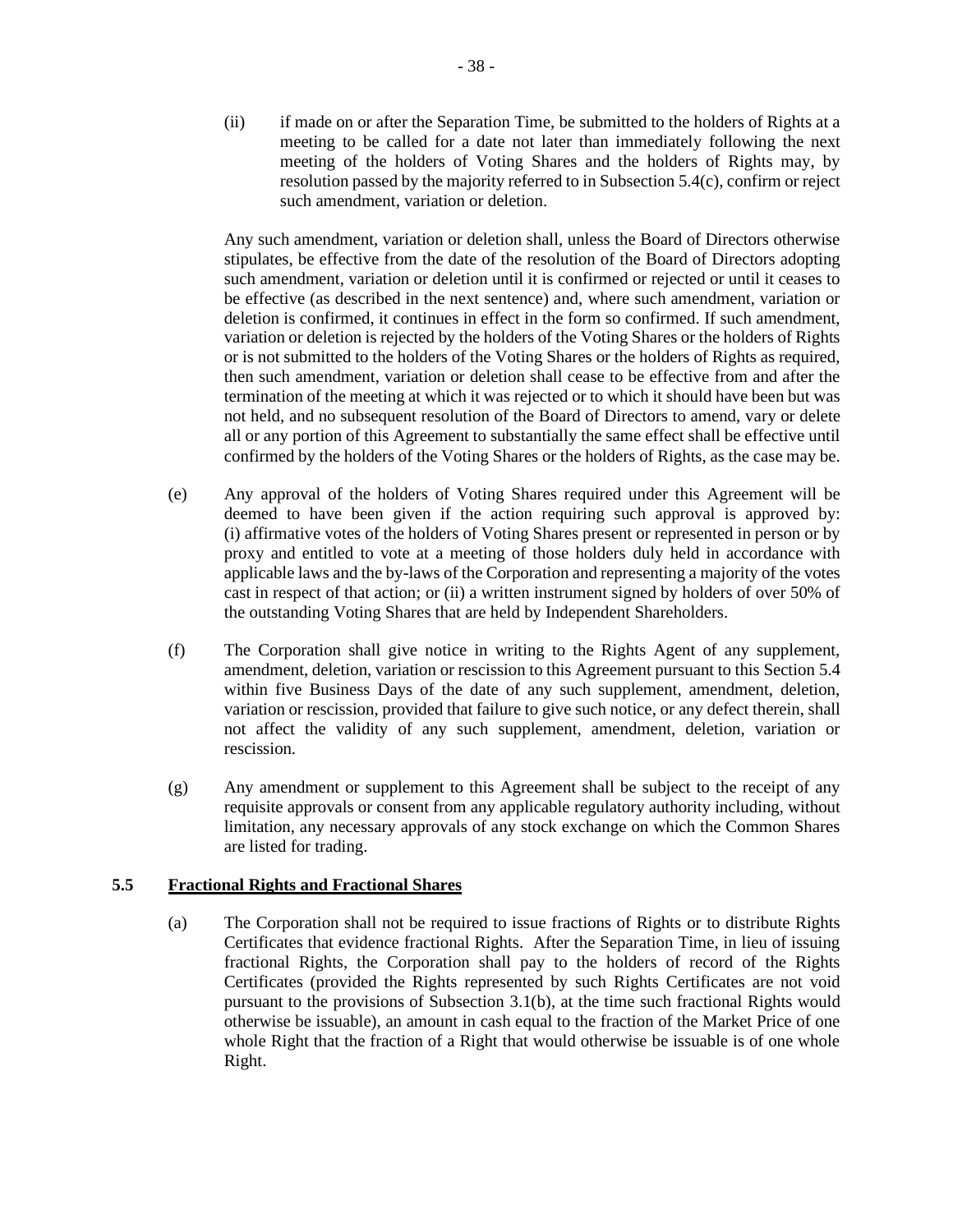(b) The Corporation shall not be required to issue fractions of Common Shares upon exercise of Rights or to distribute certificates which evidence fractional Common Shares. In lieu of issuing fractional Common Shares, the Corporation shall pay to the registered holders of Rights Certificates, at the time such Rights are exercised as herein provided, an amount in cash equal to the fraction of the Market Price of one Common Share that the fraction of a Common Share that would otherwise be issuable upon the exercise of such Right is of one whole Common Share at the date of such exercise.

## **5.6 Rights of Action**

Subject to the terms of this Agreement, all rights of action in respect of this Agreement, other than rights of action vested solely in the Rights Agent, are vested in the respective holders of the Rights. Any holder of Rights, without the consent of the Rights Agent or of the holder of any other Rights, may, on such holder's own behalf and for such holder's own benefit and the benefit of other holders of Rights, enforce and may institute and maintain any suit, action or proceeding against the Corporation to enforce such holder's right to exercise such holder's Rights, or Rights to which such holder is entitled, in the manner provided in such holder's Rights Certificate and in this Agreement. Without limiting the foregoing or any remedies available to the holders of Rights, it is specifically acknowledged that the holders of Rights would not have an adequate remedy at law for any breach of this Agreement and will be entitled to specific performance of the obligations under, and injunctive relief against actual or threatened violations of the obligations of any Person subject to, this Agreement.

## **5.7 Regulatory Approvals**

Any obligation of the Corporation or action or event contemplated by this Agreement shall be subject to the receipt of any requisite approval or consent from any governmental or regulatory authority including, without limiting the generality of the foregoing, any necessary approvals of the Toronto Stock Exchange or any other applicable stock exchange or market. For greater certainty, unless advised in writing by the Corporation to the contrary, the Rights Agent shall be entitled to assume that all such required approvals and consents have been obtained.

## **5.8 Notice of Proposed Actions**

In case the Corporation shall propose after the Separation Time and prior to the Expiration Time to effect the liquidation, dissolution or winding up of the Corporation or the sale of all or substantially all of the Corporation's assets, then, in each such case, the Corporation shall give to the Rights Agent and each holder of a Right, in accordance with Section [5.9](#page-41-0) hereof, a notice of such proposed action, which shall specify the date on which such liquidation, dissolution, winding up or sale is to take place, and such notice shall be so given at least 20 Business Days prior to the date of taking of such proposed action by the Corporation.

# <span id="page-41-0"></span>**5.9 Notices**

(a) Notices or demands authorized or required by this Agreement to be given or made by the Rights Agent or by the holder of any Rights to or on the Corporation shall be sufficiently given or made if delivered, sent by registered or certified mail, postage prepaid (until another address is filed in writing with the Rights Agent), or sent by facsimile or other form of recorded electronic communication, charges prepaid and confirmed in writing, as follows: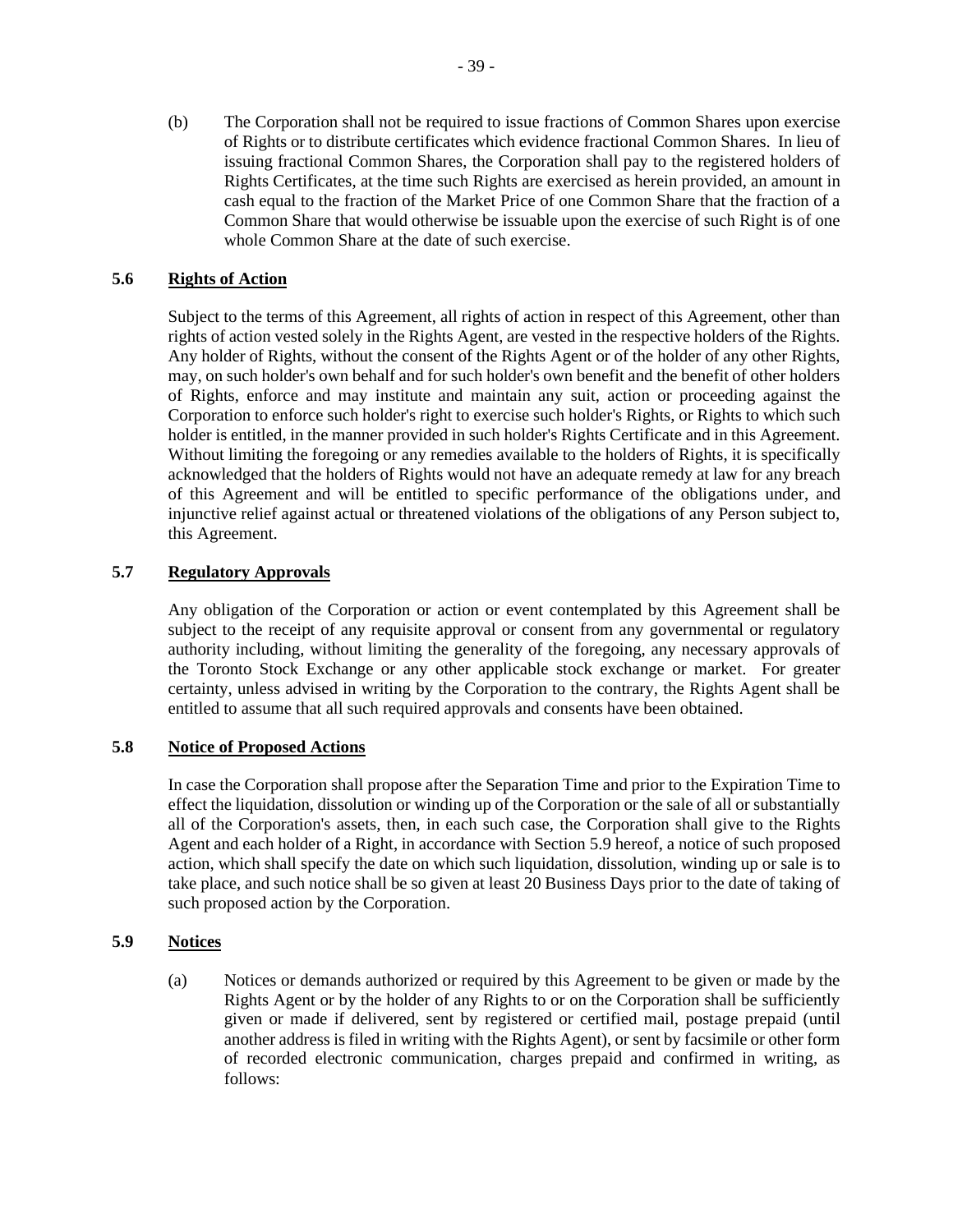Calfrac Well Services Ltd.  $411 - 8$ th Avenue SW Calgary, Alberta T2P 1E3

| Attention:     | General Counsel  |
|----------------|------------------|
| Facsimile No.: | $(403)$ 266-7381 |

(b) Notices or demands authorized or required by this Agreement to be given or made by the Corporation or by the holder of any Rights to or on the Rights Agent shall be sufficiently given or made if delivered, sent by registered or certified mail, postage prepaid (until another address is filed in writing with the Corporation), or sent by facsimile or other form of recorded electronic communication, charges prepaid and confirmed in writing, as follows:

> Computershare Trust Company of Canada 800-324 8 Avenue SW Calgary, Alberta T2P 2Z2

Attention: General Manager, Client Services Facsimile No.: (403) 267-6529

- (c) Notices or demands authorized or required by this Agreement to be given or made by the Corporation or the Rights Agent to or on the holder of any Rights shall be sufficiently given or made if delivered or sent by first class mail, postage prepaid, addressed to such holder at the address of such holder as it appears upon the register of the Rights Agent or, prior to the Separation Time, on the register of the Corporation for its Common Shares. Any notice that is mailed or sent in the manner herein provided shall be deemed given, whether or not the holder receives the notice.
- (d) Any notice given or made in accordance with this Section [5.9](#page-41-0) shall be deemed to have been given and to have been received on the day of delivery, if so delivered, on the third Business Day (excluding each day during which there exists any general interruption of postal service due to strike, lockout or other cause) following the mailing thereof, if so mailed, and on the day of sending of the same by facsimile or other means of recorded electronic communication (provided such sending is during the normal business hours of the addressee on a Business Day and if not, on the first Business Day thereafter), if so sent. Each of the Corporation and the Rights Agent may from time to time change its address for notice by notice to the other given in the manner aforesaid.

### **5.10 Costs of Enforcement**

The Corporation agrees that if the Corporation fails to fulfil any of its obligations pursuant to this Agreement, then the Corporation will reimburse the holder of any Rights for the reasonable costs and expenses (including legal fees) incurred by such holder, on a solicitor and his own client basis, to enforce his rights pursuant to any Rights or this Agreement.

### **5.11 Successors**

All the covenants and provisions of this Agreement by or for the benefit of the Corporation or the Rights Agent shall bind and enure to the benefit of their respective successors and assigns hereunder.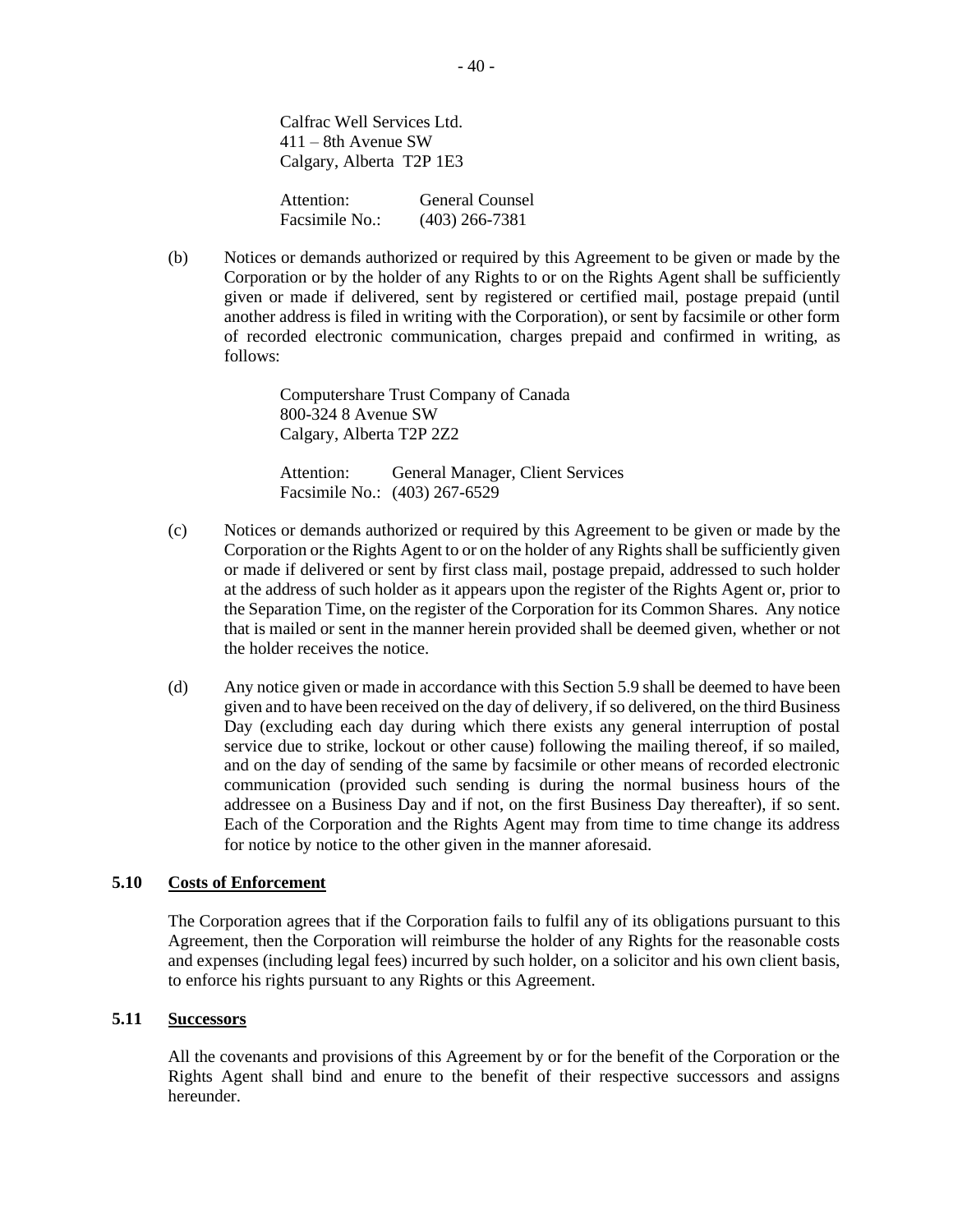### **5.12 Benefits of this Agreement**

Nothing in this Agreement shall be construed to give to any Person other than the Corporation, the Rights Agent and the holders of the Rights any legal or equitable right, remedy or claim under this Agreement; further, this Agreement shall be for the sole and exclusive benefit of the Corporation, the Rights Agent and the holders of the Rights.

## **5.13 Governing Law**

This Agreement and each Right issued hereunder shall be deemed to be a contract made under the laws of the Province of Alberta and for all purposes shall be governed by and construed in accordance with the laws of the Province of Alberta applicable to contracts to be made and performed entirely within the Province of Alberta.

# **5.14 Severability**

If any term or provision hereof or the application thereof to any circumstance shall, in any jurisdiction and to any extent, be invalid or unenforceable, such term or provision shall be ineffective only as to such jurisdiction and to the extent of such invalidity or unenforceability in such jurisdiction without invalidating or rendering unenforceable or ineffective the remaining terms and provisions hereof in such jurisdiction or the application of such term or provision in any other jurisdiction or to circumstances other than those as to which it is specifically held invalid or unenforceable.

## <span id="page-43-1"></span>**5.15 Termination of Agreement**

This Agreement shall terminate at, and be of no further force or effect from and after, the Expiration Time. In addition, notwithstanding anything in this Agreement to the contrary, at any time before this Agreement is confirmed by the shareholders of the Corporation pursuant to Section [5.16,](#page-43-0) the Board of Directors may in its absolute discretion terminate the Agreement by adopting a resolution to such effect and all outstanding Rights shall terminate and shall be void and of no further effect from the date specified in such resolution. In either case, at and from the Expiration Time or upon such termination, the then outstanding Rights, if any, shall be cancelled without consideration or any requirement for the payment of the Redemption Price therefor.

## <span id="page-43-0"></span>**5.16 Effective Date**

This Agreement shall be effective as of the Effective Date upon being confirmed and approved by resolution passed by both a majority of the votes cast by the shareholders of the Corporation and a majority of the votes cast by the Independent Shareholders, present or represented by proxy at the 2020 Meeting. If this Agreement is not ratified by a resolution passed by both a majority of the votes cast by the shareholders of the Corporation and a majority of the votes cast by the Independent Shareholders, present or represented by proxy at the 2020 Meeting, then this Agreement and all outstanding Rights shall, without further formality, terminate and be void and of no further force and effect on and from that date which is the date of termination of the 2020 Meeting called to consider the confirmation of this Agreement.

## **5.17 Determinations and Actions by the Board of Directors**

All actions, calculations and determinations (including all omissions with respect to the foregoing) which are done or made by the Board of Directors in connection herewith, in good faith, shall not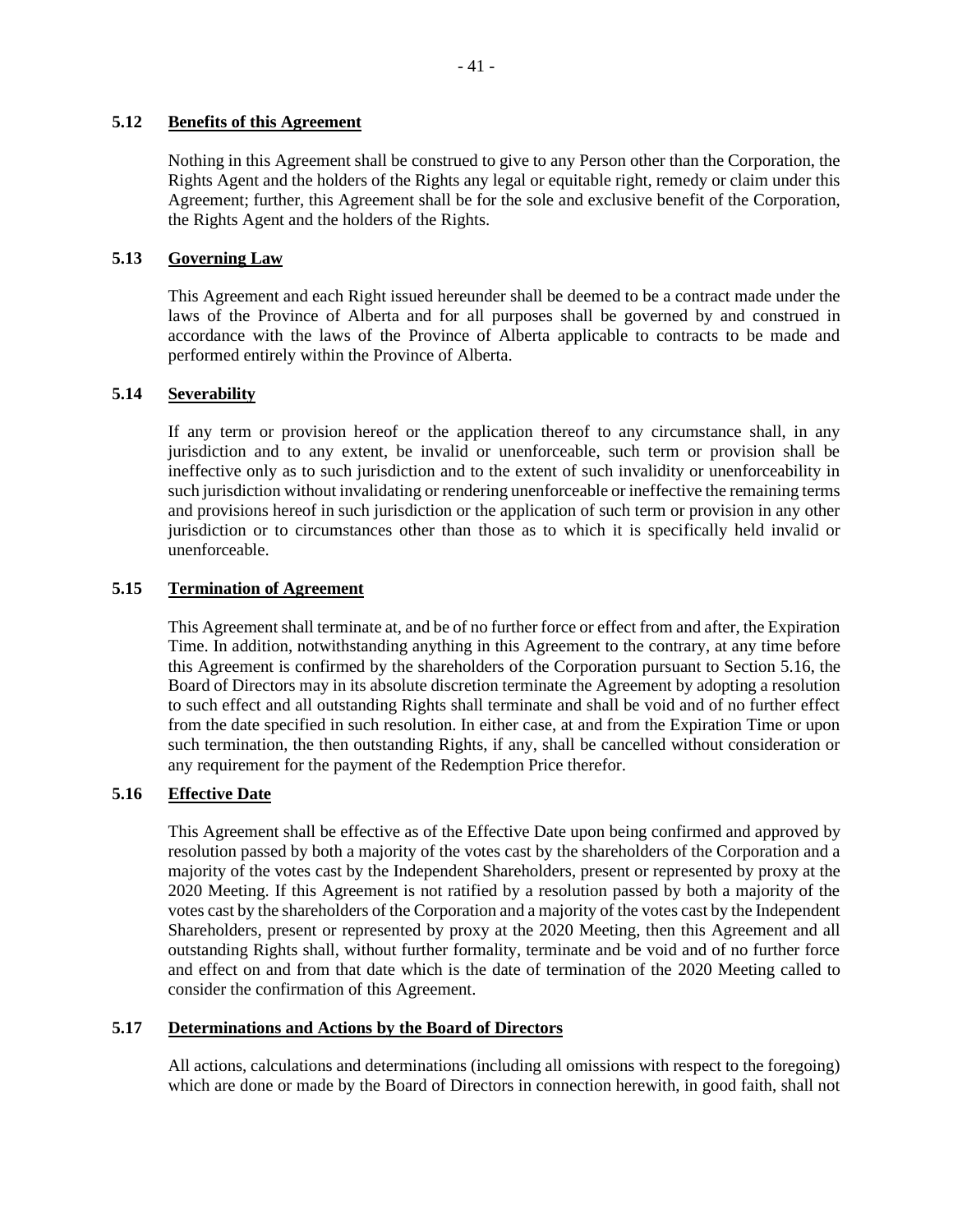subject the Board of Directors or any officer of the Corporation to any liability to the holders of the Rights.

### **5.18 Declaration as to Non-Canadian Holders**

If in the opinion of the Board of Directors (who may rely upon the advice of counsel) any action or event contemplated by this Agreement would require compliance by the Corporation with the securities laws or comparable legislation of a jurisdiction outside Canada or the United States, the Board of Directors acting in good faith shall take such actions as it may deem appropriate to ensure such compliance. In no event shall the Corporation or the Rights Agent be required to issue or deliver Rights or securities issuable on exercise of Rights to persons who are citizens, residents or nationals of any jurisdiction other than Canada or the United States, in which such issue or delivery would be unlawful without registration of the relevant Persons or securities for such purposes.

## **5.19 Language**

Les parties aux présentes ont exigé que la présente convention ainsi que tous les documents et avis qui s'y rattachent et/ou qui en découleront soient rédigés en langue anglaise. The parties hereto have required that this Agreement and all documents and notices related thereto and/or resulting therefrom be drawn up in the English language.

### **5.20 Time of the Essence**

Time shall be of the essence in this Agreement.

## **5.21 Execution in Counterparts**

This Agreement may be executed in any number of counterparts and each of such counterparts shall for all purposes be deemed to be an original, and all such counterparts shall together constitute one and the same instrument.

## **[REMAINDER OF PAGE INTENTIONALLY LEFT BLANK.]**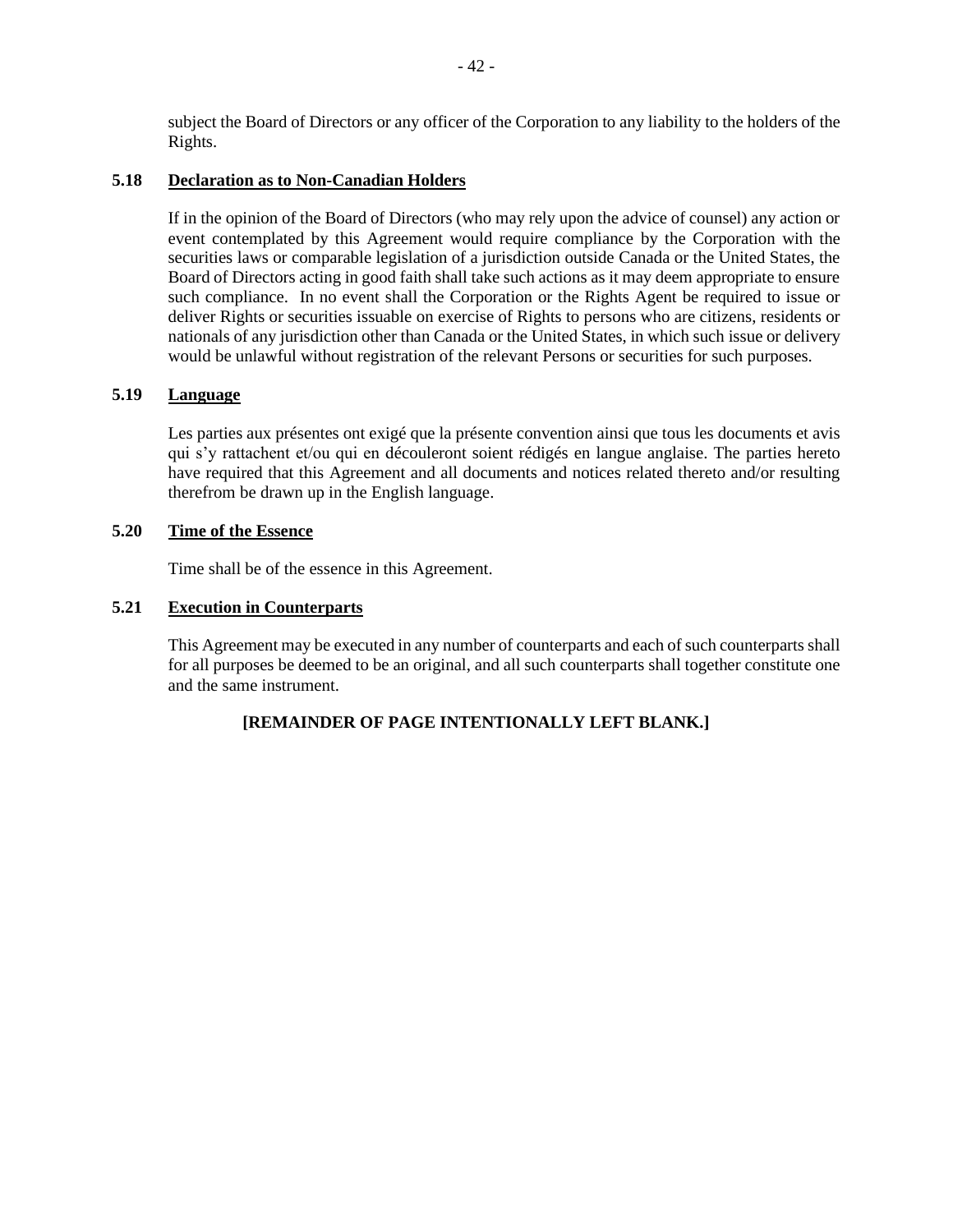**IN WITNESS WHEREOF**, the parties hereto have caused this Shareholder Rights Plan Agreement to be duly executed as of the date first above written.

# **CALFRAC WELL SERVICES LTD.**

Per:

Name: Title:

Per:

Name: Title:

# **COMPUTERSHARE TRUST COMPANY OF CANADA**

Per:

Name: Title:

Per:

Name: Title: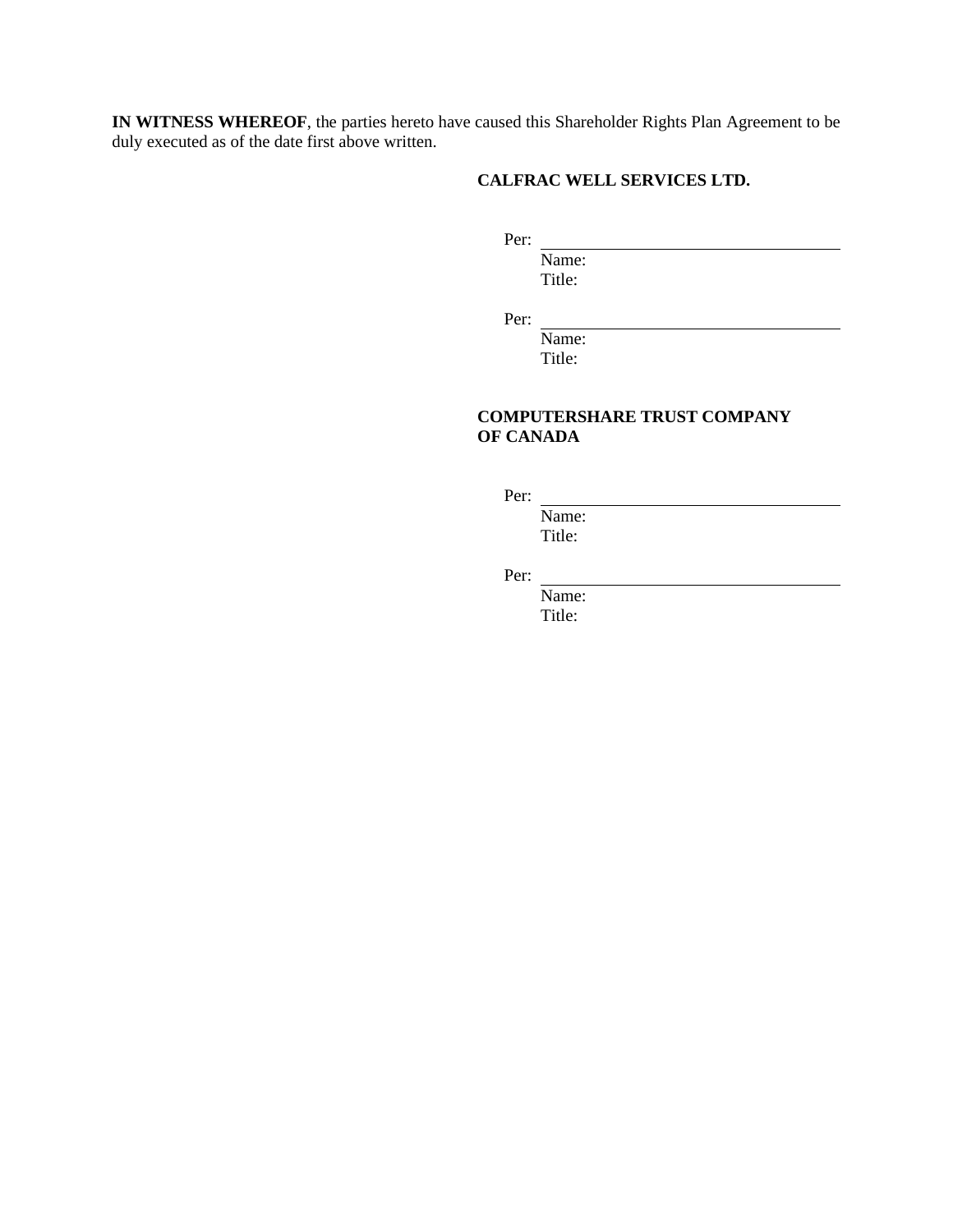**SCHEDULE A** to the Shareholder Rights Plan Agreement dated as of [●], 2020, as the same may be amended and/or supplemented or restated from time to time, between Calfrac Well Services Ltd. and Computershare Trust Company of Canada

#### CALFRAC WELL SERVICES LTD.

#### SHAREHOLDER RIGHTS PLAN AGREEMENT

[Form of Rights Certificate]

**Certificate No. \_\_\_\_\_\_\_\_\_ \_\_\_\_\_\_\_\_\_ Rights**

#### **THE RIGHTS ARE SUBJECT TO REDEMPTION, AT THE OPTION OF THE CORPORATION, AND TERMINATION ON THE TERMS SET FORTH IN THE SHAREHOLDER RIGHTS PLAN AGREEMENT (AS HEREINAFTER DEFINED). UNDER CERTAIN CIRCUMSTANCES (SPECIFIED IN SUBSECTION [3.1\(b\)](#page-31-0) OF THE SHAREHOLDER RIGHTS PLAN AGREEMENT), RIGHTS BENEFICIALLY OWNED BY AN ACQUIRING PERSON OR CERTAIN RELATED PARTIES, OR TRANSFEREES OF AN ACQUIRING PERSON OR CERTAIN RELATED PARTIES, MAY BECOME VOID.**

## **RIGHTS CERTIFICATE**

This certifies that **is the registered holder of the number of Rights set forth** above, each of which entitles the registered holder thereof, subject to the terms, provisions and conditions of the Shareholder Rights Plan Agreement dated as of [●], 2020, as the same may be amended and/or supplemented or restated from time to time (the "**Shareholder Rights Plan Agreement**"), between Calfrac Well Services Ltd. (the "**Corporation**"), a corporation duly continued under the federal laws of Canada, and Computershare Trust Company of Canada (the "**Rights Agent**", which term shall include any successor Rights Agent under the Shareholder Rights Plan Agreement), a trust company existing under the laws of Canada, to purchase from the Corporation at any time after the Separation Time (as such term is defined in the Shareholder Rights Plan Agreement) and prior to the Expiration Time (as such term is defined in the Shareholder Rights Plan Agreement), one common share of the Corporation (a "**Common Share**") at the Exercise Price referred to below, upon presentation and surrender of this Rights Certificate with the Form of Election to Exercise (in the form provided hereinafter) duly executed and submitted to the Rights Agent at its principal office in Calgary, Alberta. Until the adjustment thereof in certain events as provided in the Shareholder Rights Plan Agreement, the Exercise Price shall be:

- (a) until the Separation Time, an amount equal to three times the Market Price (as such term is defined in the Shareholder Rights Plan Agreement), from time to time, per Common Share; and
- (b) from and after the Separation Time, an amount equal to three times the Market Price, as at the Separation Time, per Common Share.

In certain circumstances described in the Shareholder Rights Plan Agreement, each Right evidenced hereby may entitle the registered holder thereof to purchase or receive assets, debt securities or shares in the capital of the Corporation other than Common Shares, or more or less than one Common Share, all as provided in the Shareholder Rights Plan Agreement.

This Rights Certificate is subject to all of the terms and provisions of the Shareholder Rights Plan Agreement, which terms and provisions are incorporated herein by reference and made a part hereof and to which Shareholder Rights Plan Agreement reference is hereby made for a full description of the rights,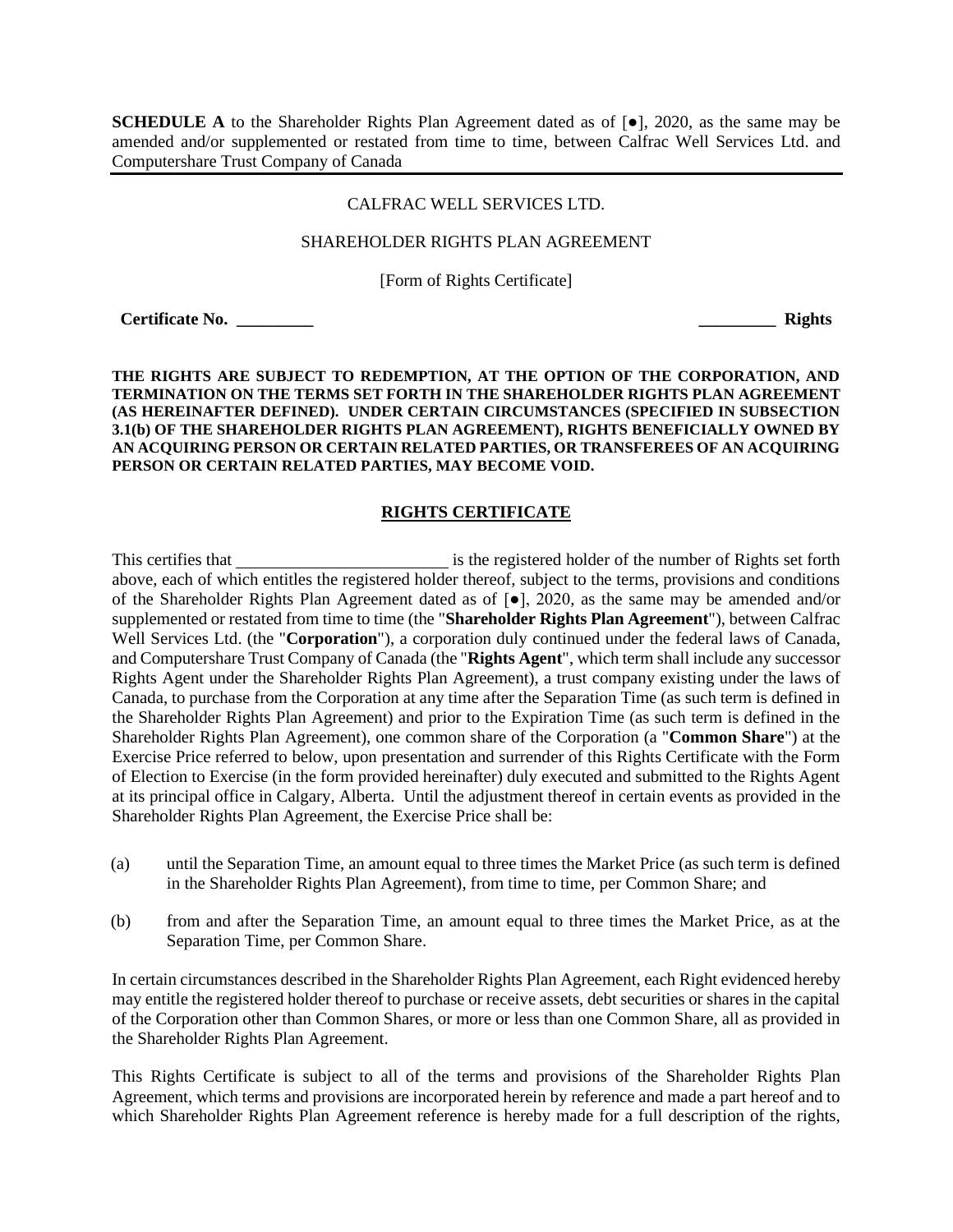limitations of rights, obligations, duties and immunities thereunder of the Rights Agent, the Corporation and the holders of the Rights Certificates. Capitalized terms used but not otherwise defined in this Rights Certificate shall have the meaning ascribed thereto in the Shareholder Rights Plan Agreement. Copies of the Shareholder Rights Plan Agreement are on file at the registered office of the Corporation and are available upon request.

This Rights Certificate, with or without other Rights Certificates, upon surrender at any of the offices of the Rights Agent designated for such purpose, maybe exchanged for another Rights Certificate or Rights Certificates of like tenor and date evidencing an aggregate number of Rights equal to the aggregate number of Rights evidenced by the Rights Certificate or Rights Certificates surrendered. If this Rights Certificate shall be exercised in part, the registered holder shall be entitled to receive, upon surrender hereof, another Rights Certificate or Rights Certificates for the number of whole Rights not exercised.

Subject to the provisions of the Shareholder Rights Plan Agreement, the Rights evidenced by this Rights Certificate may be, and under certain circumstances are required to be, redeemed by the Corporation at a redemption price of \$0.00001 per Right.

No fractional Common Shares will be issued upon the exercise of any Right or Rights evidenced hereby, but in lieu thereof a cash payment will be made, as provided in the Shareholder Rights Plan Agreement.

No holder of this Rights Certificate, as such, shall be entitled to vote or receive dividends or be deemed for any purpose the holder of Common Shares or of any other securities which may at any time be issuable upon the exercise hereof, nor shall anything contained in the Shareholder Rights Plan Agreement or herein be construed to confer upon the holder hereof, as such, any of the Rights of a shareholder of the Corporation or any right to vote for the election of directors or upon any matter submitted to shareholders at any meeting thereof, or to give or withhold consent to any action, or to receive notice of meetings or other actions affecting shareholders (except as provided in the Shareholder Rights Plan Agreement), or to receive dividends or subscription rights, or otherwise, until the Rights evidenced by this Rights Certificate shall have been exercised as provided in the Shareholder Rights Plan Agreement.

This Rights Certificate shall not be valid or obligatory for any purpose until it shall have been countersigned by the Rights Agent.

WITNESS the signature of the proper officer of the Corporation.

Date:

*Signed:*

**CALFRAC WELL SERVICES LTD.**

## *Countersigned:*

# **COMPUTERSHARE TRUST COMPANY OF CANADA**

Per: \_\_\_\_\_\_\_\_\_\_\_\_\_\_\_\_\_\_\_\_\_\_\_\_\_\_\_\_\_\_\_\_\_

Name: Title:

Per: \_\_\_\_\_\_\_\_\_\_\_\_\_\_\_\_\_\_\_\_\_\_\_\_\_\_\_\_\_\_\_\_\_

Name: Title: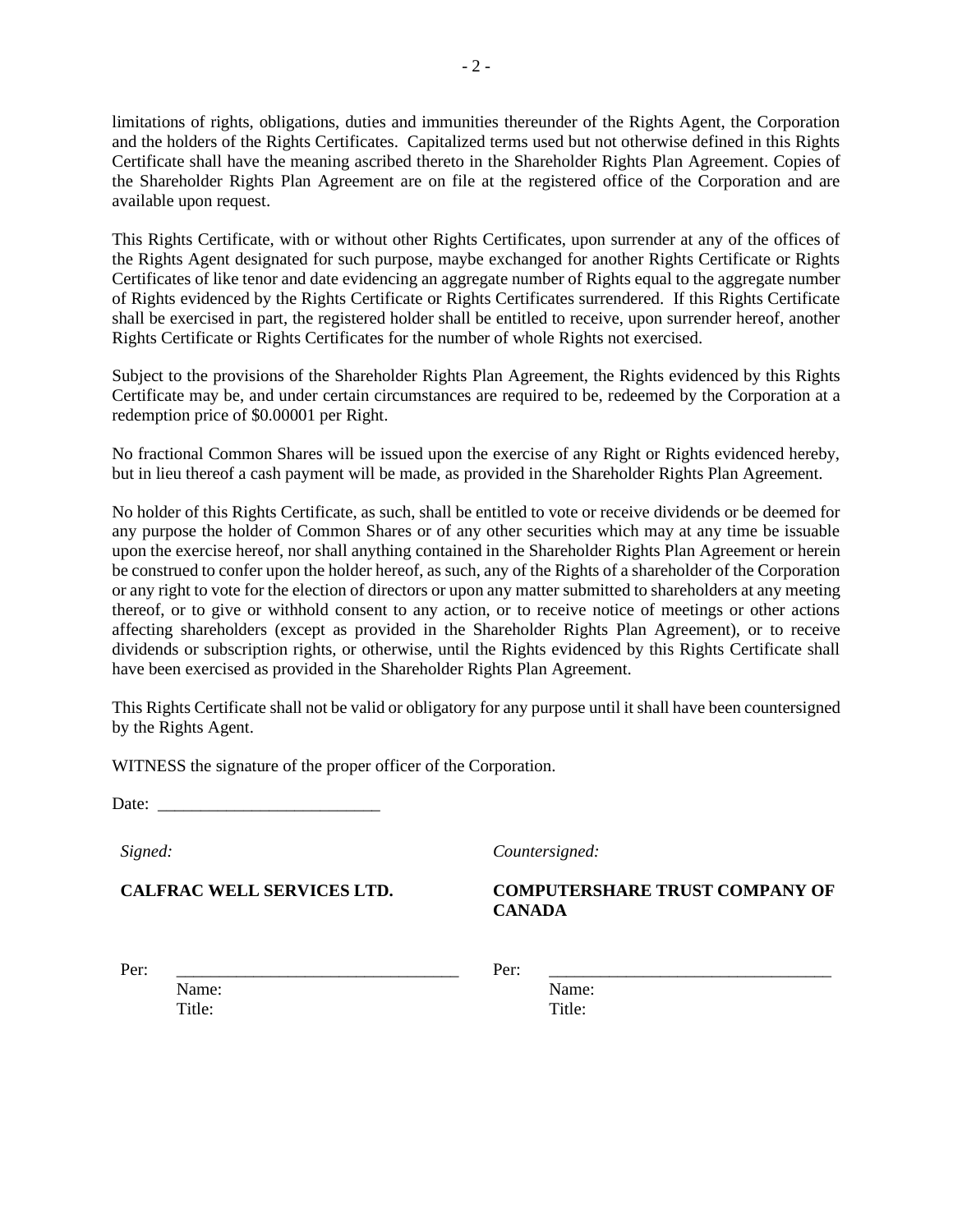#### **FORM OF ASSIGNMENT**

*(To be executed by the registered holder if such holder desires to transfer the Rights Certificate.)*

| FOR VALUE RECEIVED |  | hereby sells, assigns |
|--------------------|--|-----------------------|
|                    |  |                       |
| and transfers unto |  |                       |

\_\_\_\_\_\_\_\_\_\_\_\_\_\_\_\_\_\_\_\_\_\_\_\_\_\_\_\_\_\_\_\_\_\_\_\_\_\_\_\_\_\_\_\_\_\_\_\_\_\_\_\_\_\_\_\_\_\_\_\_\_\_\_\_\_\_\_\_\_\_\_\_\_\_\_\_\_\_\_\_\_\_\_ (Please print name and address of transferee.)

the Rights represented by this Rights Certificate, together with all right, title and interest therein, and does hereby irrevocably constitute and appoint

as attorney, to transfer the within Rights on the books of the Corporation, with full power of substitution.

Dated:

*Signature*

*(Please print name of Signatory)*

Signature Guaranteed: (Signature must correspond to the name as written upon the face of this Rights Certificate in every particular, without alteration or enlargement or any change whatsoever.)

Signature must be guaranteed by a Canadian chartered bank or trust company, a member firm of a recognized stock exchange in Canada or a registered national securities exchange in the United States, a member of the Investment Dealers Association of Canada or the Financial Industry Regulatory Authority or a commercial bank or trust company having an office or correspondent in Canada or the United States or a member of the Securities Transfer Association Medallion (STAMP) Program.

........................................................................................................................................................................

## **CERTIFICATE**

(To be completed if true.)

The undersigned party transferring Rights hereunder, hereby represents, for the benefit of all holders of Rights and Common Shares, that, with the exception of  $\qquad \qquad$  Rights, the Rights evidenced by this Rights Certificate are not, and, to the knowledge of the undersigned, have never been, Beneficially Owned by an Acquiring Person or an Affiliate or Associate thereof or a Person acting jointly or in concert with any of the foregoing. Capitalized terms used but not otherwise defined in this Rights Certificate shall have the meaning ascribed thereto in the Shareholder Rights Plan Agreement.

*Signature*

*(Please print name of Signatory)*

........................................................................................................................................................................

(To be attached to each Rights Certificate.)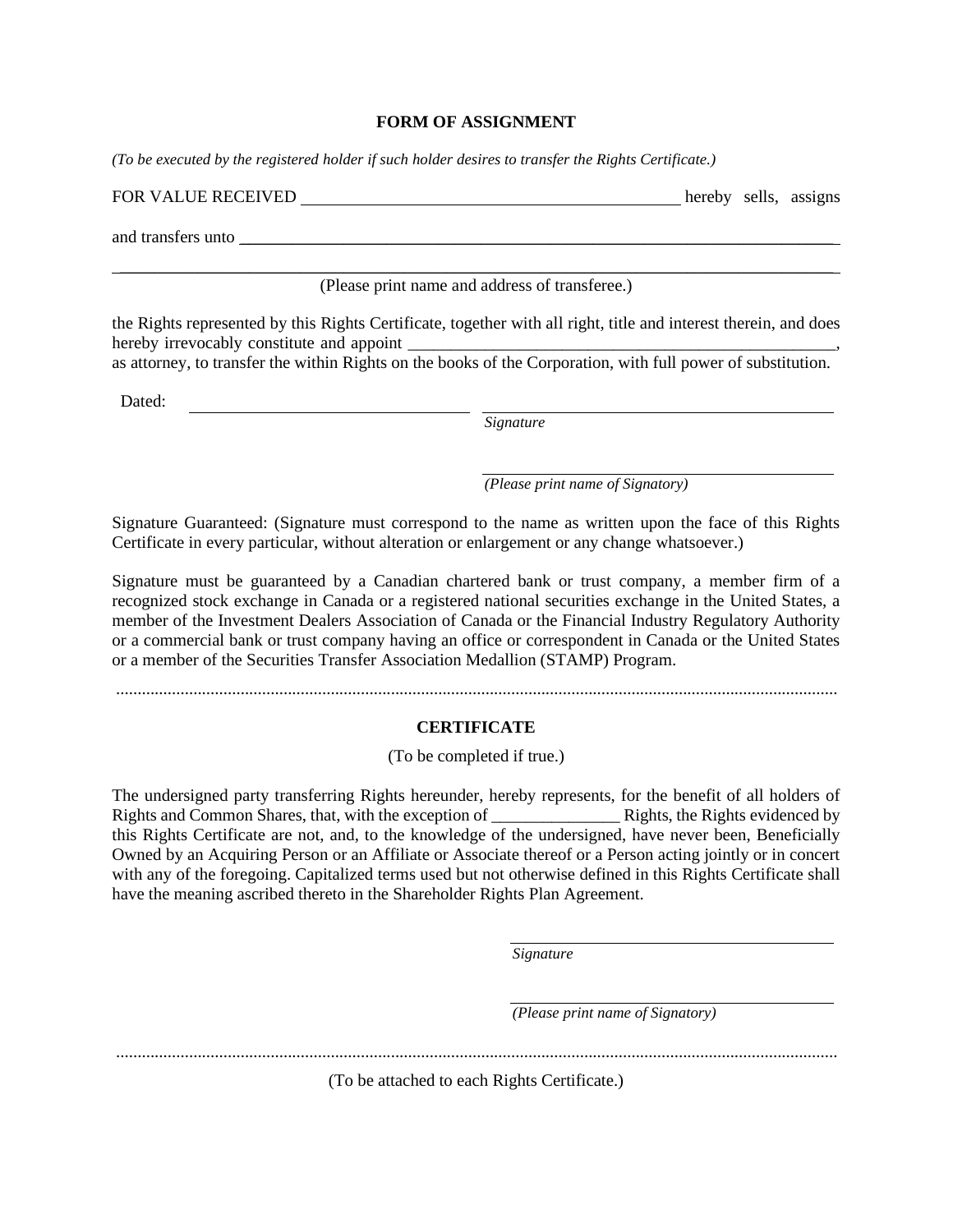### **FORM OF ELECTION TO EXERCISE**

*(To be executed by the registered holder if such holder desires to exercise the Rights Certificate.)* 

TO:

The undersigned hereby irrevocably elects to exercise \_\_\_\_\_\_\_\_\_\_\_\_\_\_\_\_\_\_\_\_\_\_ whole Rights represented by the attached Rights Certificate to purchase the Common Shares or other securities, if applicable, issuable upon the exercise of such Rights and requests that certificates for such securities be issued in the name of:

\_\_\_\_\_\_\_\_\_\_\_\_\_\_\_\_\_\_\_\_\_\_\_\_\_\_\_\_\_\_\_\_\_\_\_\_\_\_\_\_\_\_\_\_\_\_\_\_\_\_\_\_\_\_\_\_\_\_\_\_\_\_\_\_\_\_\_\_\_\_\_\_\_\_\_\_\_\_\_\_\_\_\_

\_\_\_\_\_\_\_\_\_\_\_\_\_\_\_\_\_\_\_\_\_\_\_\_\_\_\_\_\_\_\_\_\_\_\_\_\_\_\_\_\_\_\_\_\_\_\_\_\_\_\_\_\_\_\_\_\_\_\_\_\_\_\_\_\_\_\_\_\_\_\_\_\_\_\_\_\_\_\_\_\_\_\_

\_\_\_\_\_\_\_\_\_\_\_\_\_\_\_\_\_\_\_\_\_\_\_\_\_\_\_\_\_\_\_\_\_\_\_\_\_\_\_\_\_\_\_\_\_\_\_\_\_\_\_\_\_\_\_\_\_\_\_\_\_\_\_\_\_\_\_\_\_\_\_\_\_\_\_\_\_\_\_\_\_\_\_

\_\_\_\_\_\_\_\_\_\_\_\_\_\_\_\_\_\_\_\_\_\_\_\_\_\_\_\_\_\_\_\_\_\_\_\_\_\_\_\_\_\_\_\_\_\_\_\_\_\_\_\_\_\_\_\_\_\_\_\_\_\_\_\_\_\_\_\_\_\_\_\_\_\_\_\_\_\_\_\_\_\_\_

(Name)

(Address)

(City and Province)

Social Insurance Number or other taxpayer identification number.

If such number of Rights shall not be all the Rights evidenced by this Rights Certificate, a new Rights Certificate for the balance of such Rights shall be registered in the name of and delivered to:

\_\_\_\_\_\_\_\_\_\_\_\_\_\_\_\_\_\_\_\_\_\_\_\_\_\_\_\_\_\_\_\_\_\_\_\_\_\_\_\_\_\_\_\_\_\_\_\_\_\_\_\_\_\_\_\_\_\_\_\_\_\_\_\_\_\_\_\_\_\_\_\_\_\_\_\_\_\_\_\_\_\_\_

\_\_\_\_\_\_\_\_\_\_\_\_\_\_\_\_\_\_\_\_\_\_\_\_\_\_\_\_\_\_\_\_\_\_\_\_\_\_\_\_\_\_\_\_\_\_\_\_\_\_\_\_\_\_\_\_\_\_\_\_\_\_\_\_\_\_\_\_\_\_\_\_\_\_\_\_\_\_\_\_\_\_\_

\_\_\_\_\_\_\_\_\_\_\_\_\_\_\_\_\_\_\_\_\_\_\_\_\_\_\_\_\_\_\_\_\_\_\_\_\_\_\_\_\_\_\_\_\_\_\_\_\_\_\_\_\_\_\_\_\_\_\_\_\_\_\_\_\_\_\_\_\_\_\_\_\_\_\_\_\_\_\_\_\_\_\_

\_\_\_\_\_\_\_\_\_\_\_\_\_\_\_\_\_\_\_\_\_\_\_\_\_\_\_\_\_\_\_\_\_\_\_\_\_\_\_\_\_\_\_\_\_\_\_\_\_\_\_\_\_\_\_\_\_\_\_\_\_\_\_\_\_\_\_\_\_\_\_\_\_\_\_\_\_\_\_\_\_\_\_

(Name)

(Address)

(City and Province)

Social Insurance Number or other taxpayer identification number.

Dated:

*Signature*

*(Please print name of Signatory)*

Signature Guaranteed: (Signature must correspond to the name as written upon the face of this Rights Certificate in every particular, without alteration or enlargement or any change whatsoever.)

Signature must be guaranteed by a Canadian chartered bank or trust company, a member firm of a recognized stock exchange in Canada or a registered national securities exchange in the United States, a member of the Investment Dealers Association of Canada or the Financial Industry Regulatory Authority or a commercial bank or trust company having an office or correspondent in Canada or the United States or a member of the Securities Transfer Association Medallion (STAMP) Program.

........................................................................................................................................................................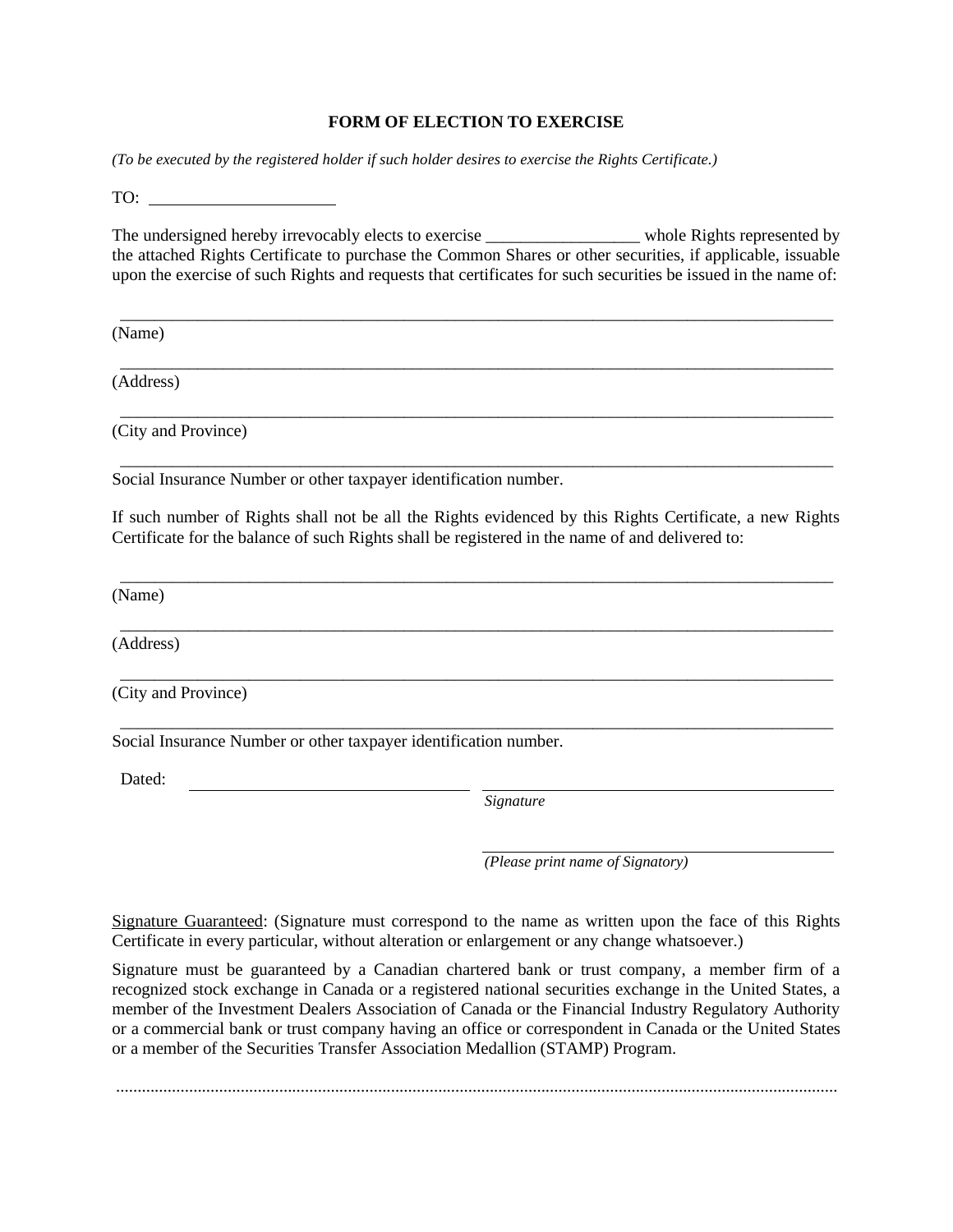### **CERTIFICATE**

#### (To be completed if true.)

The undersigned Person exercising Rights hereunder, hereby represents, for the benefit of all holders of Rights and Common Shares, that, with the exception of \_\_\_\_\_\_\_\_\_\_\_\_\_\_\_ Rights, the Rights evidenced by this Rights Certificate are not, and, to the knowledge of the undersigned, have never been, Beneficially Owned by an Acquiring Person or an Affiliate or Associate thereof or a Person acting jointly or in concert with any of the foregoing. Capitalized terms in this Certificate shall have the meaning ascribed thereto in the Shareholder Rights Plan Agreement.

*Signature*

*(Please print name of Signatory)*

........................................................................................................................................................................

(To be attached to each Rights Certificate.)